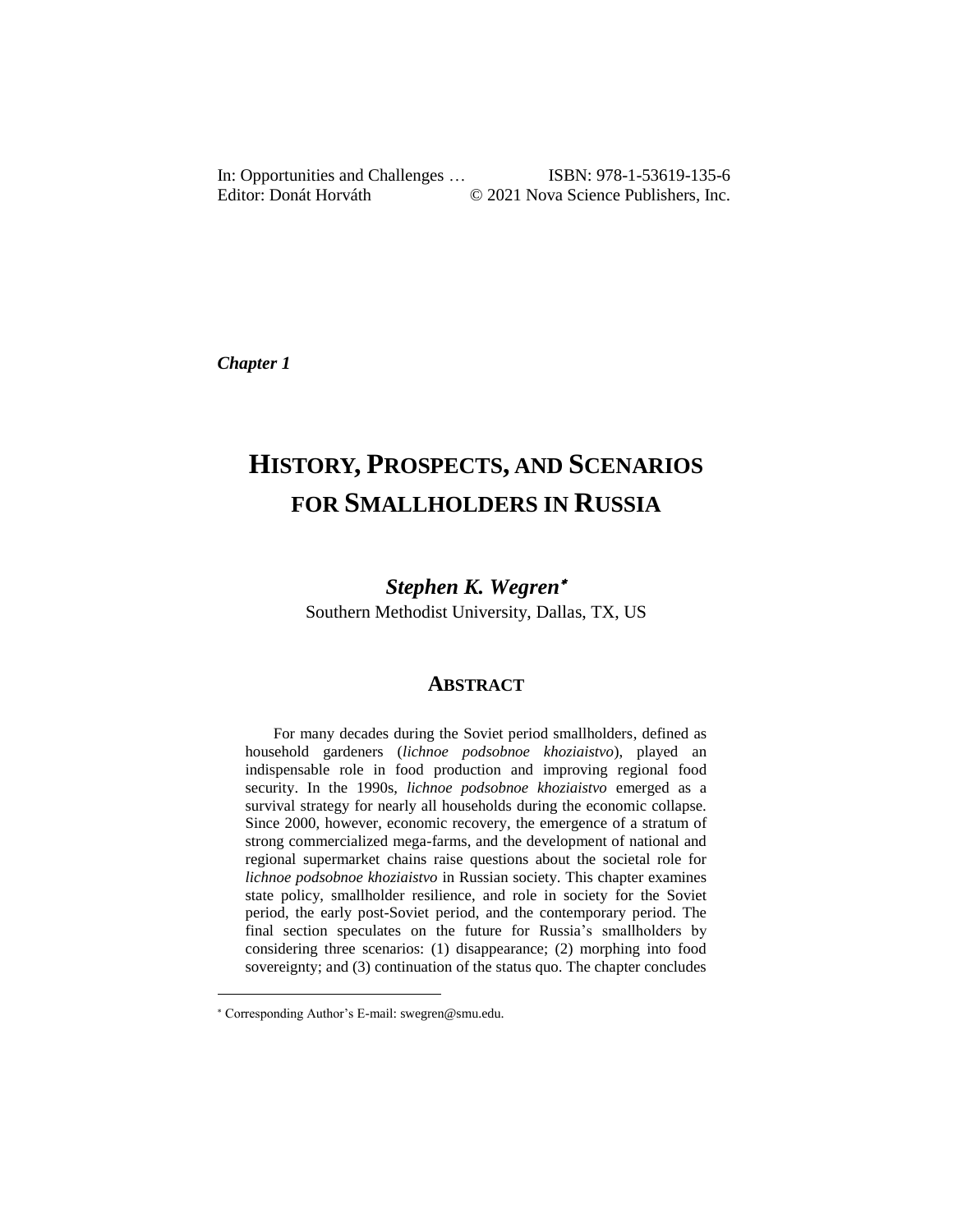that the status quo is most likely. The irony of smallholders' situation is that they were discriminated against by the state during the Soviet period because they represented market capitalism. In the post-Soviet period, it is capitalism and market forces that have facilitated the decline of smallholders.

**Keywords:** Russia, agriculture, smallholders, food sovereignty, food security

## **INTRODUCTION**

Smallholders throughout the world play an important economic role, with their food production estimated at 70%-80% of world supply (Graeub, et al. 2016; Lowder, Skoet and Raney, 2016). In most countries, smallholders are numerically dominant but use a small percentage of agricultural land. Individual or household plots are quite small, often less than a hectare or two. Previous research has explored how smallholders around the world face common problems (Hazell, Poulton, Wiggins, and Dorward, 2010). Today, Russia's smallholders, the subject of this chapter, face many of the same problems that confront smallholders in other countries: access to credit; how to increase integration with food processors; how to enter the supply chains of the commercial food market; access to inputs; labor supply issues; and a host of other obstacles. Yet, Russia's smallholders also face unique challenges that this chapter illuminate.

Smallholders in Russia have a long tradition and have played an important economic role over time. One cannot imagine the Soviet agricultural system without also thinking of the "private plot" sector that played a crucial role in national food supply. During much of the post-war period in the Soviet Union, a main agrarian problem was how to feed the urban population, owing to the shortcomings in the Soviet planned economy and the food distribution system. The nature of this particular Soviet agrarian problem (in addition to others), defined a specific role for smallholders. Smallholders' role changed in the post-Soviet period and has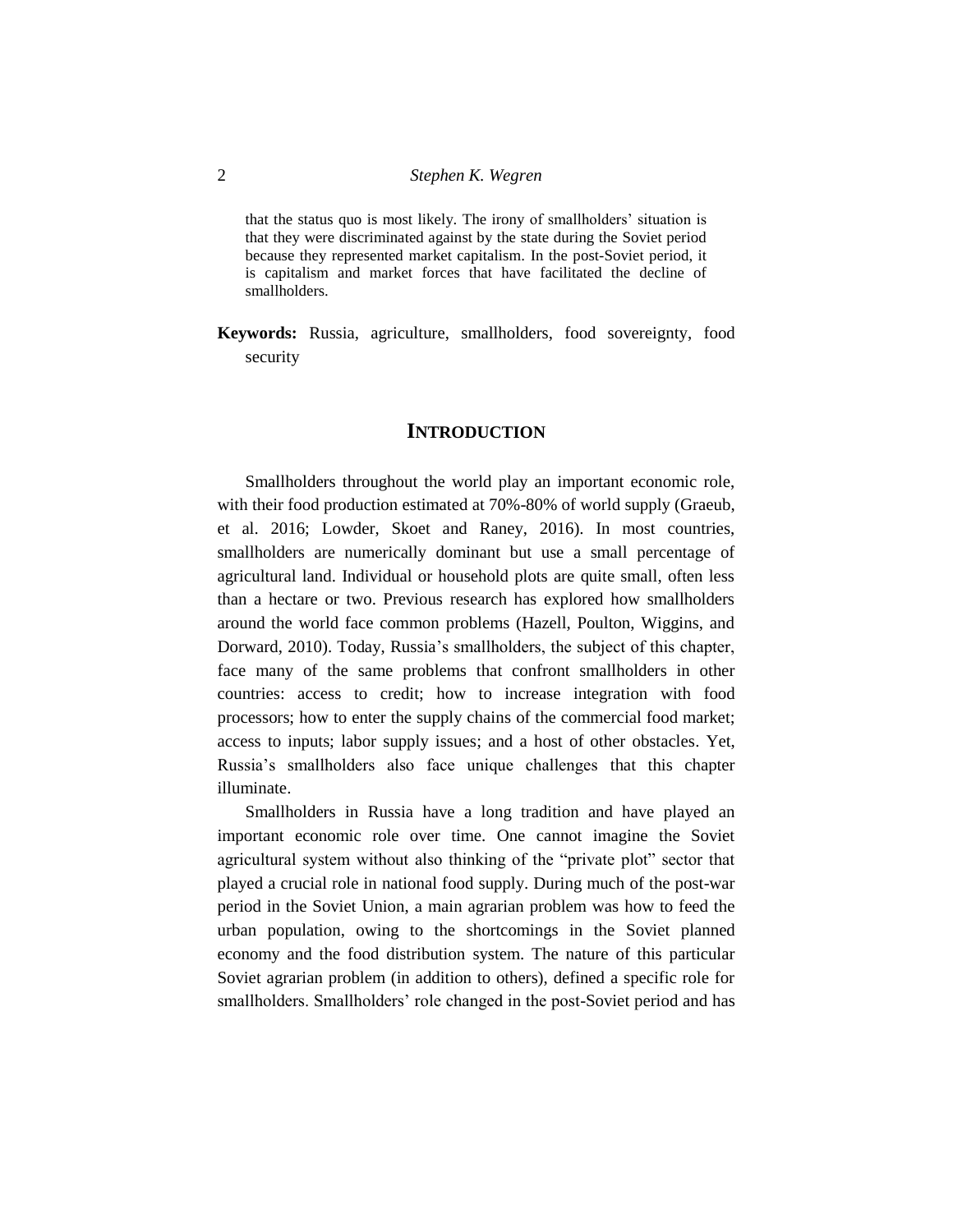changed yet again in recent years as the food system has transformed into a modern system with retail chains and supermarkets that offer consumers one-stop shopping.

The purpose of this chapter is to provide a comprehensive overview of the history of smallholders in Russia (*lichnoe podsobnoe khoziaistvo*) and their present-day prospects. My analysis is divided into four main sections: The Soviet Period, The Early Post-Soviet Period, The Contemporary Period, and The Future. The first three sections are structured to analyze state policy, resilience, and role in society. The Future section examines three scenarios for Russia's smallholders going forward.

The chapter develops several broad arguments. The first argument is that the economic importance of Russia's smallholders has changed significantly in the past 50-60 years, going through cycles of decrease then increase in food production. Smallholders' fortunes stem from the economic environment and state policy, and those too have changed over time from discriminatory for most of the Soviet period to embracing smallholders in the 1990s. Since 2000, smallholders have faced a neutral state but in recent years that condition appears to be changing as the politics of markets exert influence.

The second broad argument is that as a consequence of smallholders' change in economic importance, smallholders' role in society has likewise transformed from subsidiary food production to a survival strategy to economic activity that is increasingly less necessary and less relevant to the average urban consumer. The smallholder continues to have importance in other ways, to rural life, to village interactions, and to rural culture.

The third argument is that going forward, the "liberal" scenario for the evolution of smallholders is unlikely due to Russia's political system and an absence of the underlying prerequisites such as a vibrant civil society. Absent an economic shock to the system similar to collapse in the 1990s, the most likely future scenario for Russia's smallholders is continued drift toward economic marginalization. Smallholders are unlikely to fare well in Russia's competitive economic environment in which mega-farms and agribusinesses are dominant.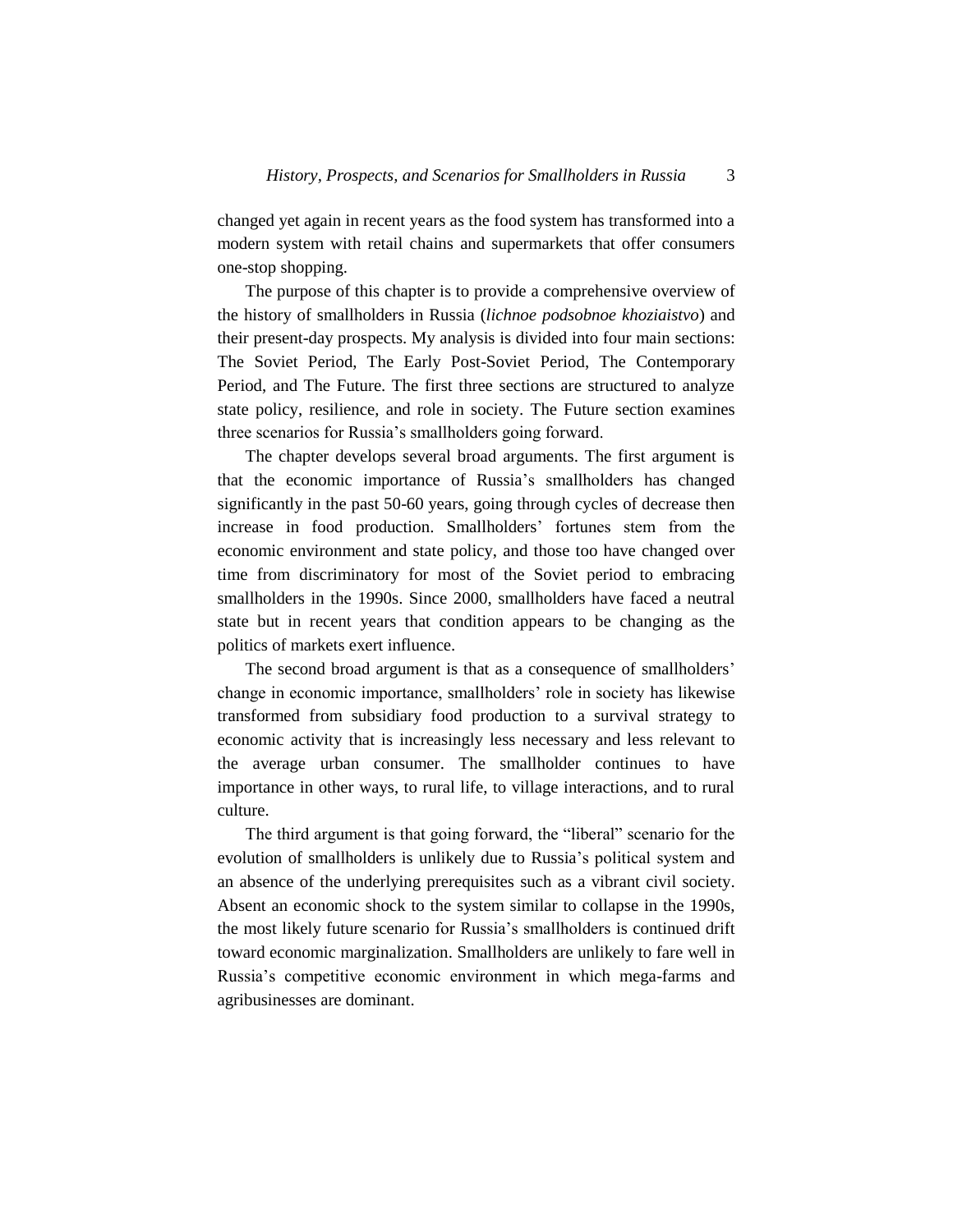## **THE RUSSIAN SMALLHOLDER**

My analysis of Russia's smallholders is confined to *lichnoe podsobnoe khoziaistvo*, which is loosely translated as "personal subsidiary farming." In the Soviet period, this form of production was often referred to as a private plot, which was something of a misnomer because the land was not privately owned but it did convey the fact that food production was outside of state planning. There was a debate during the Soviet period whether *lichnoe podsobnoe khoziaistvo* constituted private property or subsidiary agriculture within the socialist system (Wadekin, 1973, 1-9). In any event, the designation "private" referred to food production, not land ownership. Contemporary shorthand versions refer to *lichnoe podsobnoe khoziaistvo* as household gardens or less frequently kitchen gardens.

The important point is that smallholder agricultural activity has historically represented a subsidiary source of income in Russia, not the primary livelihood of a rural dweller or rural household. In the Soviet period, the operation of *lichnoe podsobnoe khoziaistvo* as the primary source of income was outlawed. Further, in the Soviet period the household plot was supposed to be a subsidiary source of food, one that was secondary to state food stores and rural cooperatives, but in reality the plot was often households' main source of food. Medvedev indicates that even as late as the 1980s rural households derived more than one-half of their food from their own production, and for certain products such as meat, milk, eggs, vegetables, and fruit the percentage was about 90 percent (Medvedev 1987, 365). During the 1940s and into the 1960s, the percentage of food derived from own production was much higher than one-half.

Today, a very small percentage of *lichnoe podsobnoe khoziaistvo* operators derive all of their income from such production (Uzun and Saraikin, 2012). Of course, the actual level of income derived from household food production differs based on different factors such as region, profession, size of household, and labor capital (O'Brien and Patsiorkovsky, 2006; Pallot and Nefedova, 2007; Wegren, 2014). Most households continue to use their food production from *lichnoe podsobnoe*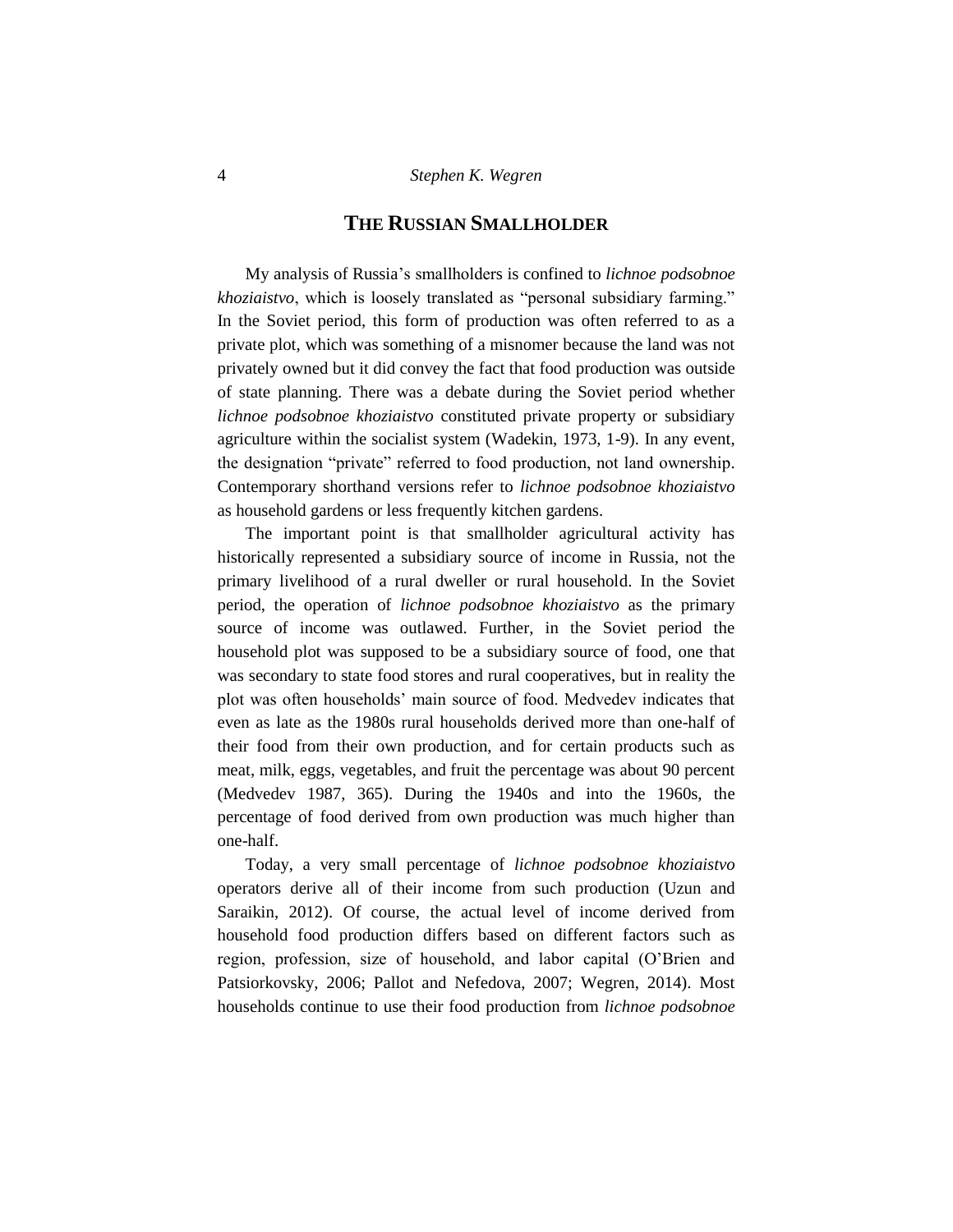*khoziaistvo* for self-consumption. According to one Russian academic, just 16% of *lichnoe podsobnoe khoziaistvo* operators sell their production in one or another, but the degree to which that is true depends upon different variables (Zhevora, 2017, 21).

Although there are other forms of smallholding in Russia such as dacha plots (Rusanov, 2019), *lichnoe podsobnoe khoziaistvo* is the most economically important and the most widely practiced. Russia's 2016 agricultural census found more than 13 million plots specifically devoted to *lichnoe podsobnoe khoziaistvo*, the vast majority of which are located in rural areas. <sup>1</sup> *Lichnoe podsobnoe khoziaistvo* consists of a small plot of land typically located around a rural dwelling, called *priusadebnyi uchastok*. During the Soviet era, collective farm families also had access to a small plot designated from the farm for grazing rights away from the dwelling. In urban areas, *lichnoe podsobnoe khoziaistvo* consisted of use rights away from apartments; in the post-Soviet period additional land is leased from the municipal government.

Household gardening does not occupy much of Russia's agricultural land. Russia's 2016 agricultural census found that *lichnoe podsobnoe khoziaistvo* used only 1.6% of agricultural land (Rosstat, 2018b, 66), with an average plot size of .8 hectares in rural areas and .3 hectares in urban locales (Rosstat, 2016a). In 2019, according to official estimates, 28% of the ruble value of Russia's agricultural production came from *lichnoe podsobnoe khoziaistvo*, consisting of unprocessed vegetables and potatoes, milk, eggs, honey, and meat (Rosstat, 2020). The ruble value of food output from *lichnoe podsobnoe khoziaistvo* has experienced a linear decline since 2004.

# **THE SOVIET PERIOD**

Before analyzing state policy and other variables concerning smallholders during the Soviet period, it is useful to say a few words about

l

<sup>&</sup>lt;sup>1</sup> The total number of land plots numbered over 17 million if other types of smallholder uses are included.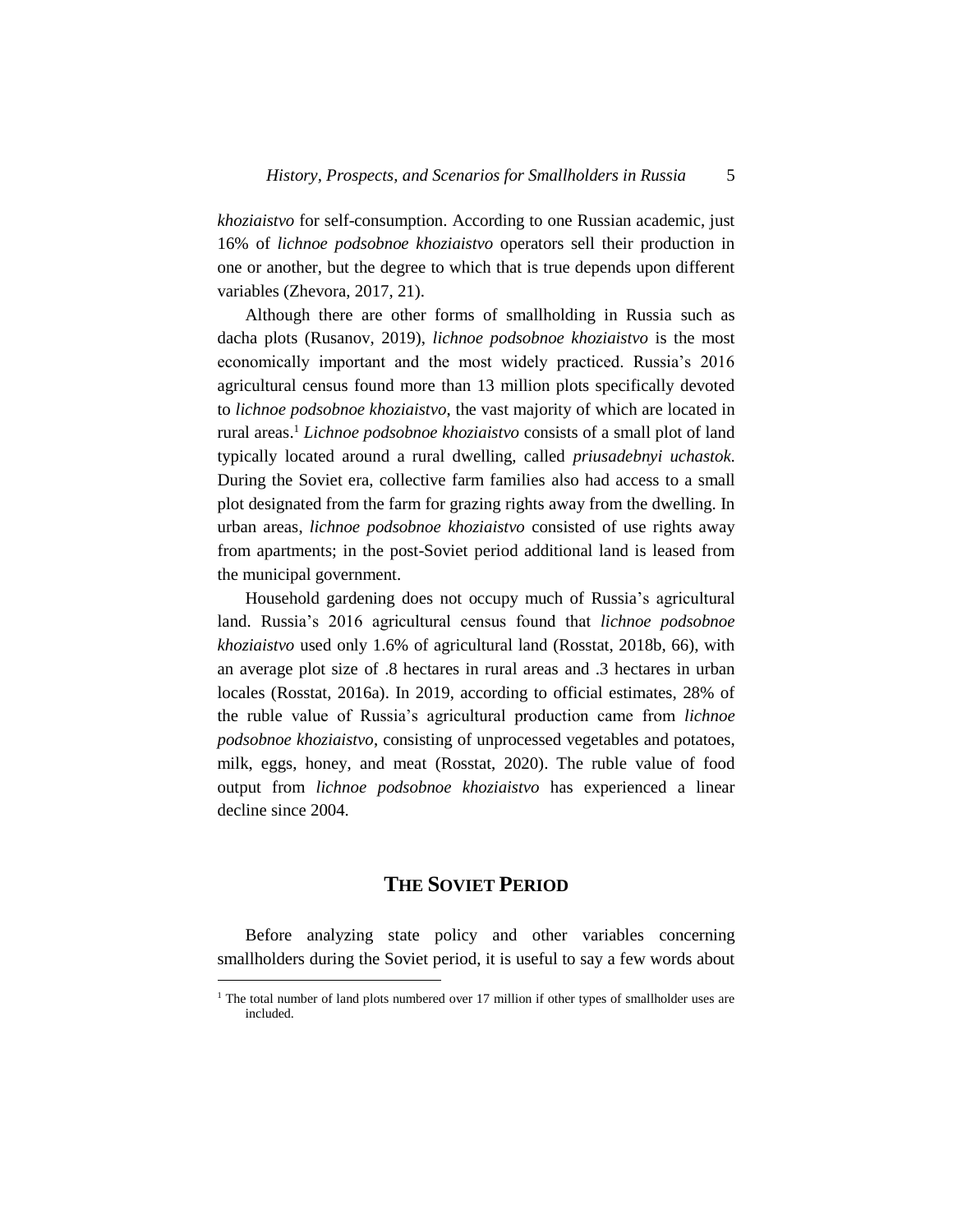the origins of *lichnoe podsobnoe khoziaistvo*. Prior to the Bolshevik revolution in 1917, Russia's agrarian structure consisted of peasants owning about two-thirds of land in European Russia. In 1916 peasants accounted for 90% of total sown land which of course varied by region (Volin, 1970, 110). During the run up to the Bolshevik revolution in 1917, large gentry estates were seized by spontaneous peasant uprisings that distributed land among themselves (Keep, 1976, 200-216). In the immediate aftermath of the revolution, private ownership of land was abolished and all land from landlords' estates, the church, and the state was nationalized, but smallholdings of peasants and Cossacks were exempt (Carr, 1952, 35). From confiscated land, about 86% of confiscated land was distributed to peasants and the average size of a peasant plot increased (Carr, 1952, 47). In mid-1918, however, as policies of War Communism were introduced, the Bolsheviks unleased class warfare in the countryside by turning poor peasants against rich peasants (the so-called kulaks), through the creation of committees of poor peasants. War Communism witnessed the seizure of grain and land from kulaks and peasants who had purchased land from estates prior to 1917. Not only were land purchases and sales prohibited, so too was land leasing, and use rights were given only to those workers who tilled the land (Volin, 19790, 129). A few years later, as the disastrous policies of War Communism became unsustainable, the Soviet regime backtracked and the 1922 Land Code strengthened state ownership and prohibitions on the sale and purchase of land, but it allowed land leasing, thereby permitting individual farms to exist (Danilov, 1988, 94). Private ownership of land remained illegal, however, and all land continued to belong to the state. During the New Economic Policy of the 1920s (NEP) the percentage of agricultural land used by individual farms increased; by 1927 individual peasants were using over 98% of sown agricultural land (Nove, 1969, 106).

Stalin's collectivization of agriculture starting in 1929 and extending into the 1930s ended land leasing and transformed Russia's agrarian structure. Stalin created a system of state and collective farms controlled by the Communist party. He attacked peasants' individual farms so that their numbers dwindled before completely disappearing in the 1940s.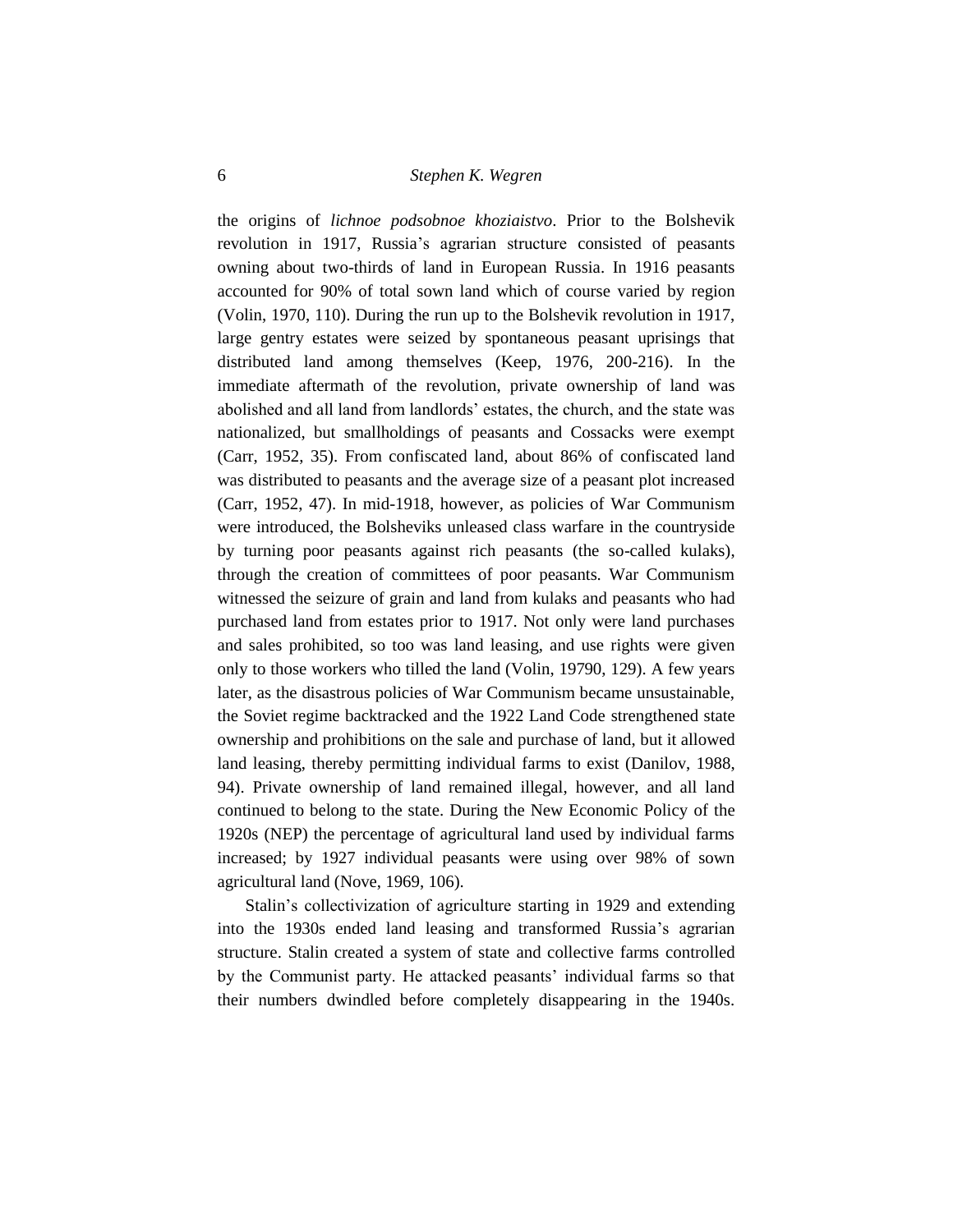Thus, during the 1930s the binary agrarian structure of the 1920s—a robust individual farming sector and a smaller socialized farm sector—gave way to the dominance of socialized farms. By 1935, more than 94% of crop land was collectivized (Nove, 1969, 174). As peasants were driven into collective farms, the majority of their wages were paid in-kind, usually grain and fodder for animals. It would not be until the 1960s that state policy monetized collective farm wages and even then there was considerable variance from farm to farm and region to region.

The discussion below reviews state policy under the four consequential post-Lenin General Secretaries: Josef Stalin, Nikita Khrushchev, Leonid Brezhnev, and Mikhail Gorbachev, eschewing the interregnum leaderships of Yurii Andropov and Konstantin Chernenko. As is frequently noted, the position of party leaders was often ambivalent about *lichnoe podsobnoe khoziaistvo* because it was seen as a vestige of capitalism, a type of production to be eventually eliminated as economic conditions permitted. But those conditions never materialized and thus the regime was forced to tolerate this form of smallholding out of economic necessity. That said, state policy varied over time in the intensity of its animosity toward smallholders until the Gorbachev era when attitudes changed.

## **State Policy in the 1930s**

During the 1930s, Stalin's regime wanted to extract resources from agriculture to aid industrialization. For this reason, the state requisitioned ever higher percentages of food produced by collective farms, which meant that there was less food (mostly grain) to distribute as wages to collective farm workers. The regime did not want to completely starve the peasantry because burgeoning cities had to be fed. Therefore, in 1933 rural collective farm workers were given the right to conduct subsidiary agriculture in their spare time. The operation of subsidiary household plots, or *lichnoe podsobnoe khoziaistvo*, for collective farm employees was formally legalized in the Collective Farm Charter of 1935, a concession to the need to allow rural dwellers to feed themselves and to compensate for the acute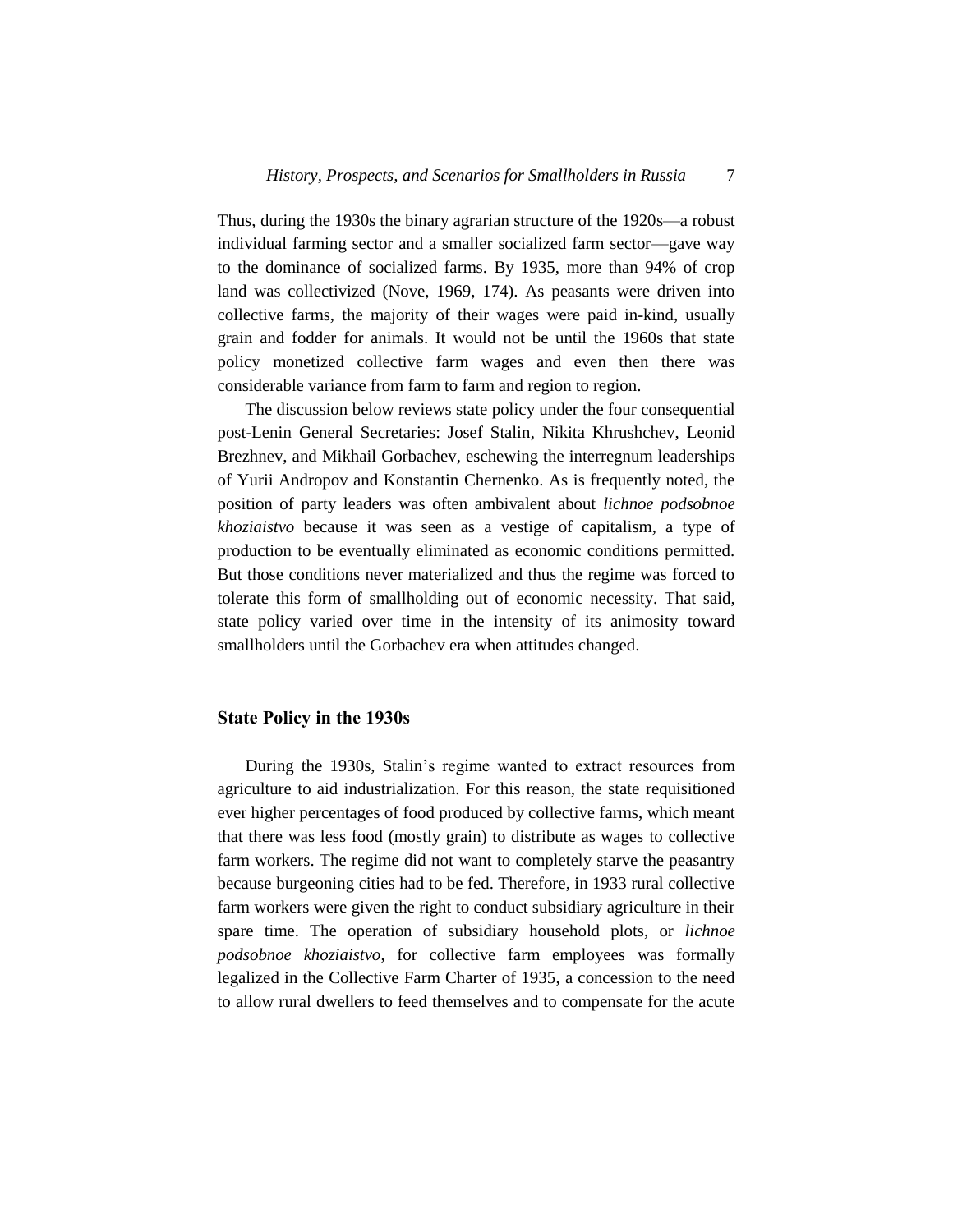famine in rural Ukraine during 1932-1933 (Applebaum, 2017). Successive Collective Farm Charters in 1969 and 1988 specified the rights and responsibilities of collective farmers and defined the rules for *lichnoe podsobnoe khoziaistvo*.

Over time, land use rights for subsidiary agricultural production were expanded to include state farm employees, farm service personnel, urban residents, industrial workers, and other workers (Wadekin, 1973, 20-42; Hedlund, 1989, 28-31). On the whole, however, *lichnoe podsobnoe khoziaistvo* was a rural phenomenon and virtually every collective farm household cultivated a plot. In the late 1980s, for example, 98% of collective farm households and 79% of workers' and employees' households operated *lichnoe podsobnoe khoziaistvo* (Goskomstat SSSR, 1989, 3). The size of the household plot was not equal everywhere and depended on the region and employment status, among other variables, but generally was limited to less than .5 hectares for collective farm households after 1969. Thus, for much of the Soviet period, the operation of *lichnoe podsobnoe khoziaistvo* was a recognition of reality but also an incentive to remain employed on a collective farm. Departure from the farm meant the loss of the household plot. From the mid-1930s, therefore, *lichnoe podsobnoe khoziaistvo* became part of Russia's agrarian system. That said, the role of smallholding in the socialist agrarian structure remained contested and its economic importance varied.

#### **State Policy during World War II and After**

The terrible destruction suffered by the Soviet Union during WWII and the loss of agricultural resources—men, land, animals, machinery—led the Communist party to shift its strategy. Instead of relying on the state for food deliveries to the population, emphasis was placed on local food sources which relieved pressure on the transport of food via rail, which instead had to be used to move men and material to fight the war. Bread remained the only foodstuff that was centrally supplied by the state (Moskoff, 1990, 94). The shift in state strategy included relaxation of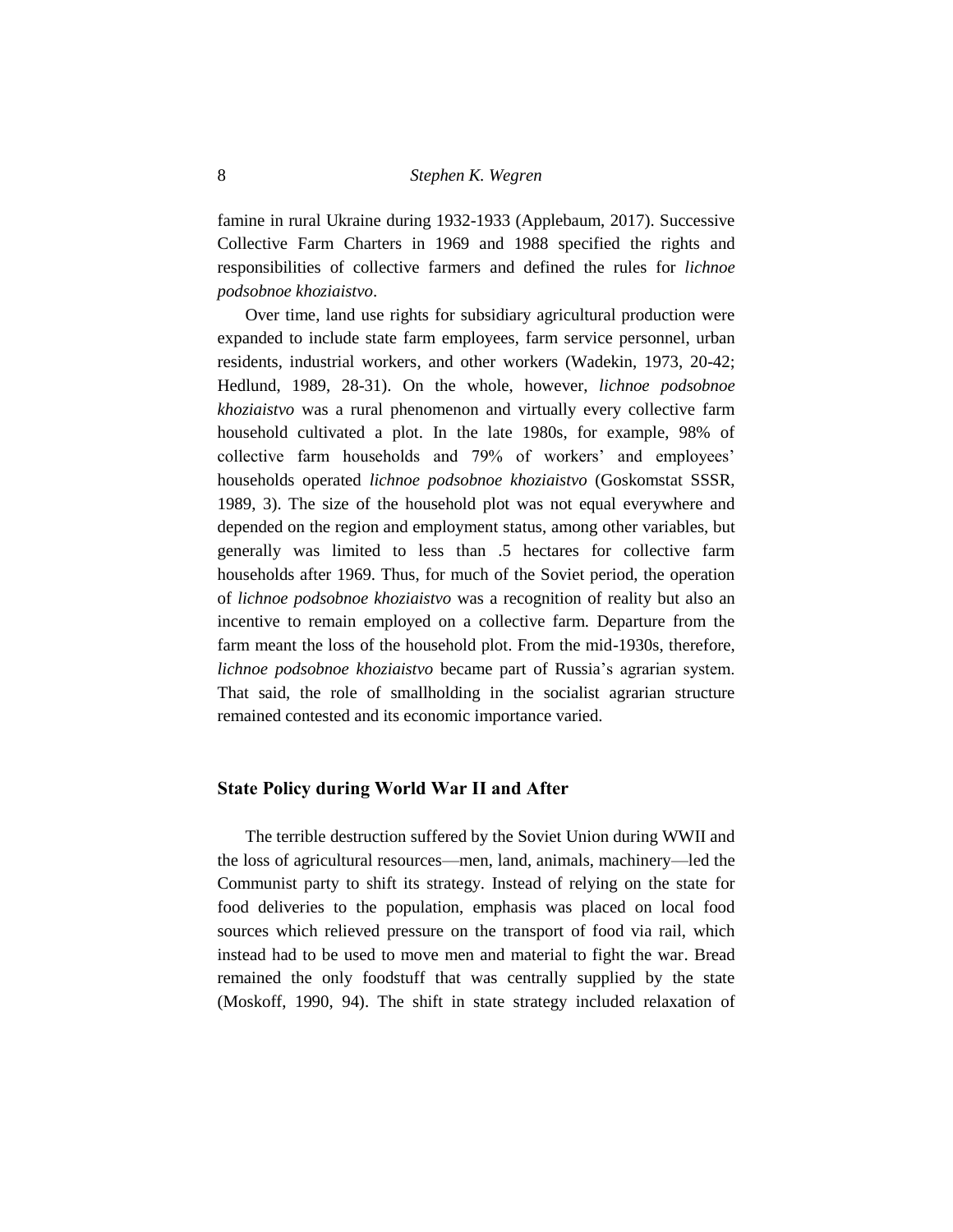restrictions on subsidiary farming by state enterprises, which were allowed to create subsidiary farms, and by households. Local food autonomy was articulated as official policy as early as July 1941 (Moskoff, 1990, 96). A 1939 government resolution that had placed strict size limitations on *lichnoe podsobnoe khoziaistvo* stopped being enforced, and subsidiary agricultural production spread onto former collective farm land in order to increase food supplies. As a consequence, food production from subsidiary agriculture provided more monetary and non-monetary income for peasant households. Income (monetary and non-monetary) from *lichnoe podsobnoe khoziaistvo* per collective farm household in 1940 constituted almost 54% of their total income, and wages from work on the collective farm only 11%. By 1946, income from *lichnoe podsobnoe khoziaistvo* constituted 65% of household income, with wages from a collective farm just 2% (Verbitskaia, 1992, 142). In a very real sense, therefore, *lichnoe podsobnoe khoziaistvo* provided a lifeline for collective farm families. In addition, subsidiary agricultural production by households not only fed the rural population but also generated food to feed urban residents and people who had been evacuated from western regions as state supply chains were disrupted during the Nazis' advance.

The post-war period witnessed a renewed crackdown on smallholders. A September 1946 decree made clear that postwar agrarian policy was based on the restoration of socialized agriculture. The 1946 decree called for the enforcement of the previous 1939 resolution, which meant that land that had been used for subsidiary agricultural production during the war was returned to collective farms. Accordingly, more than 14 million acres of land were transferred from subsidiary agriculture back to collective farms, although a relatively small portion was returned from individuals (Volin, 1970, 303). Moreover, in 1948, a tax in-kind was introduced on production from *lichnoe podsobnoe khoziaistvo*, similar to state food procurements from socialized farms. Stalin's last attack on *lichnoe podsobnoe khoziaistvo* and collective farm markets came in his book on economic policy, published in 1952 as *Economic Problems of Socialism in the USSR*. In this short book, Stalin called for the elimination of the *kolkhoz* market where household gardeners sold some of their production,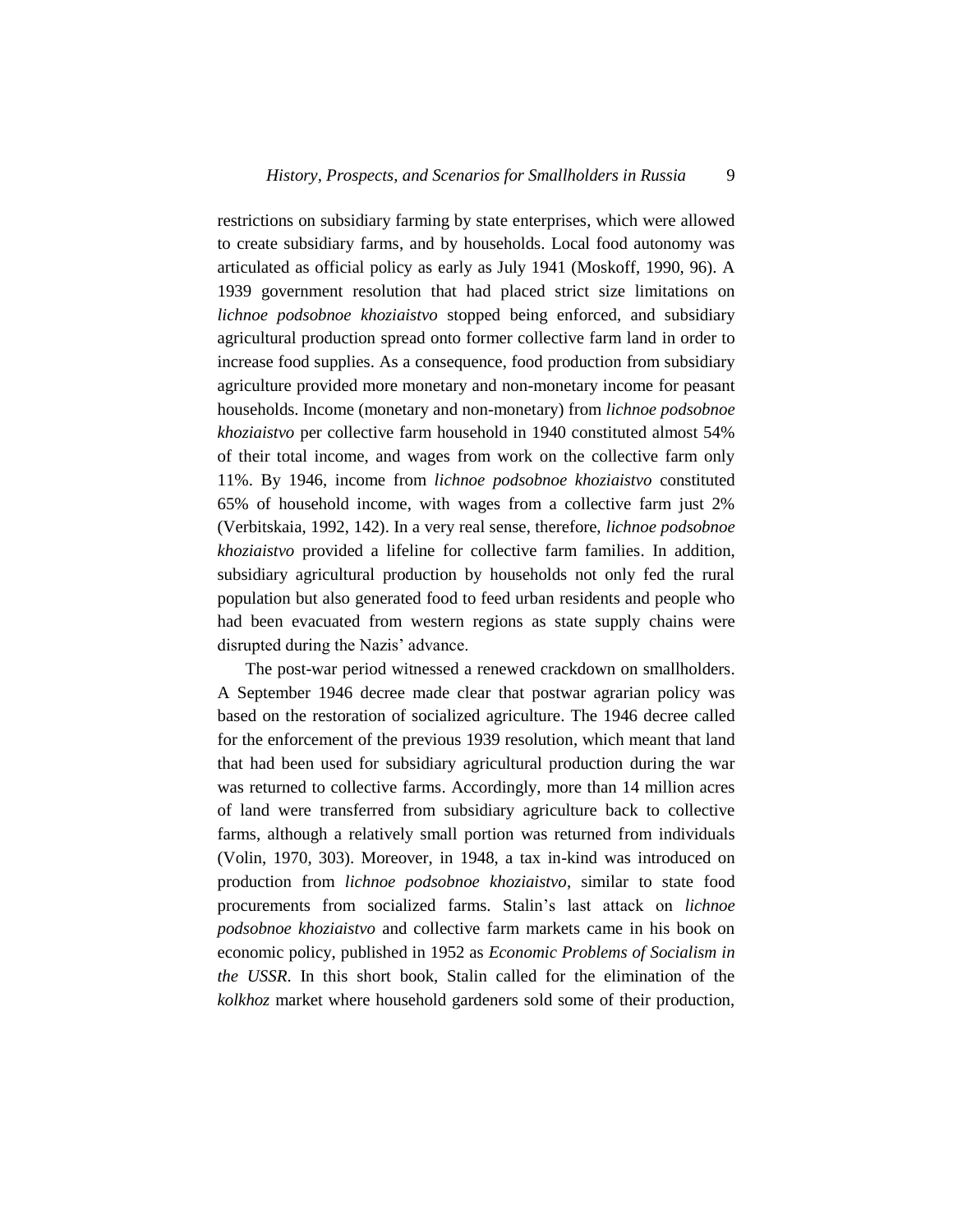which meant that, if enacted, rural households would have no legal outlet to sell their surplus produce (Stalin, 1952, 63-71). Stalin died before this idea came to fruition.

## **State Policy under Khrushchev**

Whereas Stalin made concessions to smallholders who engaged in *lichnoe podsobnoe khoziaistvo* only during the war period, First Secretary Nikita Khrushchev understood that household subsidiary agricultural production was linked to existing economic conditions. Although Khrushchev was committed to expanding and strengthening socialized agriculture, those conditions did not yet allow the elimination of household subsidiary agriculture. Khrushchev's approach to *lichnoe podsobnoe khoziaistvo* was dichotomous. During the first few years of his rule, Khrushchev pursued different strategies to increase food production in the socialized sector—increasing procurement prices and increasing land under cultivation through the Virgin Lands project (McCauley, 1976). He also incentivized production from *lichnoe podsobnoe khoziaistvo* by easing some of the restrictions. For example, a 1957 decree (effective January 1958) ended compulsory food deliveries for urban and rural *lichnoe podsobnoe khoziaistvo* and some household debt was written off (Wadekin, 1973, 232).

From December 1958, however, Khrushchev restricted *lichnoe podsobnoe khoziaistvo*, evidenced through a direct attack on privately owned livestock which Hedlund calls the "nerve" of smallholders (Hedlund, 1989, 20). Khrushchev wanted to decrease state dependence on meat raised by households, and he made clear that he preferred most of the growth in livestock herds to occur in the socialized sphere. In a December 1958 speech, Khrushchev claimed that privately livestock owned was a serious constraint on the development of socialized agriculture, and he advocated farm employee households to sell their livestock to the farm where they worked. Although the sale of animals was to be voluntary, it took on the urgency of a political campaign so that sales were often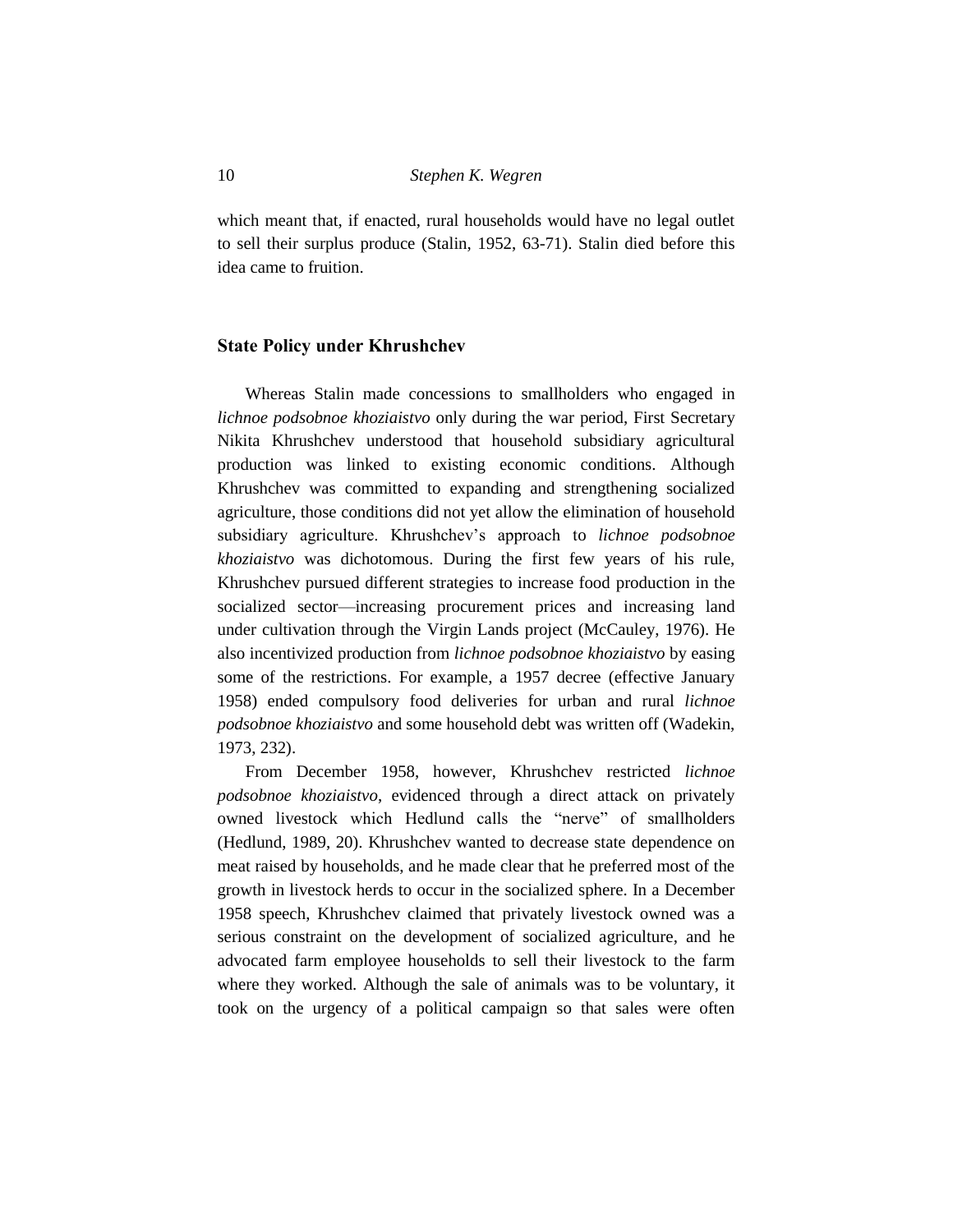compulsory, a fact that subsequently led Khrushchev to urge restraint by local officials in early 1959 (Wadekin, 1973, 282).

In addition, during 1959 more restrictions were enacted. *Lichnoe podsobnoe khoziaistvo* operators were prohibited from purchasing food such as bread to use as animal feed; and farm sales of feed grain and concentrates to plot holders were discontinued. In addition, payments-inkind to collective farmers, which had consisted mainly of grain for fodder, were also reduced (Hedlund, 1989, 21). Fodder and grazing rights were restricted. These measures meant that it became very difficult for *lichnoe podsobnoe khoziaistvo* operators to feed their livestock. The impact of these restrictions on *lichnoe podsobnoe khoziaistvo* is indicated by official data showing that in just one year, from 1959 to 1960, the number of privately-owned cattle declined by about four million head; the number of hogs decreased by 1.6 million; and sown area contracted by about one-half million hectares (Hedlund, 1989, 21).

In 1963, Khrushchev's attack on *lichnoe podsobnoe khoziaistvo* continued but more damage was done due to a severe drought. The poor harvest led to feed shortages and forced large-scale slaughter of animals in the socialized sector (Hedlund, 1989, 23). The smallholder sector also suffered as hog and sheep numbers declined significantly due to feed shortages. Smallholders' stock of pigs fell by three million and the number of sheep declined by 3.3 million by 1964. The decline in smallholders' livestock holdings affected their earnings. Earnings from *lichnoe podsobnoe khoziaistvo* fell from 62% of collective farm workers' household income in 1958 to 57% in 1963, and continued to decline thereafter (Bronson and Krueger, 1971, 223). Overall, when the Khrushchev period ended in 1964, his legacy was one of significant restrictions on *lichnoe podsobnoe khoziaistvo*.

#### **State Policy under Brezhnev**

The next Soviet leader, Leonid Brezhnev, was no less committed to advancing the socialized farm sector than was Khrushchev. Brezhnev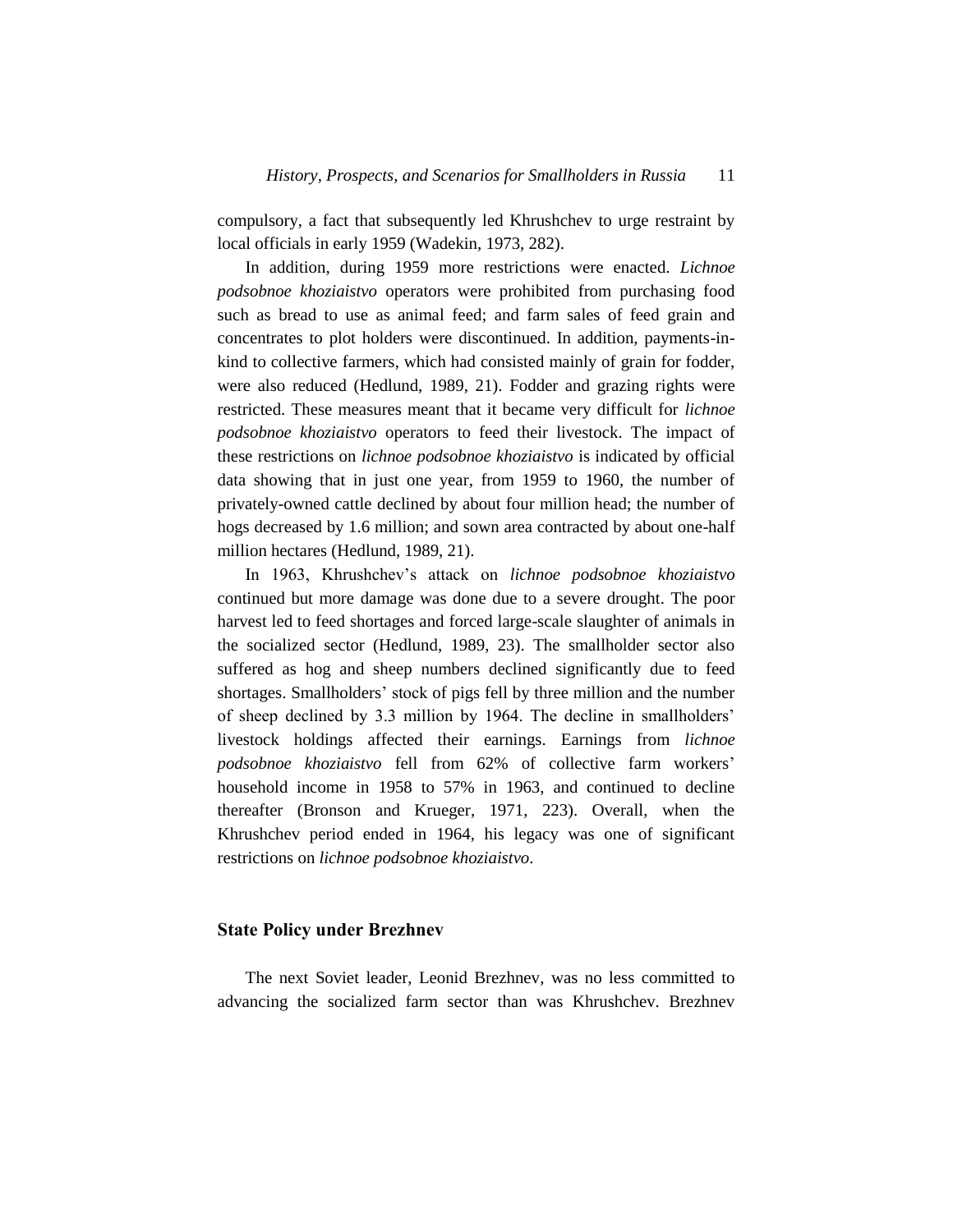increased investment into state and collective farms, raised procurement prices, and expanded farm mechanization and the use of chemical fertilizers (Hahn, 1972, 168-88). As a result, during 1965-1980, the number of tractors rose by 1.5 times, the number of grain combines rose by 1.4 times, the number of trucks rose by 1.7 times, the application of fertilizer per 100 hectares increased by 2.9 times, and the consumption of electricity grew by 8.9 times (Naukhatskii, 2003, 34). Importantly, Brezhnev improved wages for collective farm workers and also monetized those wages. For the first time internal passports were distributed to collective farm workers so that they could move within the USSR. The monetization of income and internal passports may be interpreted as ways to undermine *lichnoe podsobnoe khoziaistvo*. If collective farmers earned more and were paid in actual money, their incentive to operate a household garden would decrease; and the ability to move meant that at least in theory they could move to urban areas and in doing so would give up their rural *lichnoe podsobnoe khoziaistvo*. Those aspects have a degree of validity. But the biggest impact on smallholders was that Brezhnev faced a much more unfavorable economic environment. Whereas Khrushchev faced only one poor harvest in 1963 that forced the Soviet Union to import grain from the West, Brezhnev faced repeated crop failures: in the early 1970s, in the mid-1970s, and in the late 1970s and into the early 1980s. Those repeated crop failures, along with an economic slowdown that turned to stagnation, clashed with state promises for improved food supplies to the growing urban population. In response, Brezhnev eased some restrictions on *lichnoe podsobnoe khoziaistvo*.

Immediately following the resignation of Khrushchev, in November 1964 the tax on livestock owned by urban dwellers was repealed, which had been in existence since 1956. The model charter adopted at the Third All-Union Congress of Collective Farmers in late November 1969 devoted Section 10 to personal plot farming. According to the Model Statutes, a household plot could extend to .50 hectares, including land occupied by buildings, or up to .20 hectares on irrigated land. In some regions, plot sizes up to one hectare were allowed. The 1969 charter also reiterated the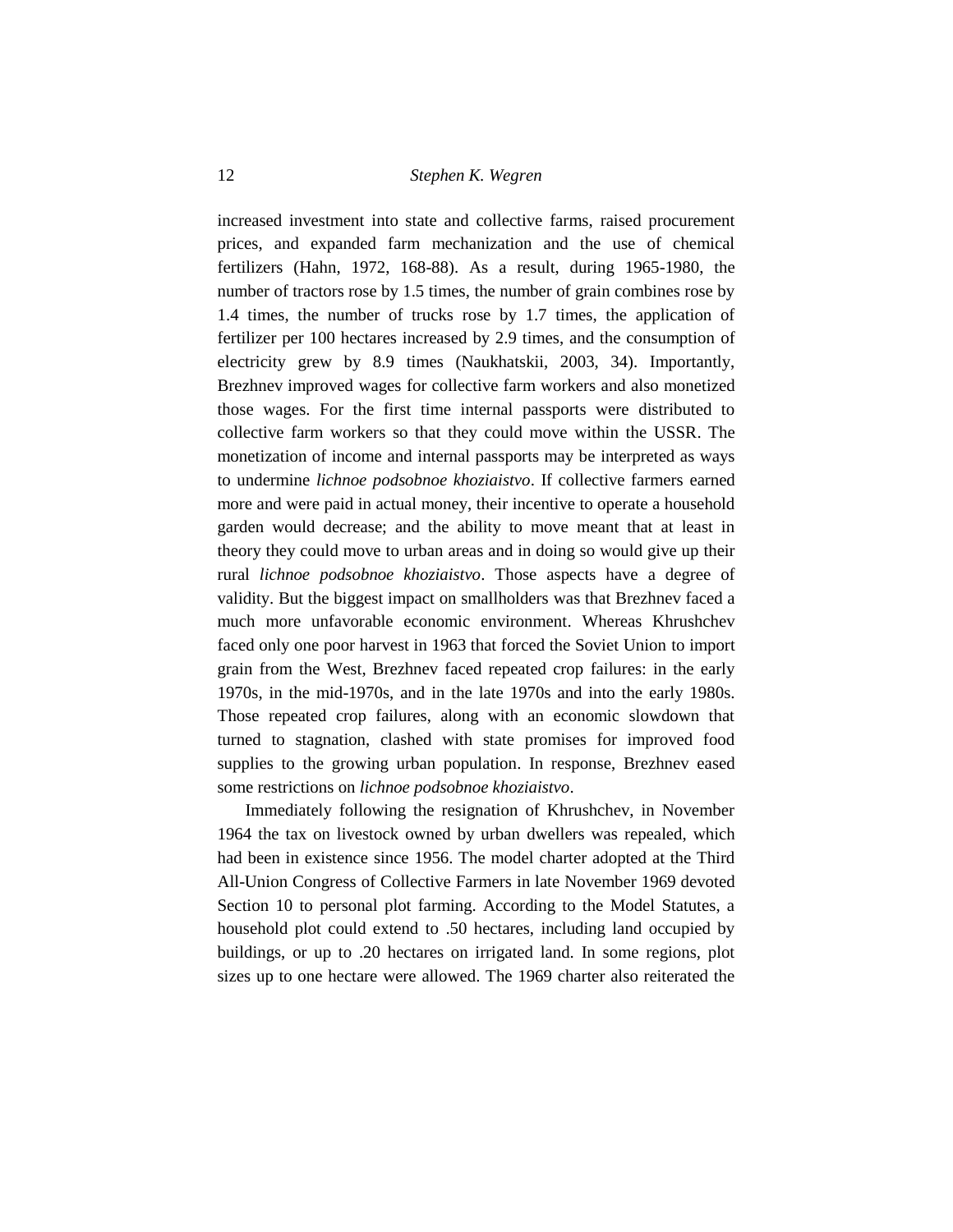right of *lichnoe podsobnoe khoziaistvo* operators to raise cattle, poultry, and bees (Zaitsev, 1969, 18).

The impetus given to smallholders in the late Brezhnev period exemplifies both critical economic conditions and Brezhnev's pragmatism. In 1977, a resolution by the Central Committee provided for loans to buy young livestock and to expand the production and sale of tools to operators of *lichnoe podsobnoe khoziaistvo*. In January 1981, a resolution by the Central Committee stipulated that *lichnoe podsobnoe khoziaistvo* operators who signed contracts with state or collective farms for the sale of their production were to be given improved access to feed and fodder supplies. In addition, if the plot operator sold his livestock to a collective farm, it could then use that production to count toward its own plan fulfillment (Wegren, 1998, 42). The January 1981 resolution also rescinded numerical restrictions on animals that could be raised by a household. However, the removal of this restriction applied only if livestock were raised under contract with a state enterprise in which case the purchase price was regulated by the state.

A follow-on Central Committee resolution was adopted in February 1981 that allowed for land to be converted to *lichnoe podsobnoe khoziaistvo* from "the state land supply, state forest fund, industrial, transport and other non-agricultural enterprises and organizations, and also unused land of collective farms, state farms, and other agricultural enterprises" (cited in Wegren, 1998, 42). The effects of Brezhnev's measures were not overly impressive but did result in a short-term increase in household animals (see Table 1).

Despite the modest measures adopted under Brezhnev that were intended to stimulate smallholders' production, it is important to note that *lichnoe podsobnoe khoziaistvo* remained heavily regulated. Smallholders' plots were regulated in size; the number of animals was restricted unless raised under contract with a farm; and plot operators were prohibited from owning horses which could be used for plowing (Wegren, 1998, 43). There was no restriction, however, on state farm workers or other citizens owning horses.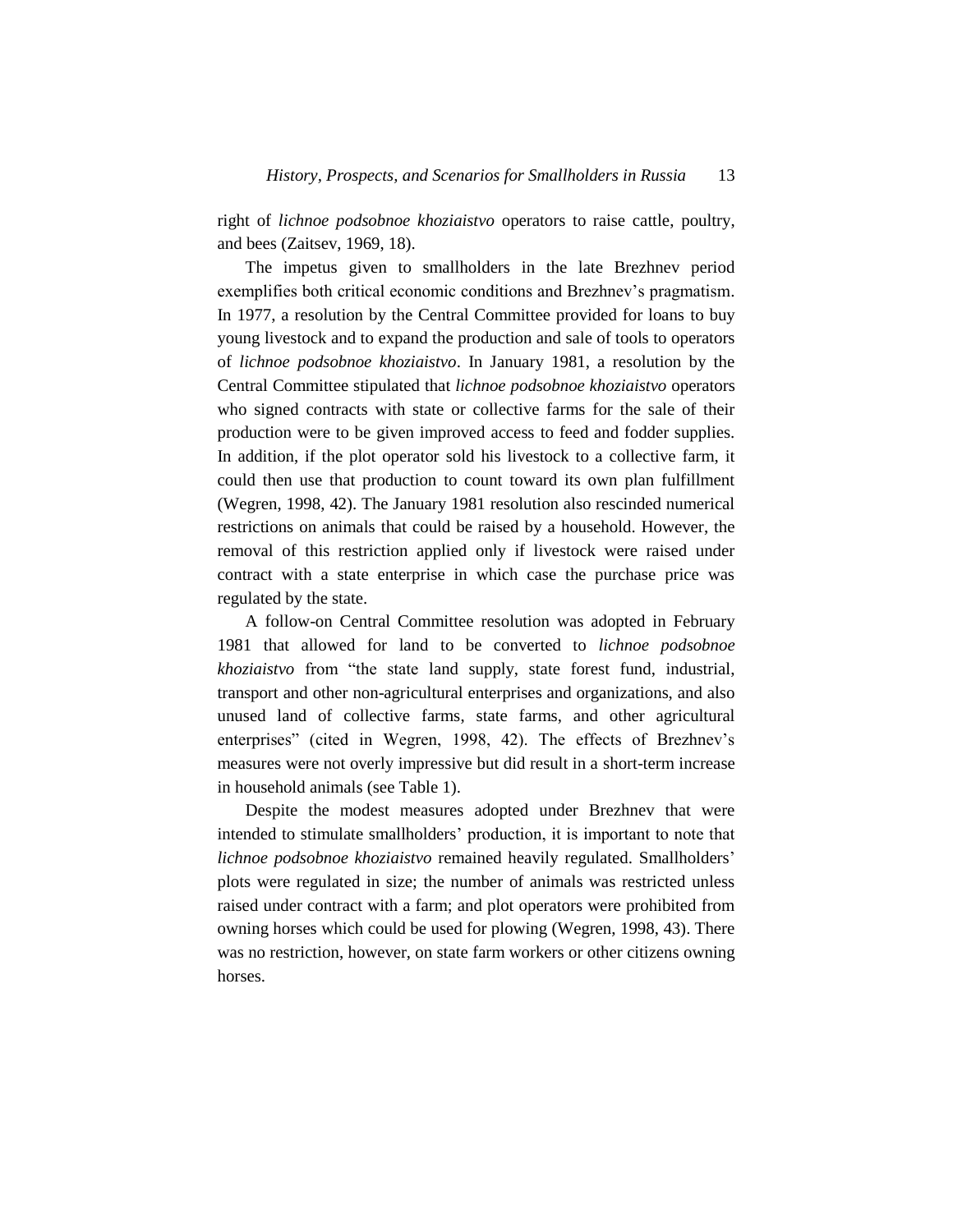## **State Policy under Gorbachev**

Mikhail Gorbachev inherited a smallholder sector that was in longterm decline. Broadly speaking, the Soviet agricultural sector was in crisis for a variety of policy reasons, from a lack of leadership, poor harvests and rising grain imports, and stagnating food production that affected levels of consumption (Hedlund, 1984). It is beyond the scope of this chapter to review fully Gorbachev's agrarian reform strategy but suffice it to say that his policies were more conservative than liberal. Among his main reformist thrusts, one detects innate caution. Many of his "reforms" had been tried before: revitalizing the non-black earth zone; raising procurement prices; the implementation of a *prodnalog*, or food tax; and the use of links (*zvena*) in production (Wadekin, 1987). Even one of his "progressive" reforms, increasing farm autonomy, suffered from bureaucratic pushback which eventually undermined the original intent. Essentially, Gorbachev tried to modify farm behavior by creating new incentives but fundamentally did not depart from the state and collective farm structure; and he retained production quotas and state procurements from farms although at a reduced level.

To the end of Gorbachev's rule, he allowed only land leasing for collective farm workers—a return to the days of NEP in the 1920s—and he favored peasant farms based on leased land, not private ownership of land at the federal level. In 1990 regional legislation in the RSFSR surpassed what national land laws allowed (Brooks, 1990). At the federal level, agrarian reform under Gorbachev never went as far as the Hungarians in 1968 and he refused to embrace systemic change of the agricultural sector. The Russian Republic, in contrast, adopted much more radical reform policies that embraced private ownership and a departure from socialized farming, which is discussed in a separate section.

Gorbachev's predilection for conservative reform was seen as well in his policy toward the operation of *lichnoe podsobnoe khoziaistvo*. As early as 1987, the Politburo called for increasing food production from *lichnoe podsobnoe khoziaistvo* on state farms and collective farms (Wegren, 1998, 44). At first glance, Gorbachev's approach to *lichnoe podsobnoe*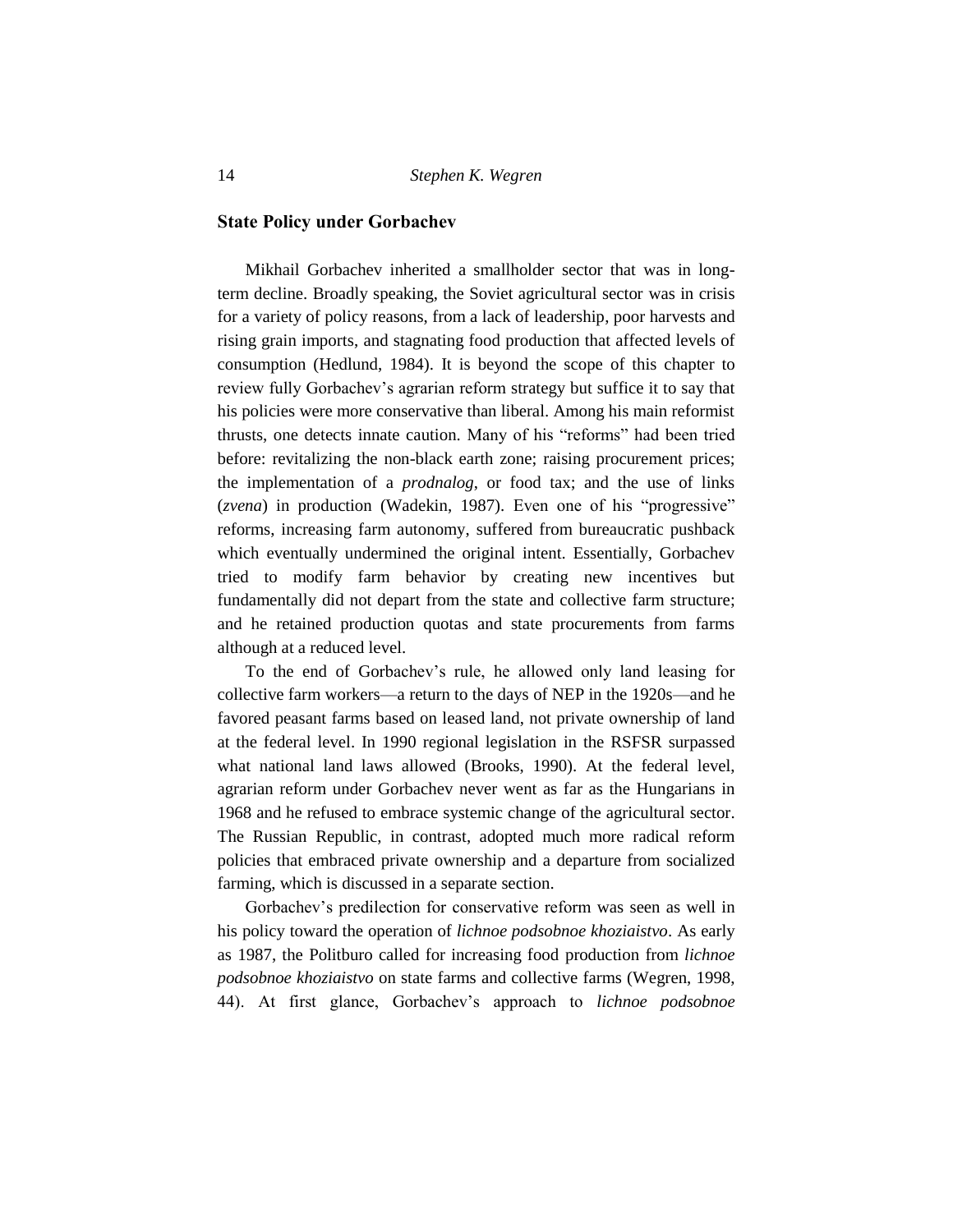*khoziaistvo* appears to be a liberal reform—deregulating the "private" sector and reducing restrictions on it—but in fact his policy was conservative in that it did not change or threaten to change the agrarian structure that continued the dominance of state and collective farms. Further, *lichnoe podsobnoe khoziaistvo* remained based on land use rights, not private ownership of land. In other words, "property rights," were insecure and continued to depend upon farm employment. Inasmuch as *lichnoe podsobnoe khoziaistvo* operated *within* the socialist agrarian system prior to Gorbachev, it continued to do so during his tenure. In essence, policy reform toward *lichnoe podsobnoe khoziaistvo* was a relatively easy and inexpensive way to increase food supply in the countryside with trickle down effects to urban areas.

Despite innate conservatism, Gorbachev receives credit for removing several important restrictions. In the Collective Farm Charter adopted in March 1988, a more favorable attitude was reflected in section 9 devoted to *lichnoe podsobnoe khoziaistvo*. For the first time, point 57 referred to *lichnoe podsobnoe khoziaistvo* as "a component part of socialist agricultural production" (Primernyi Ustav, 1988). Further, points 58 and 59 of the Charter reaffirmed the right of collective farm members to use their land for agricultural purposes; they could own the house which sits on the land plot and own animals and machinery used for agricultural purposes; the size of the plot and number of animals allowed would be determined by a general meeting of the collective farm; the farm would be allowed to sell animals and machinery for *lichnoe podsobnoe khoziaistvo* production, or they may be leased by contract; and the parent farm was allowed to provide various forms of assistance to households in terms of plowing, providing fertilizer, seed, animal feed, or making veterinary services available (point 61). Conspicuously absent in the statute was a restriction on the permitted number of livestock and poultry, which in the 1969 Charter had been explicit (Hedlund, 1989, 29). In May 1988, Article 37 of the USSR Law on Cooperation was adopted, and this law codified the right of collective farms to provide assistance to *lichnoe podsobnoe khoziaistvo*; and for plot operators to sign contracts for the sale of their production to collective farms, consumer cooperatives, and other enterprises (Zakon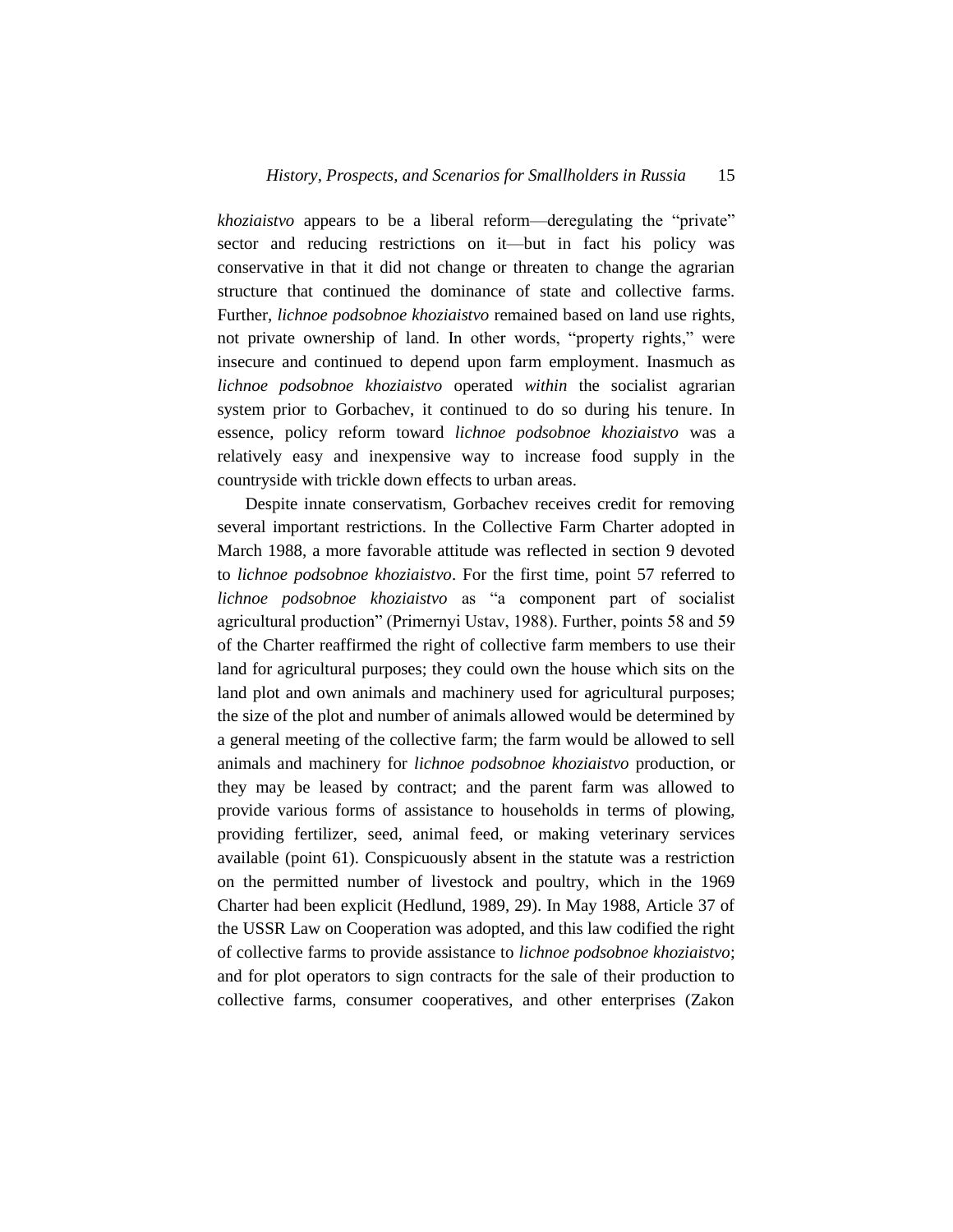SSSR, 1988). Thus, essentially, from 1988 onwards, factors inherent to production on *lichnoe podsobnoe khoziaistvo* were decentralized and no longer regulated by the federal government or the Communist party.

By the time of the important March 1989 plenum on agricultural reform, *lichnoe podsobnoe khoziaistvo* had gained equal stature with other forms of farming, at least rhetorically, indicated by reference to household plots as part of the "multiplicity" of legal forms of farming in the USSR. Acknowledging *lichnoe podsobnoe khoziaistvo* as a component part of the agrarian structure and including household plots in the multiplicity of farming options was merely a recognition of reality and did not require additional state expenditures. In that sense, it was less than a radical reform. When Gorbachev's tenure came to an end in December 1991, and along with it the Soviet planned economy, *lichnoe podsobnoe khoziaistvo* enjoyed unprecedented legitimacy. It was also a jumping off point for analysts who argued that private agriculture and small family farms were the future of Russian agriculture.

#### **Resilience**

As indicated in the previous section, until the very last years of Soviet rule *lichnoe podsobnoe khoziaistvo* did not have a secure status in the Soviet agrarian system. To survive, smallholders had to be resilient. If we wanted to place a label on smallholders' resilience, they were *moderately resilient* during the 1940-1990 period. This section measures resilience during the Soviet period in three ways: (1) through weapons of the weak; (2) through land use; (3) and through food output.

Soviet leaders' frequent discriminatory policies against *lichnoe podsobnoe khoziaistvo* were combined with collective farm behavior that ranged from mild harassment to illegal action. But it is important to note also the existence of a symbiotic relationship between farms and collective farm workers. The strength of the symbiotic relationship varied from farm to farm, by farm manager or director, and by the resources of the farm itself. Essentially, this relationship meant that collective farms provided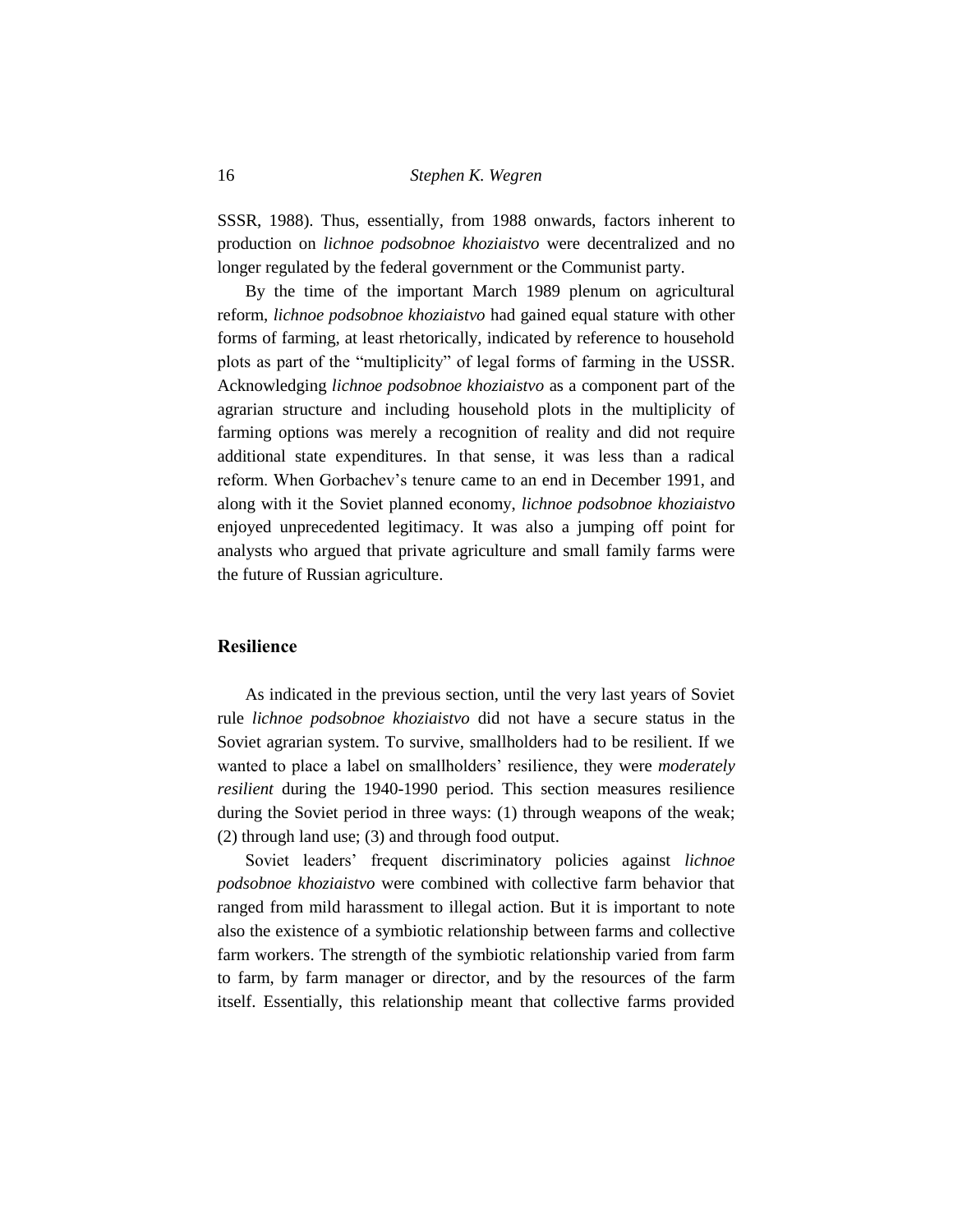various kinds of assistance such as plowing; sale of fodder; providing agricultural tools and small equipment that can be used on household plots of land; the sale of small animals; allowing household animals to graze in common meadows; purchases of household surplus production, usually of perishables such as milk; and assistance with transportation of produce to urban markets (Wadekin, 1973, 181-246).

In addition to this informal symbiotic relationship, *lichnoe podsobnoe khoziaistvo* operators took matters into their own hands by using so-called weapons of the weak, a phrase coined by James Scott to indicate how peasants engage in low-intensity resistance against regime discrimination (Scott, 1985). Weapons of the weak are actions that are difficult to quantify so are best known anecdotally. In the Soviet context, weapons of the weak refer to ways to increase production from *lichnoe podsobnoe khoziaistvo* by engaging in illegal behavior. Examples include stealing time by working on the plot instead of for the farm; stealing inputs such as fodder; stealing construction materials to be used for animal shelters; or expanding the plot size onto farm land beyond the limits allowed in the Collective Farm Charter.

A second indicator of resilience is the amount of land legally registered for use in *lichnoe podsobnoe khoziaistvo*. As we saw above, income from *lichnoe podsobnoe khoziaistvo* declined over time as farm wages accounted for more of household income. Animal holdings on *lichnoe podsobnoe khoziaistvo* also declined for several decades. But despite regime discrimination and regulations, *lichnoe podsobnoe khoziaistvo* did not disappear and millions of Soviet households engaged in subsidiary food production. For the USSR as a whole, Hedlund estimates that almost 47 million families, equal to more than 160 million people and more than one-half of the Soviet population, had access to *lichnoe podsobnoe khoziaistvo* in the early 1980s (Hedlund, 1989, 32). Moreover, plot operators were highly sensitive to state policy. When the policy environment turned against *lichnoe podsobnoe khoziaistvo*, operators reacted rationally and curtailed livestock and land. But when the policy environment improved, private producers responded favorably by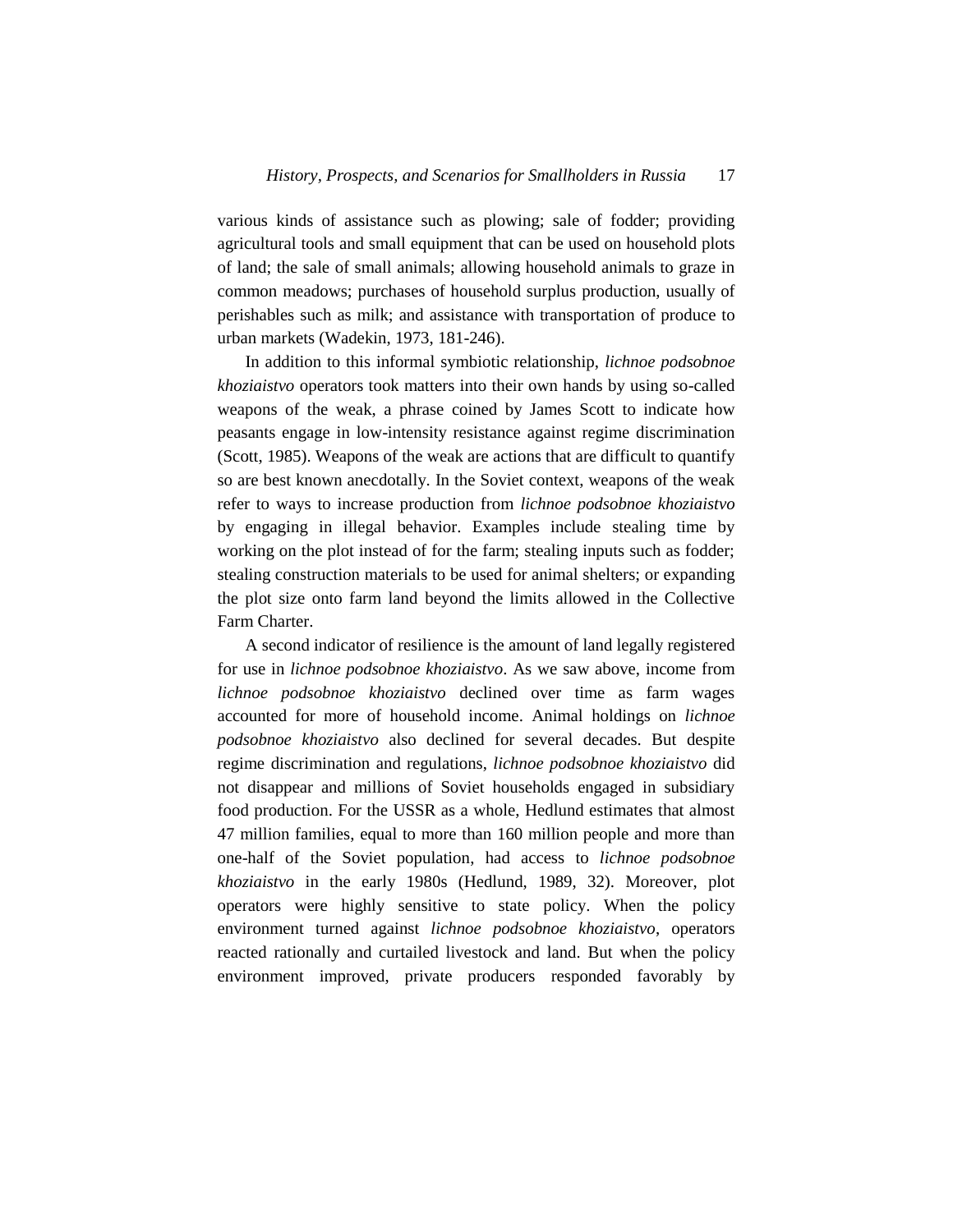expanding land and animals, a dynamic that is illustrated with reference to the Russian Republic (see Table 1).

The third measure of resilience is households' capacity for food production. Table 1 shows that despite frequent regime discrimination over time, the household sector still raised many millions of cattle, pigs, goats and sheep, which served as an important source of animal husbandry production.

|                    | 1940 | 1965 | 1970 | 1975 | 1979 | 1982 | 1983 | 1984 | 1986 | 1989 |
|--------------------|------|------|------|------|------|------|------|------|------|------|
| Sown land          | 3.2  | 3.0  | 3.0  | 2.9  | 2.5  | 2.5  | 2.6  | 2.5  | 2.3  | 2.4  |
| (million hectares) |      |      |      |      |      |      |      |      |      |      |
| Cattle (million)   | 13.6 | 13.8 | 11.3 | 10.6 | 9.7  | 9.5  | 9.8  | 9.6  | 9.3  | 9.5  |
| Pigs (million)     | 5.2  | 7.7  | 6.6  | 5.3  | 6.0  | 5.8  | 6.7  | 5.7  | 5.5  | 6.2  |
| Sheep (million)    | 21.0 | 17.2 | 17.4 | 13.2 | 13.1 | 12.4 | 12.9 | 12.7 | 12.5 | 13.0 |
| Goats (million)    | 3.6  | 2.4  | 2.3  | 2.4  | 2.3  | 2.5  | 2.6  | 2.3  | 2.3  | 2.4  |

## **Table 1. Households' Land and Animals in the Russian Republic, 1940-1989**

Sources: Tsentral'noe statisticheskoe upravlenie RSFSR, 1976, 134, 147-48; Tsentral'noe statisticheskoe upravlenie RSFSR, 1982, 142, 154; Tsentral'noe statisticheskoe upravlenie RSFSR, 1983, 90, 101; Tsentral'noe statisticheskoe upravlenie RSFSR, 1985, 142, 156; Goskomstat RSFSR, 1987, 161, 175; Goskomstat RSFSR, 1990, 448, 496.

The ruble value of household production declined over time as the socialized sector increased its food production. Even accounting for longterm decline, in 1986 *lichnoe podsobnoe khoziaistvo* produced one-quarter of total meat supply in the RSFSR. Included in that aggregate number was 15% of the republic's beef and veal; 32% of its pork; 30% of its poultry; 45% of its lamb (Goskomstat RSFSR, 1987, 179). *Lichnoe podsobnoe khoziaistvo* also accounted for the production of 23% of milk and 22% of eggs in the republic. Household plots also produced about 55% of the republic's potatoes and 25% of its vegetables (Goskomstat RSFSR, 1987, 157). Households sold small quantities of their production to the state, but that misses the point because that was not their main role. Thus, resilience is seen by the fact that even after decades of attempts to reduce output from *lichnoe podsobnoe khoziaistvo*, into the 1980s this sector remained indispensable as a source of food for the rural population.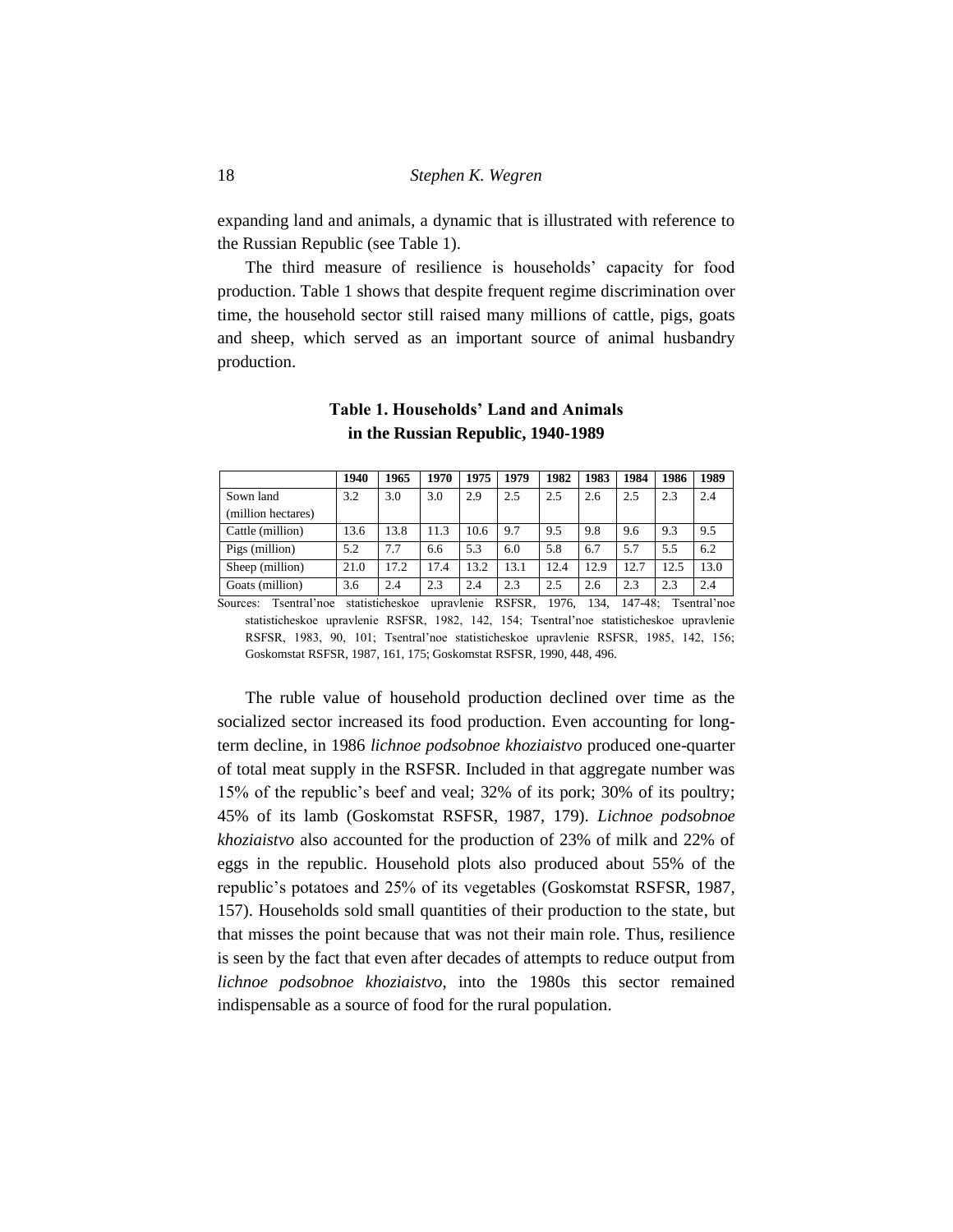## **Role in Society**

As reflected in the comments above, the role of *lichnoe podsobnoe khoziaistvo* was to serve as a subsidiary source of food, primarily for collective farm workers' households and the rural population in general. The important point is that *lichnoe podsobnoe khoziaistvo* had a role and it was accepted by the Soviet leadership, although begrudgingly at times. Thus, *lichnoe podsobnoe khoziaistvo* had a place in the Soviet agrarian system, especially after 1965. The rhetoric of the late Gorbachev period, which equated the importance of *lichnoe podsobnoe khoziaistvo* with socialized farming, misses the point: subsidiary household agriculture was intended to be and always would be subsidiary to socialized farms. Under Soviet ideology, state and collective farms would always be preferred and the main source of food for the urban population.

# **THE EARLY POST-SOVIET PERIOD**

With the end of Soviet communism, the ideological source of antipathy to the private smallholder sector disappeared. Replacing Soviet-era hostility toward *lichnoe podsobnoe khoziaistvo* was an embrace of capitalism, markets, and private property. Official attitudes toward *lichnoe podsobnoe khoziaistvo* began to fundamentally change, aided by economic conditions. The "early" post-Soviet period is defined as the decade of the 1990s.

## **State Policy**

I start with two broad comments. The first is that during the 1990s, unlike the Soviet period, there is no identifiable, coherent state policy toward *lichnoe podsobnoe khoziaistvo*. During the Soviet period, state policy was often antagonistic toward the private household sector. But at least there was an identifiable policy. The importance of having a policy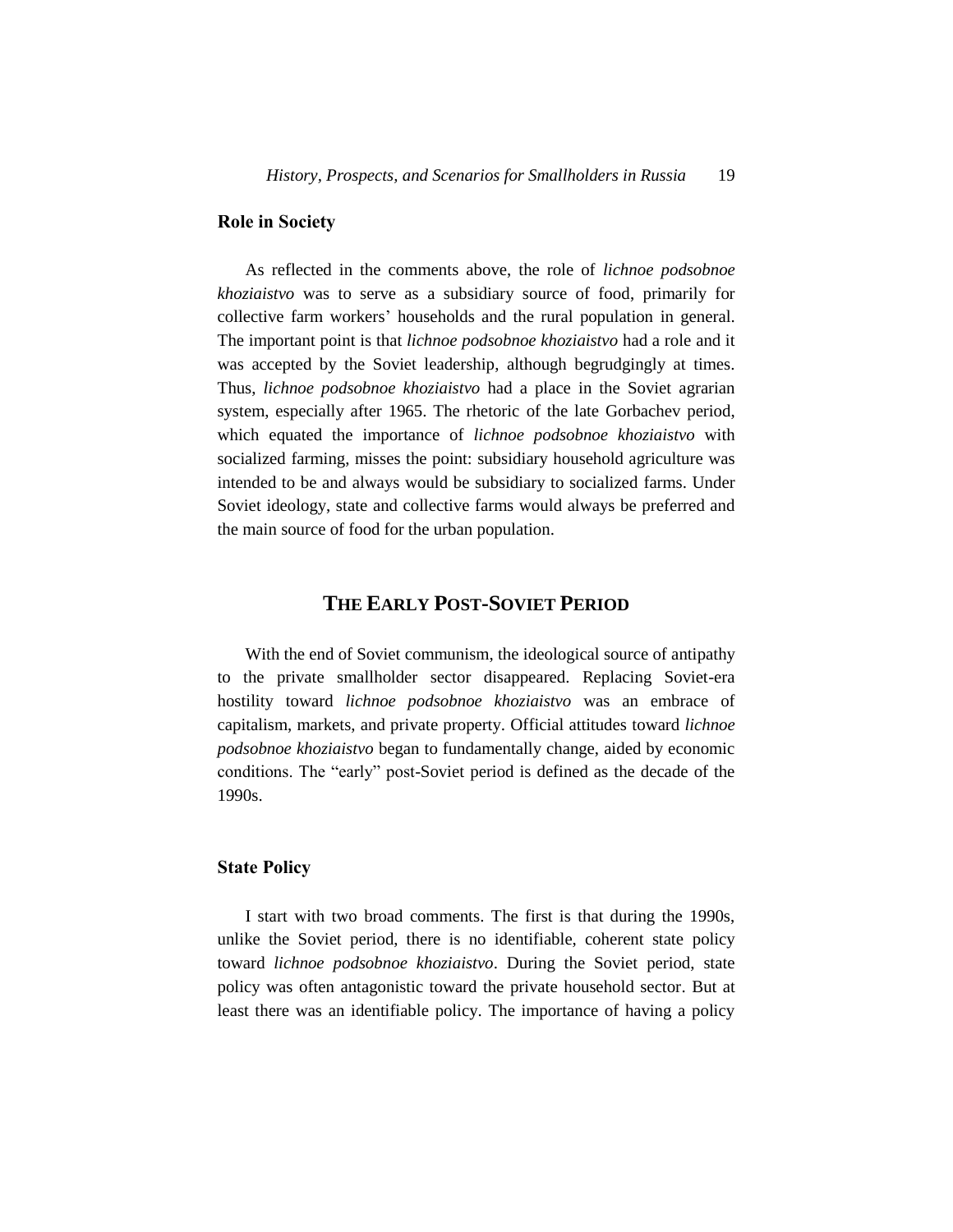versus not having a policy is that if there is a policy, at least there is a basis from which to adopt corrective measures.

The second comment is that implicit "policy" in the 1990s toward *lichnoe podsobnoe khoziaistvo* was a byproduct of the general liberalization in economic policy, marked by deregulation of the economy, privatization, and creation of a new system of property rights. The 1990- 1994 period in particular was characterized by a series of laws, decrees, and other legislative acts to legalize private ownership of land, which are discussed in detail elsewhere (Wegren, 2009). The larger point is that legislation is not in and of itself policy, but legal acts reflected a new approach to land ownership and to *lichnoe podsobnoe khoziaistvo*. Because land legislation was complex and has been discussed elsewhere, my purpose here is merely to provide a brief recap.

Land legislation in the Russian republic under the leadership of Boris Yeltsin was more radical than Gorbachev's USSR. A RSFSR law in November 1990 "On Land Reform" legalized the right of private ownership for *lichnoe podsobnoe khoziaistvo* in the republic at a time that Gorbachev only permitted land leasing for the nation. As part of land privatization and destatization of farms, *lichnoe podsobnoe khoziaistvo* benefitted. The April 1991 RSFSR Land Code codified the private ownership of land for *lichnoe podsobnoe khoziaistvo* (Article 7), although restrictions on the sale of land remained; and it allowed the receipt of free land from state distribution for subsidiary agricultural use up to established norms (Kodeks RSFSR, 1991). Article 36 of the 1991 Land Code gave the right to regulate the size of land plots used for *lichnoe podsobnoe khoziaistvo* to rural, village, and city legislatures.

Not only did Yeltsin's government embrace private ownership of land, it also tried to break up state and collective farms, at least for a short time during winter 1991 to March 1992. Yeltsin's December 1991 Decree on "Urgent Measures for the Implementation of Land Reform in the RSFSR" transferred almost 18 million hectares of agricultural land from state ownership to regional and municipal governments, who in turn could disperse land to private citizens for use in *lichnoe podsobnoe khoziaistvo*. As a result, not only did the number of registered *lichnoe podsobnoe*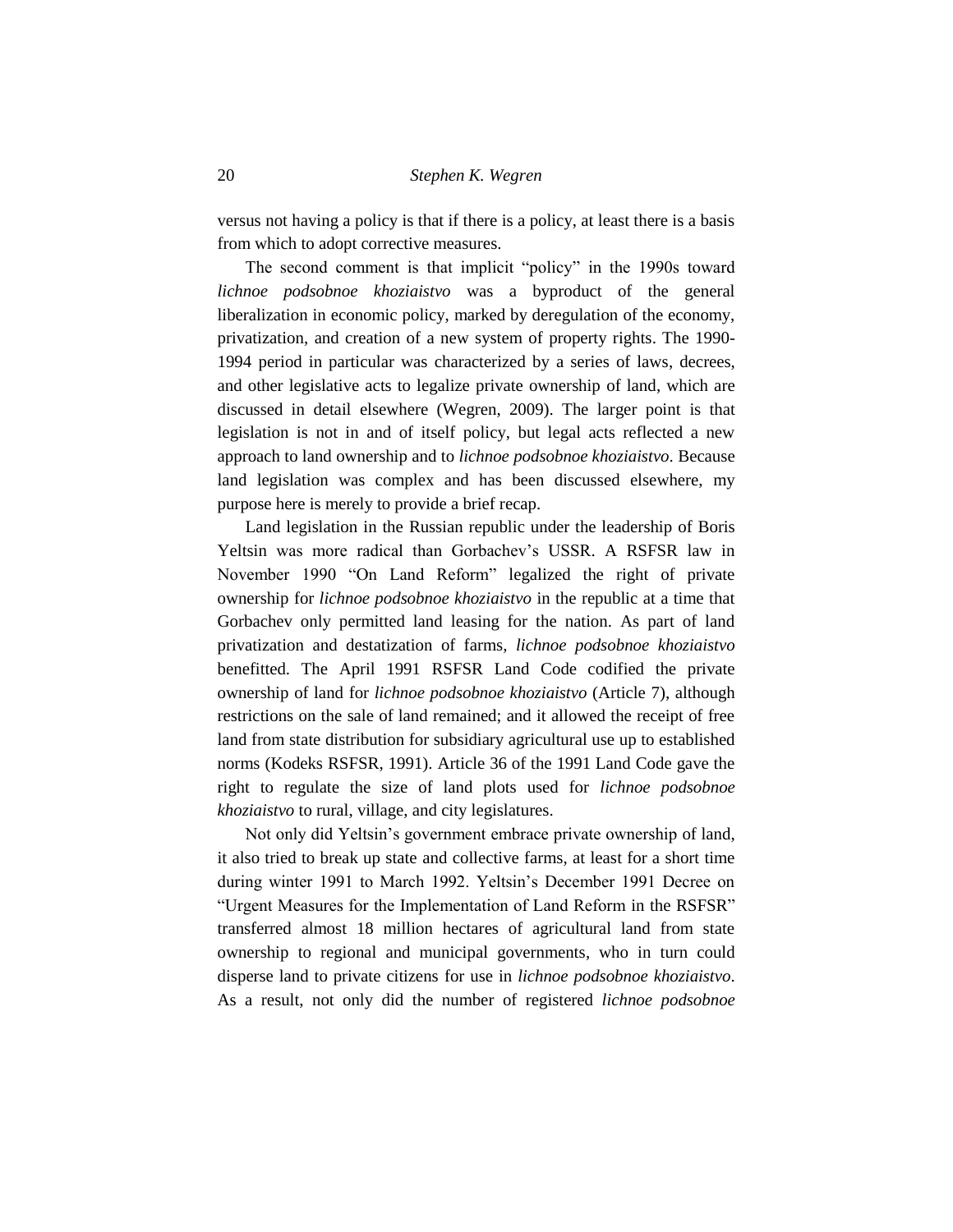*khoziaistvo* plots immediately increase, so too did their average size. In Russia's 1993 Constitution, Articles 9 and 36 permitted the private ownership of land for *lichnoe podsobnoe khoziaistvo* and other smallholder agriculture, with rights to dispose of the land as the owner desires. Thus, the regulation of *lichnoe podsobnoe khoziaistvo* passed from the federal level to regional and municipal governments. Several municipalities adopted regulations that allowed plots for *lichnoe podsobnoe khoziaistvo* up to one hectare (Buzdalov and Krylatykh, 2000, 58-60). The era of deregulated *lichnoe podsobnoe khoziaistvo* began.

## **Resilience**

Smallholders' resilience was high during the 1990s as evidenced by several indicators. First, household production potential improved, driven by an increase in the total amount of agricultural land used and the amount of arable land used in *lichnoe podsobnoe khoziaistvo*. Total land use rose from 2.9 million hectares in 1990 to 5.3 million hectares in 1995; and arable land used by *lichnoe podsobnoe khoziaistvo* grew from 2.3 million hectares to 3.4 million hectares (Goskomstat, 1999, 17). In addition, the number of household animals experienced a short-term spike. The number of cattle rose from just under 9.8 million head in 1990 to about 12 million head by 1993 before drifting downward for the rest of the decade to 9.9 million in 1999. The number of pigs likewise rose from 7 million in 1990 to just under 8 million during 1992-1994 before declining to 6.9 million in 1997 and ending the decade at 7.3 million (Goskomstat, 1999, 31-32).

A second indicator of resilience was an increase in food output in absolute volume and relative to other food producers. In the five-year period 1990-1995, beef production rose from 573 thousand tons to 1.1 million tons; milk production increased from 13.2 million tons to 16.2 million tons; and honey production grew from 32 thousand tons to over 48 thousand tons (Goskomstat, 1999, 34). Importantly, compared to the 1990- 1991 period, the percentage of production from *lichnoe podsobnoe khoziaistvo* that was sold decreased immediately in 1992 and stayed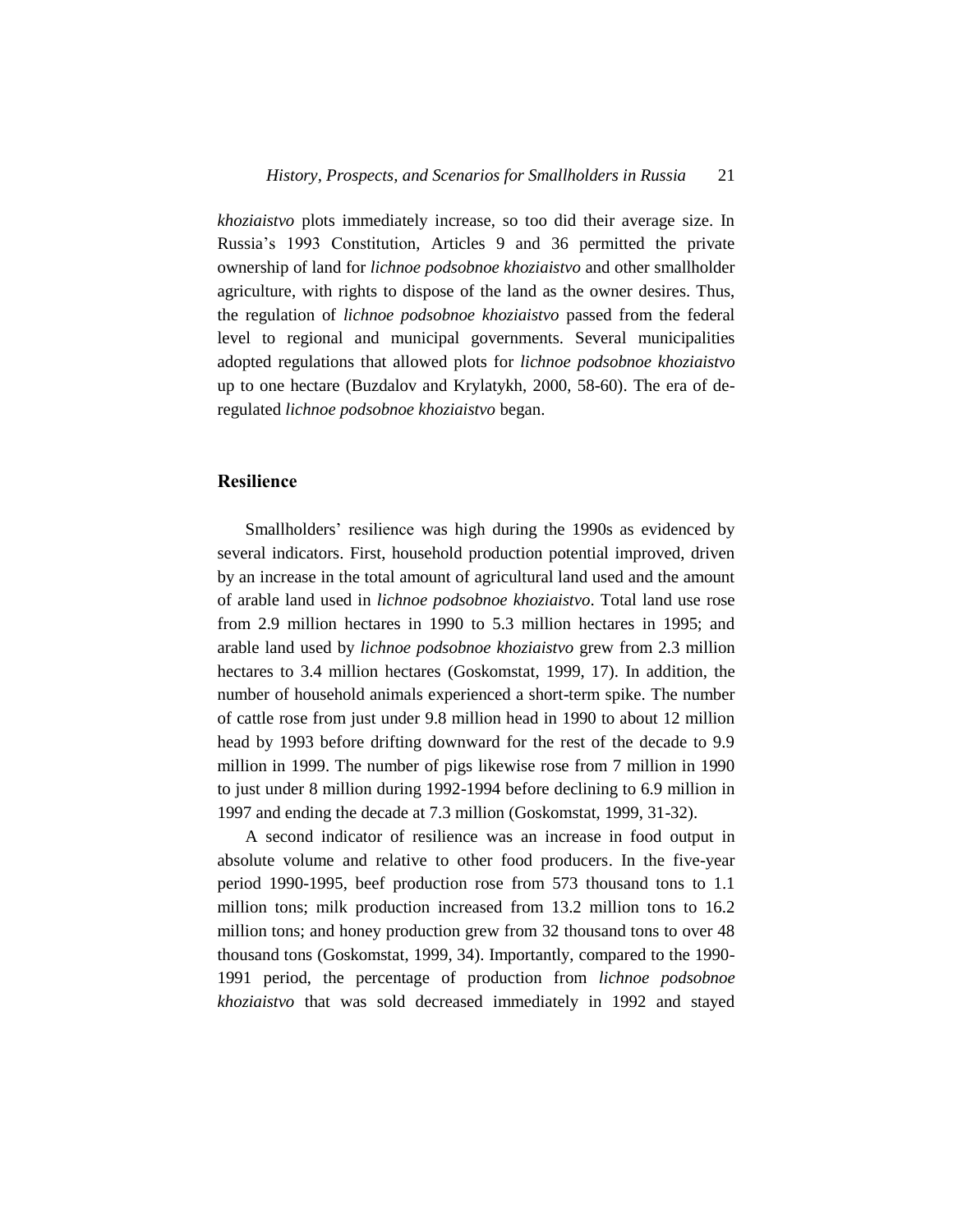depressed for the rest of the decade, a reflection that rural households saw their production as a source of food security and survival strategy. Smallholders' production of plant products also rose in the first half of the 1990s. During 19990-1995, potato production on *lichnoe podsobnoe khoziaistvo* increased 76%, fruits and berry production rose 43%, and vegetable production grew by more than 2.6 times (Goskomstat, 1999, 30). These production increases did not just happen on their own, they were the result of increased intensity of effort by plot holders, measured by more time per day and week spent on food growing and by a higher participation rate across age and profession.

| Production, 1990-1998     |      |      |      |      |  |  |
|---------------------------|------|------|------|------|--|--|
|                           | 1990 | 1995 | 1997 | 1998 |  |  |
| Potatoes                  | 66   | 90   | 91   | 91   |  |  |
| Vegetables                | 30   | 73   | 76   | 80   |  |  |
| <b>Fruits and Berries</b> | 51   | 77   | 80   | 87   |  |  |
| Beef and yeal             | 13   | 41   | 49   | 52   |  |  |
| Pork                      | 34   | 64   | 70   | 70   |  |  |
| Lamb                      | 42   | 72   | 78   | 82   |  |  |

Milk 24 41 47 48 Eggs 22 30 30 30 Honey 69 84 87 88

## **Table 2. Household Food Production as a Percentage of Total Production, 1990-1998**

Note: Percentages have been rounded.

Source: Goskomstat, 1999, 19.

Rising production meant that the percentage of food production coming from smallholders rose steadily throughout the 1990s (in ruble value). In 1990, the ruble value of production from *lichnoe podsobnoe khoziaistvo* accounted for 26% of total food production (24% for plant products and 28% for animal husbandry). The relative contribution from households rose as the decade progressed: to 48% of total production in 1995, 51% in 1997; and over 57% in 1998, when households accounted for 61% of the value of plant production and 54% of the value of animal husbandry (Goskomstat, 1999, 24). These relative increases were due to higher volumes of output from households as well as a decrease in output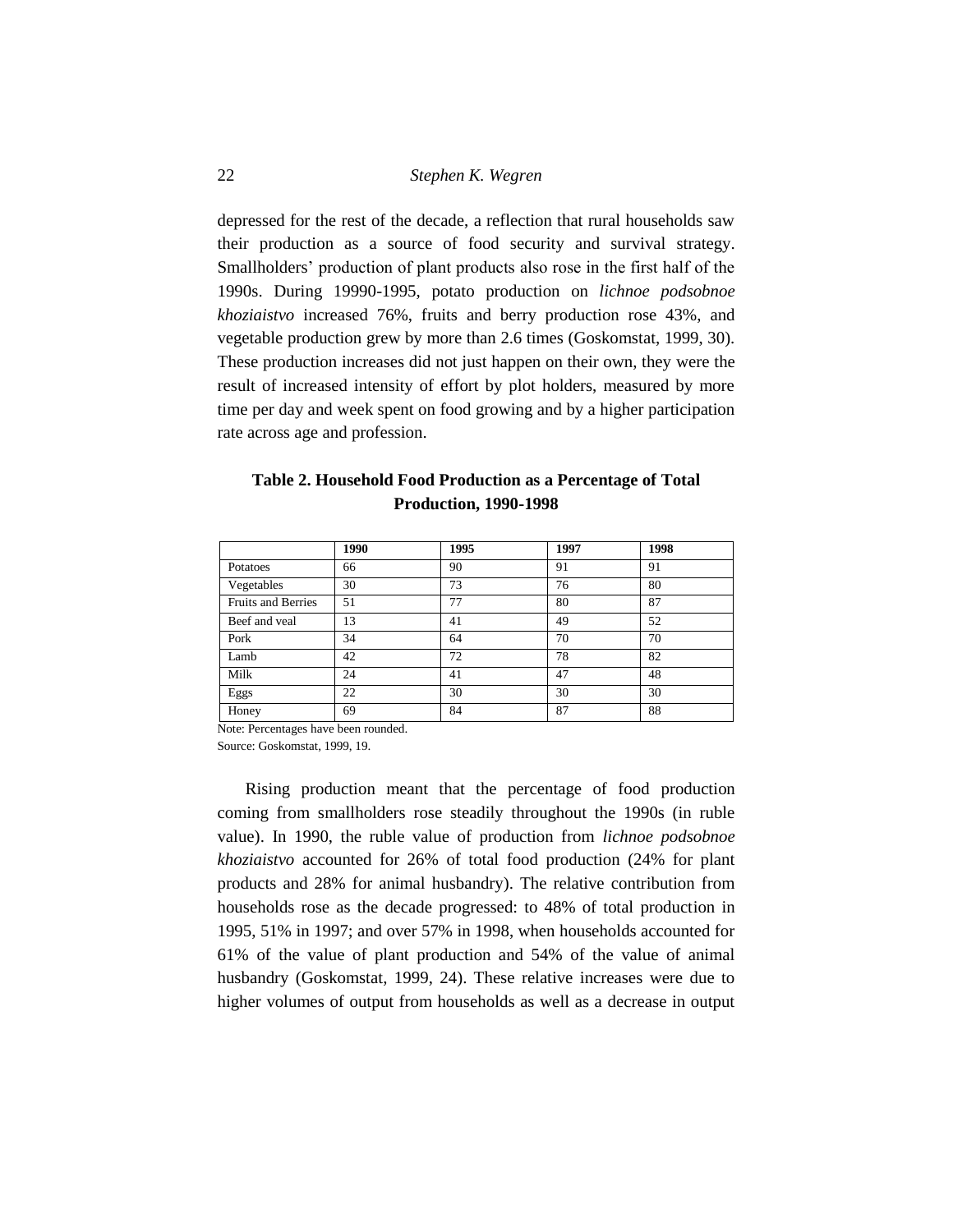from state and collective farms. Production of several commodities from smallholders increased during the decade as shown in Table 2.

A third indicator of smallholder resilience in the 1990s was adaptive behavior to the new economic, legal, and financial environment. Unique longitudinal household survey data revealed that within the smallholder sector resilience was multidimensional and varied according to several independent variables: demographic structure of the household, age and gender of respondents, profession, and household labor potential. These (and other) independent variables impacted several dependent variables in the economic realm such as land holdings and expansion; land use; food production and food sales; the creation of household enterprise and revenue from it; and total household income (O'Brien, Patsiorkovsky, and Dershem, 2000; O'Brien and Patsiorkovsky, 2006; O'Brien, Patsiorkovsky and Wegren, 2008; Patsiorkovsky, 2009; Wegren, 2009; Wegren, 2014). Smallholder households that had favorable capital—human, financial, labor, land, and production—were able to benefit from economic opportunities and increase their income and well-being. Advantaged households also had higher community involvement and larger social networks. The net effect of heterogeneous responses to market-based institutions was an increase in stratification between adaptive and nonadaptive households that affected the incidence and depth of poverty, and mental health and satisfaction with life (Wegren, O'Brien, and Patsiorkovsky, 2003; O'Brien, Patsiorkovsky, and Wegren, 2004; and O'Brien, Patsiorkovsky, and Wegren, 2010). The importance of smallholder adaptation during the 1990s was that it put to rest arguments that Soviet socialism had made rural dwellers lazy, bound to collectivism, and opposed to private property and enterprise.

## **Role in Society**

The combination of Russia's collapsing economy in the 1990s and increased importance of food production from *lichnoe podsobnoe khoziaistvo* meant that its societal role changed. Smallholders' role in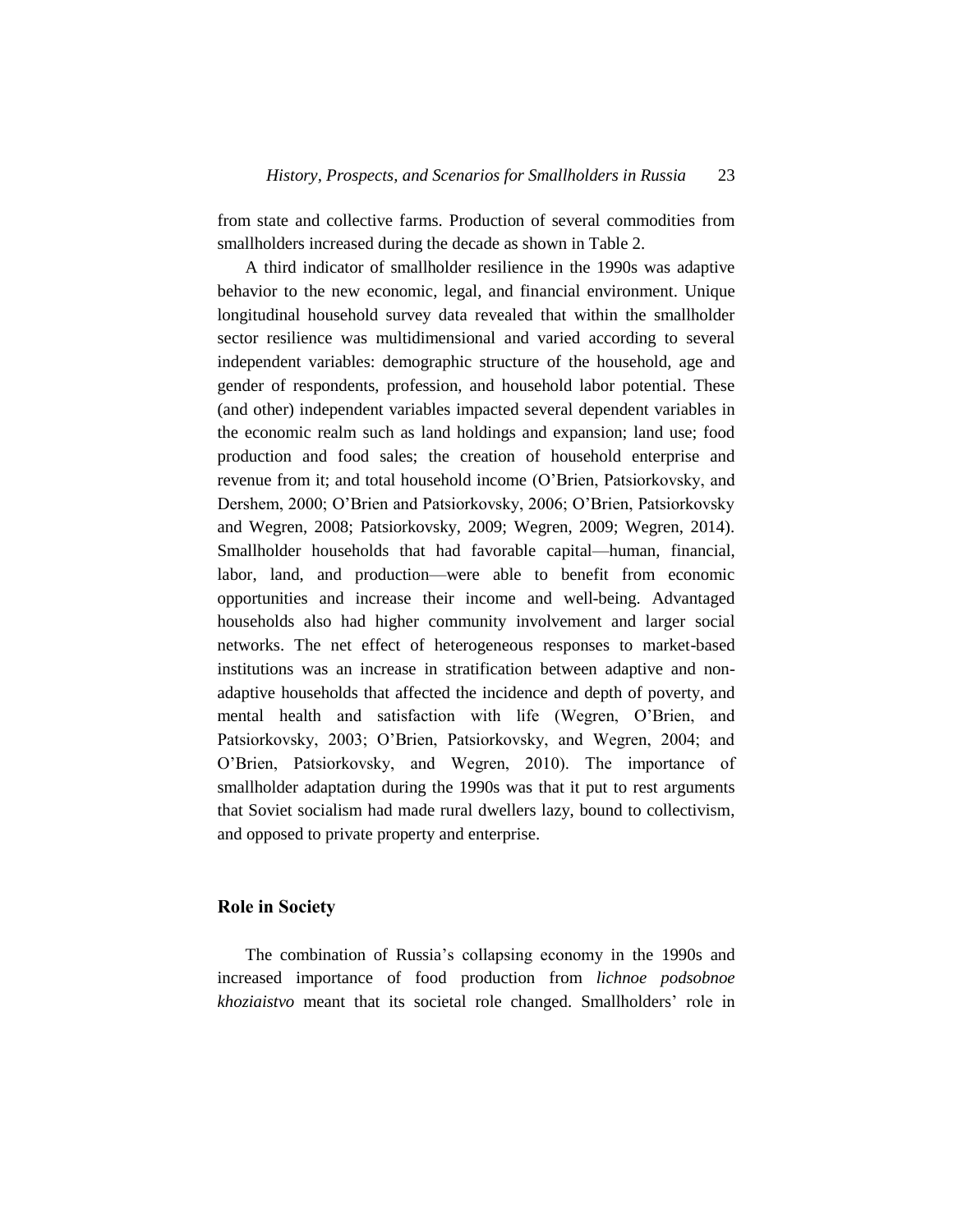society transitioned from being subsidiary production that supplemented the family diet in the 1970s and 1980s to a survival strategy for most rural households and many urban ones during the 1990s. Most rural households simply tried to maintain their standard of living, while a minority attempted to raise it. Different survival strategies were attempted by the majority. As many large farms went bankrupt or reduced their workforce, one strategy, alluded to above, was to increase the importance of food production from *lichnoe podsobnoe khoziaistvo* in terms of selfconsumption and increased food sales. Households grew more food and some sold more food as a way to compensate for lost income from unemployment or to augment income in the face of high inflation. A second strategy was to increase *lichnoe podsobnoe khoziaistvo* production *and* to take a second job, often non-agricultural (Kalugina, 2000, 124). A third strategy was to increase illegal behavior, which in the economic environment at the time was justified in the minds of many farm employees (Kalugina, 2000, 127). This meant, for example, pilfering various inputs from the farm to be used on *lichnoe podsobnoe khoziaistvo*. There is evidence that this behavior was tolerated by some farm managers as a form of paternalism toward farm employees and as a strategy to lessen employees' dissatisfaction with economic conditions on the farm.

The larger point is that during the 1990s *lichnoe podsobnoe khoziaistvo* came to be viewed not merely as subsidiary food production but as a mainstream economic activity that was essential to survival. The changed role for *lichnoe podsobnoe khoziaistvo* reflected both more liberal policies and rational responses to a period of economic desperation for most households. Food production from *lichnoe podsobnoe khoziaistvo* was able to compensate in part for the precipitous decline in production from former state and collective farms. In this regard, *lichnoe podsobnoe khoziaistvo* was a system-stabilizer and probably helped to prevent mass urban unrest.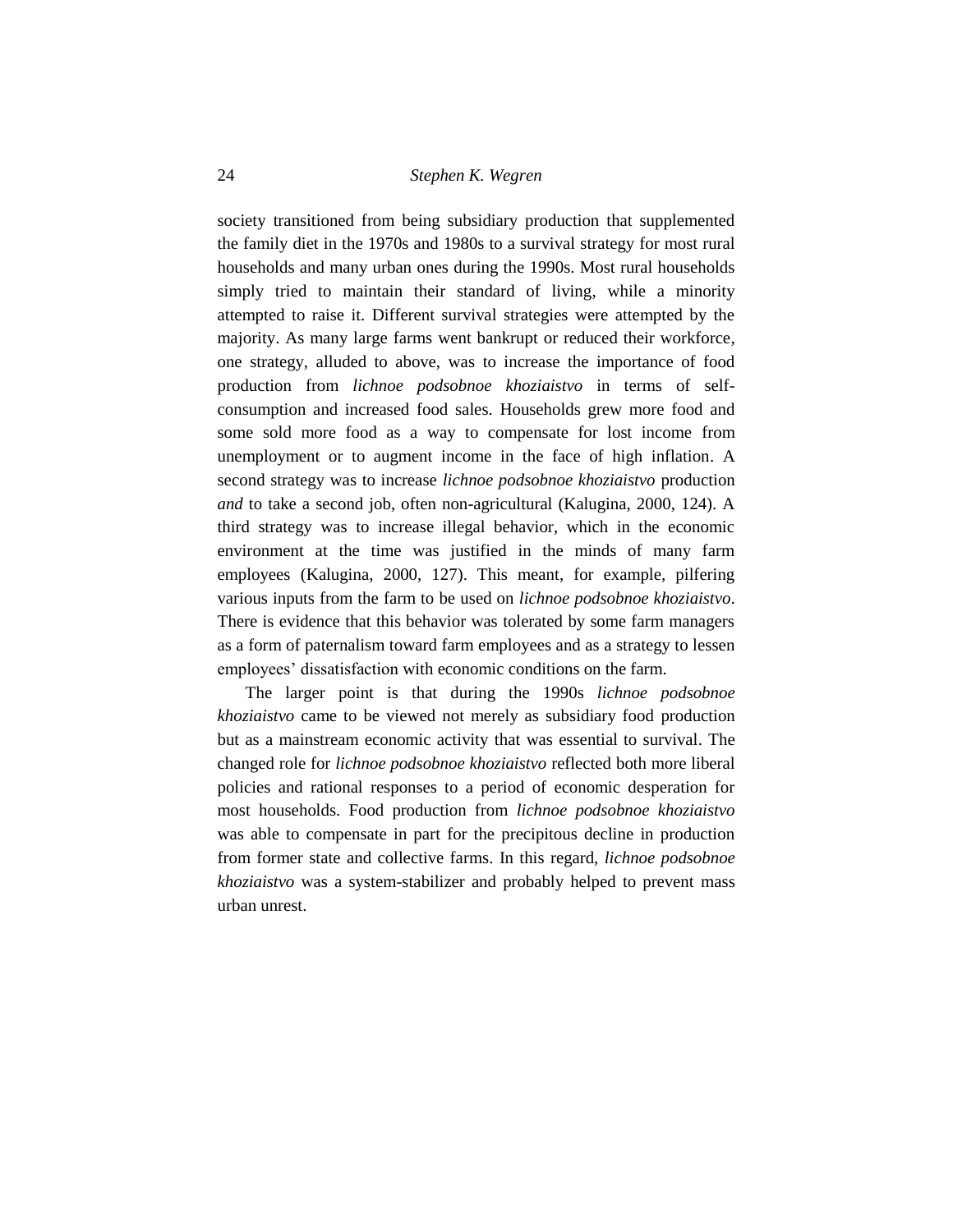## **THE CONTEMPORARY PERIOD**

The contemporary period starts in 2000 and continues to 2020. The backdrop to the contemporary period is the rebound in Russia's agricultural sector, led by large farm enterprises. The main storyline is the recovery in the large farm sector, which increased its contribution from 45% of output in 2000 to over 58% in 2019; and the ruble value of production from farm enterprises grew from R335 billion in 2000 to over R3.4 trillion in 2019 in nominal rubles (Rosstat, 2020, 354). Particularly important within the large farm sector is the rise of agroholdings (Rylko, Khramova, Uzun, and Jolly, 2008). Agroholdings are vertically integrated companies that engage in agricultural and non-agricultural activity. The largest agroholdings have land holdings of hundreds of thousands of hectares (Uzun and Shagaida, 2020, 429). These farms represent big capital—they earn tens of billions of rubles each year, and they have preferential access to state subsidies and credit. In 2016, agroholdings, which represent a small percentage of Russia's 27,000 farm enterprises of all sizes, employed 41% of all workers in agriculture, accounted for almost 54% of all farm earnings, and received 56% of all profits among agricultural enterprises (Uzun and Shagaida, 2020, 427). Those numbers improved after 2016 as Russia experienced a string of large grain harvests during 2017-2020. Moreover, in 21 of Russia's regions, agroholdings accounted for 25%-50% of food production, and in eight regions they produced more than 50% of the ruble value of output (Uzun and Shagaida, 2020, 428). In virtually every way, agroholdings have become economic behemoths, and their activity is not confined to food production. They also are involved in storage, processing, and transportation. Importantly, many agroholdings have also entered the food retail business, whereby their own production is sold under private label brands. Although agroholdings and *lichnoe podsobnoe khoziaistvo* are not direct competitors, agroholdings' control over market share for many commodities represent an obstacle for household gardeners who may want to expand commercial activity.

In addition to the rise of agroholdings, the private farm sector also began to make larger contributions to national food supply for grain, sugar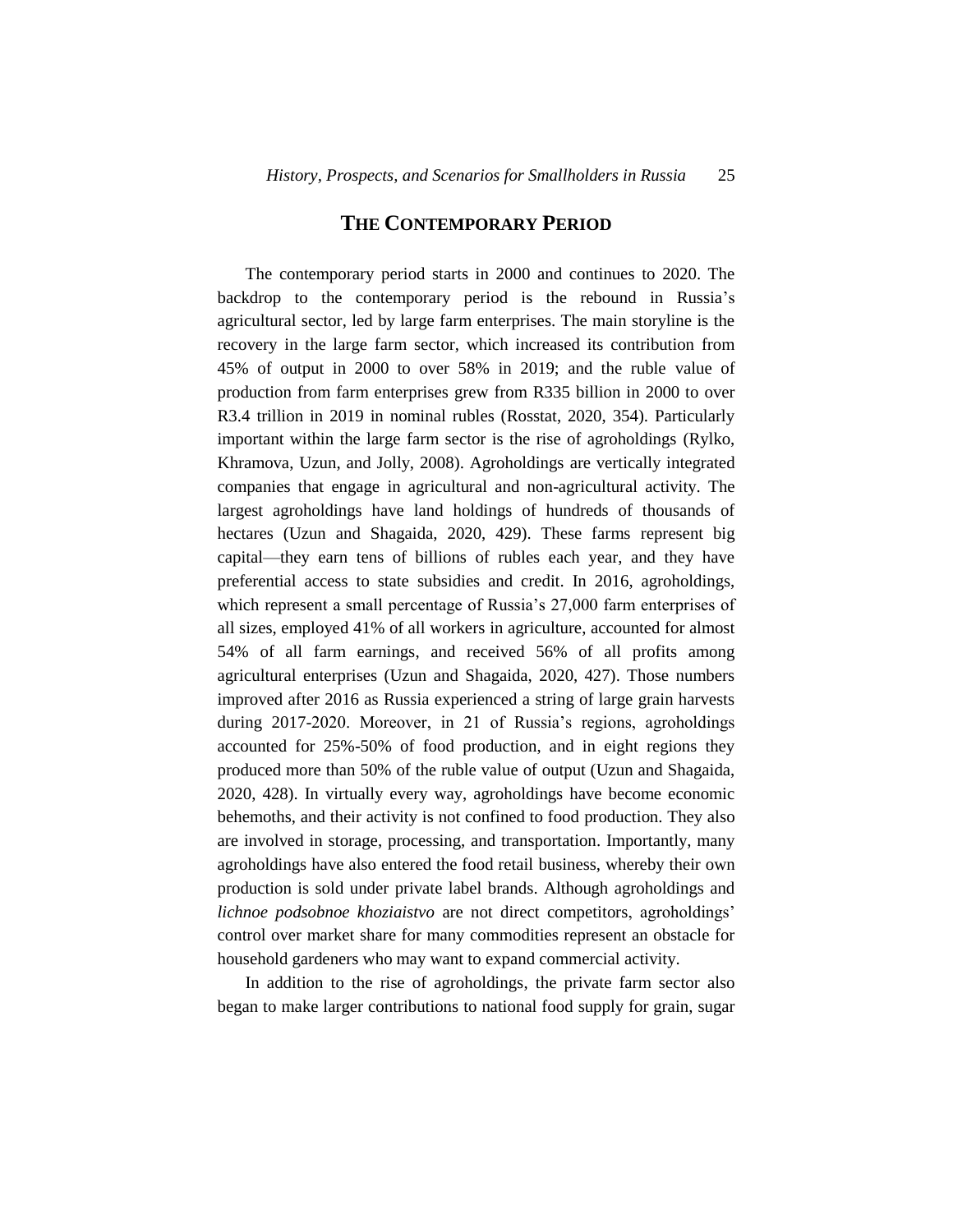beet, sunflower seed, and vegetables. Whereas in 2000 private farmers accounted for 3% of the ruble value of agricultural production, in 2019 their contribution had increased to nearly 14% of food output (Rosstat, 2020, 355). A sizable percentage of private farms are less than 20 hectares, and some are very small, less than 5 hectares and these may compete with *lichnoe podsobnoe khoziaistvo*. I discuss state policy in the contemporary period in the next section.

#### **State Policy**

At the turn of the century, output from *lichnoe podsobnoe khoziaistvo* accounted for more than one-half of the ruble value of food output, more than farm enterprises (see Figure 1). That is not to say that households were feeding the nation—food imports were on the rise—and household production was unprocessed and unlikely to appear on retail store shelves, but there is no doubt that household production was economically significant. That said, when Vladimir Putin assumed the presidency in his own right in March 2000, he wanted to stabilize the agricultural sector and help it rebound from the lows of the 1990s. Analysis of Putin's early initiatives toward the agricultural sector appears elsewhere (Wegren, 2002), so here the focus is on *lichnoe podsobnoe khoziaistvo* and the household sector.

Just as Putin was interested in rebuilding state strength and reconcentrating political power in Moscow, Minister of Agriculture Aleksei Gordeev (1999-2009) saw large farm enterprises as the key to Russia's agricultural rebound. In February 2001 at a conference near Moscow, Gordeev stated that the government supported diversity in farming based on different organizational and legal forms. But he also revealed his priorities by discussing trends in the developed world where the future of agriculture is based on large agricultural enterprises and vertical integration in the agroindustrial complex (Gordeev, 2001, 8). He and other speakers made clear that large farms were the "locomotive" for agrarian development, through which cooperative and integrative processes should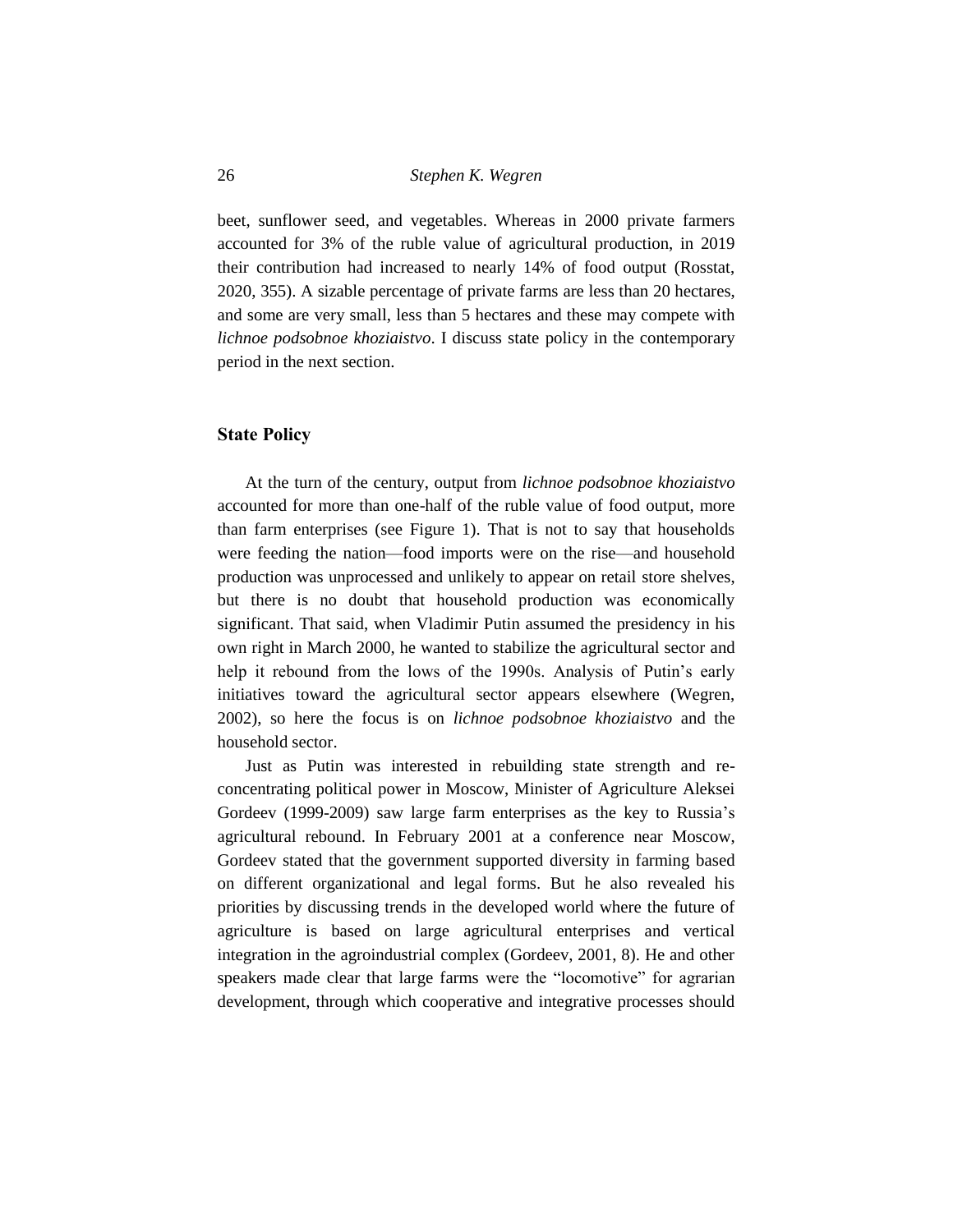be channeled. When the state's agrarian strategy to 2010 was revealed a few months later, it was heavy on help to large farms—debt write off, subsidized access to farm equipment, a new credit system and agricultural bank, and other measures that were intended for large farms (Wegren, 2002). The implication was that state policy would not discriminate against *lichnoe podsobnoe khoziaistvo*, but smallholders were not seen as the basis for agricultural recovery or the future of a revitalized, globally competitive agricultural sector.



Figure 1. Contribution of Household Production to Food Supply (based on ruble value).

The government's wager on large farm enterprises in the early 2000s meant that *lichnoe podsobnoe khoziaistvo* had secondary importance. Nonetheless, household subsidiary agriculture received attention from the federal government in two ways. First, the 2003 federal law "On Lichnoe Podsobnoe Khoziaistvo," established boundaries for state regulation of household agricultural production. The law is relatively short by Russian standards, only 11 articles. The original 2003 law was amended in 2008, 2011, 2016, and 2018. The 2018 version includes the following main points of importance: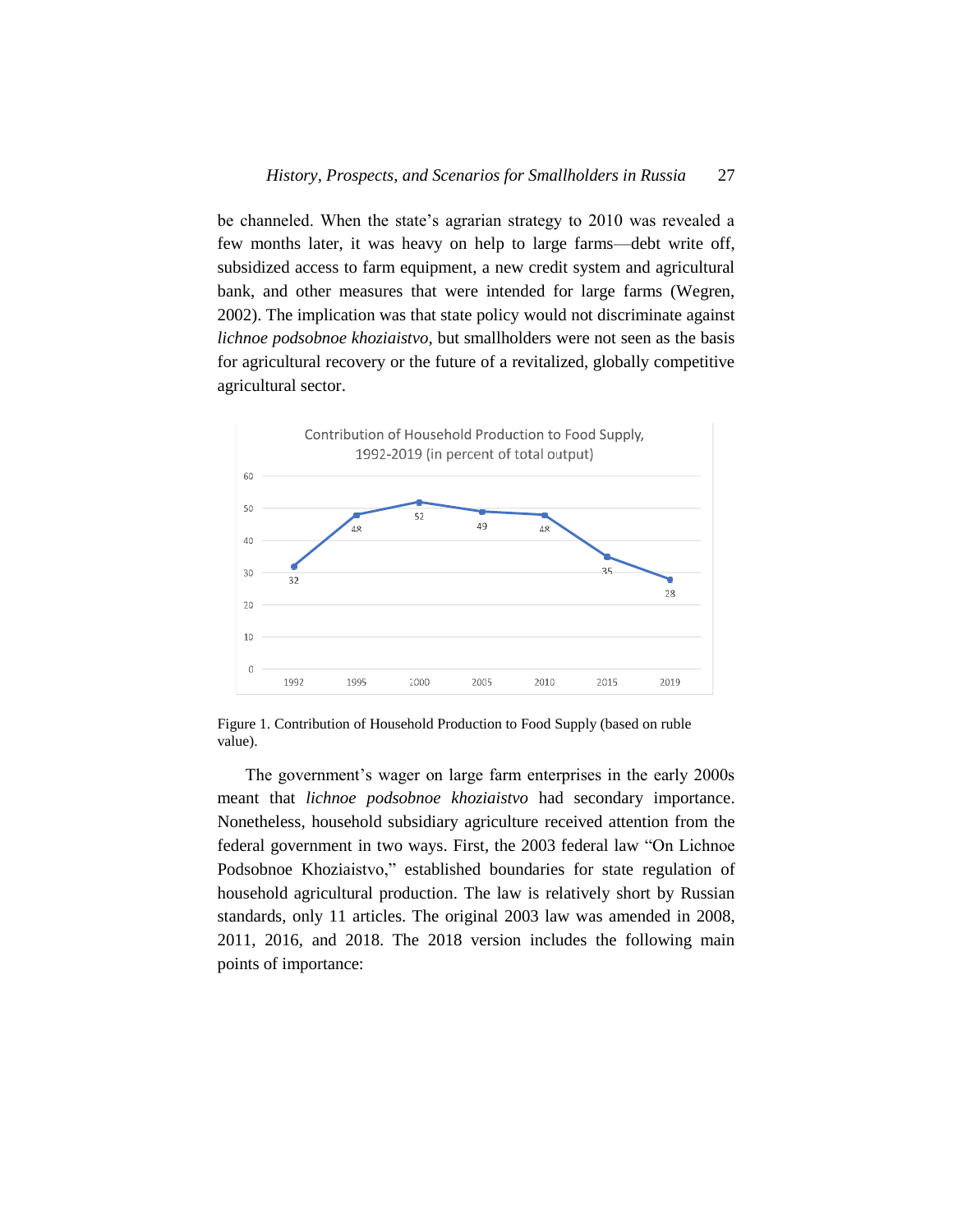- *lichnoe podsobnoe khoziaistvo* is non-commercial activity encompassing the production and processing of agricultural products;
- food that is produced or processed belongs to the operator of *lichnoe podsobnoe khoziaistvo*;
- land plots for *lichnoe podsobnoe khoziaistvo* may be located around a dwelling or located within the borders of a population point, in other words, land located away from the dwelling;
- the maximum size of a land plot for *lichnoe podsobnoe khoziaistvo* was established at .5 hectares. Local governments could change the permitted size of a land plot but not by more than five times, or to 2.5 hectares for privately owned land; if the land plot is leased or belongs to the state or municipal government, then the maximum size restriction does not apply;
- state and local organs of government are not permitted to interfere in the operation of *lichnoe podsobnoe khoziaistvo*;
- the operator has the right to own the animals, equipment, buildings and structures, the personal dwelling, and other production inputs for the operation of *lichnoe podsobnoe khoziaistvo*; no restrictions on the number of animals were established in the law;
- an operator of *lichnoe podsobnoe khoziaistvo* is eligible to receive a state pension; and
- the state is responsible for providing infrastructure; creating legal, ecological, and social conditions that stimulate production; and providing access to pedigree animals and artificial insemination services in order to increase the quality and quantity of output from *lichnoe podsobnoe khoziaistvo*.

Overall, the law codifies a reduction in state intervention in the activities of *lichnoe podsobnoe khoziaistvo* and draws clear boundaries that restrict state interference. In establishing that *lichnoe podsobnoe khoziaistvo* is non-commercial activity, the law recognizes that household food production is primarily for self-consumption. Law is not policy, but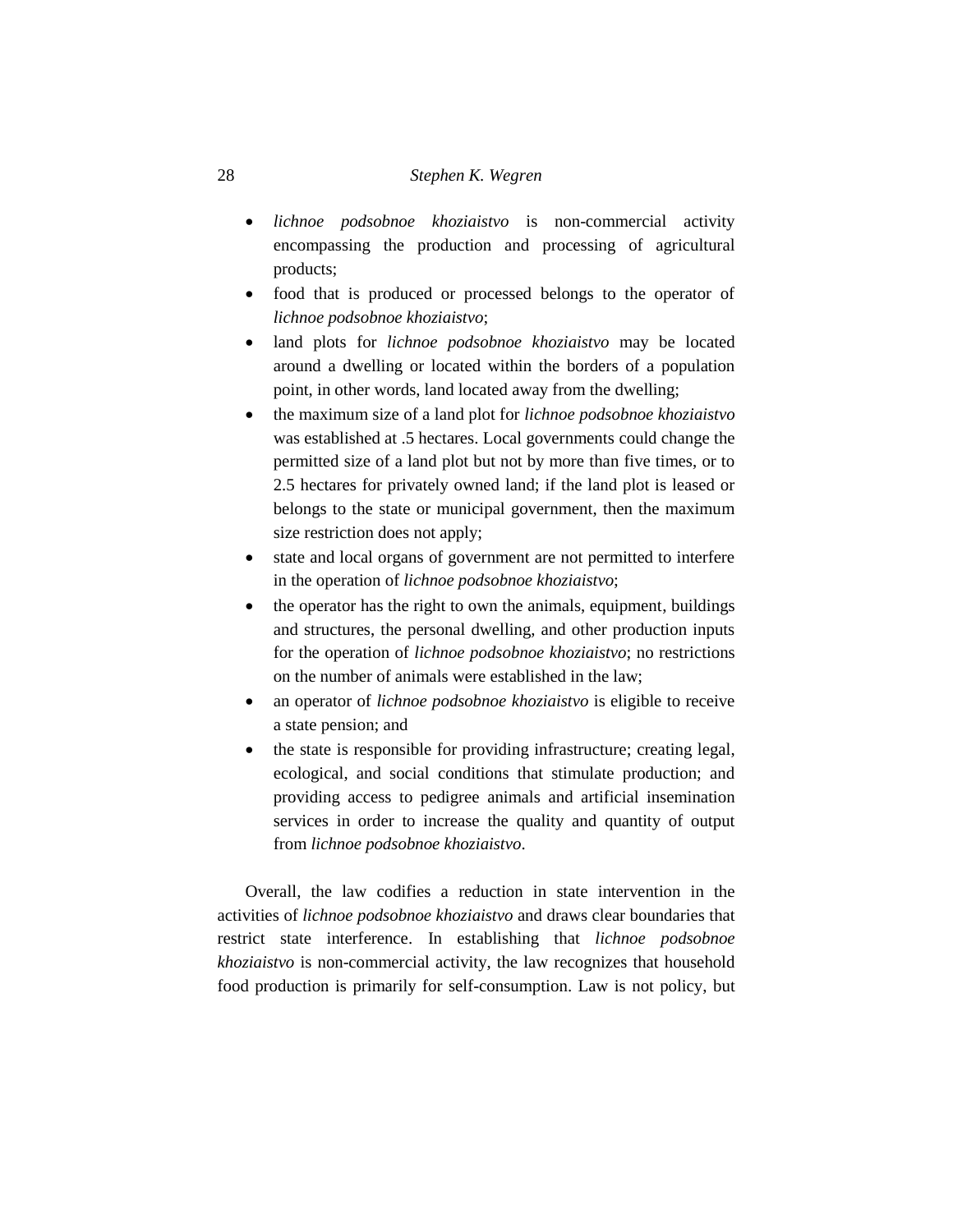law defines the parameters for policy, and it is clear that the intent is not to discriminate against production from *lichnoe podsobnoe khoziaistvo*.

A second way that the federal government affected *lichnoe podsobnoe khoziaistvo* came a few years later with the adoption of the "national projects" in late 2005 which included agriculture as one of the state priorities. The national project in agriculture ran during 2006-2007 and included a program relevant to smallholders called "*sel'skoe podvor'e*" (literally translated as "rural land around the dwelling"). This program had several components but the most important concerned state-subsidized loans to smallholders. Operators of *lichnoe podsobnoe khoziaistvo* could choose between a two-year loan to be used for acquiring fuel; spare parts for machinery; materials to repair animal sheds; acquire seed and feed; pay for electricity; and a number of other permitted uses. The second choice was a subsidized loan for five years to purchase small equipment and machinery for *lichnoe podsobnoe khoziaistvo*; to purchase equipment for raising animals and processing food; to purchase animals; to construct or modernize buildings for animals; or to get connected to natural gas lines. The two-year loan was capped at R300,000 and the five-year loan at R700,000.

The national project in agriculture expired at the end of 2007, replaced by the state program for the development of agriculture that ran 2008- 2012. As Russia's agricultural recovery progressed, federal support was directed first and foremost to large farm enterprises, and secondarily to private farms whose production of certain commodities was increasing rapidly. Smallholders had access to state-subsidized credit under the umbrella of state support for "small forms of farming" which includes *lichnoe podsobnoe khoziaistvo* and private farms; in essence smallholders compete with private farmers for financial resources and available evidence suggests that private farmers have priority. That said, some regional governments continued their own program for *lichnoe podsobnoe khoziaistvo*. In the Republic of Bashkortostan, for example, in 2009 operators of *lichnoe podsobnoe khoziaistvo* received R281 million in regional support, which included R118 million for subsidized credit. For 2010, the republican government provided R200 million in financial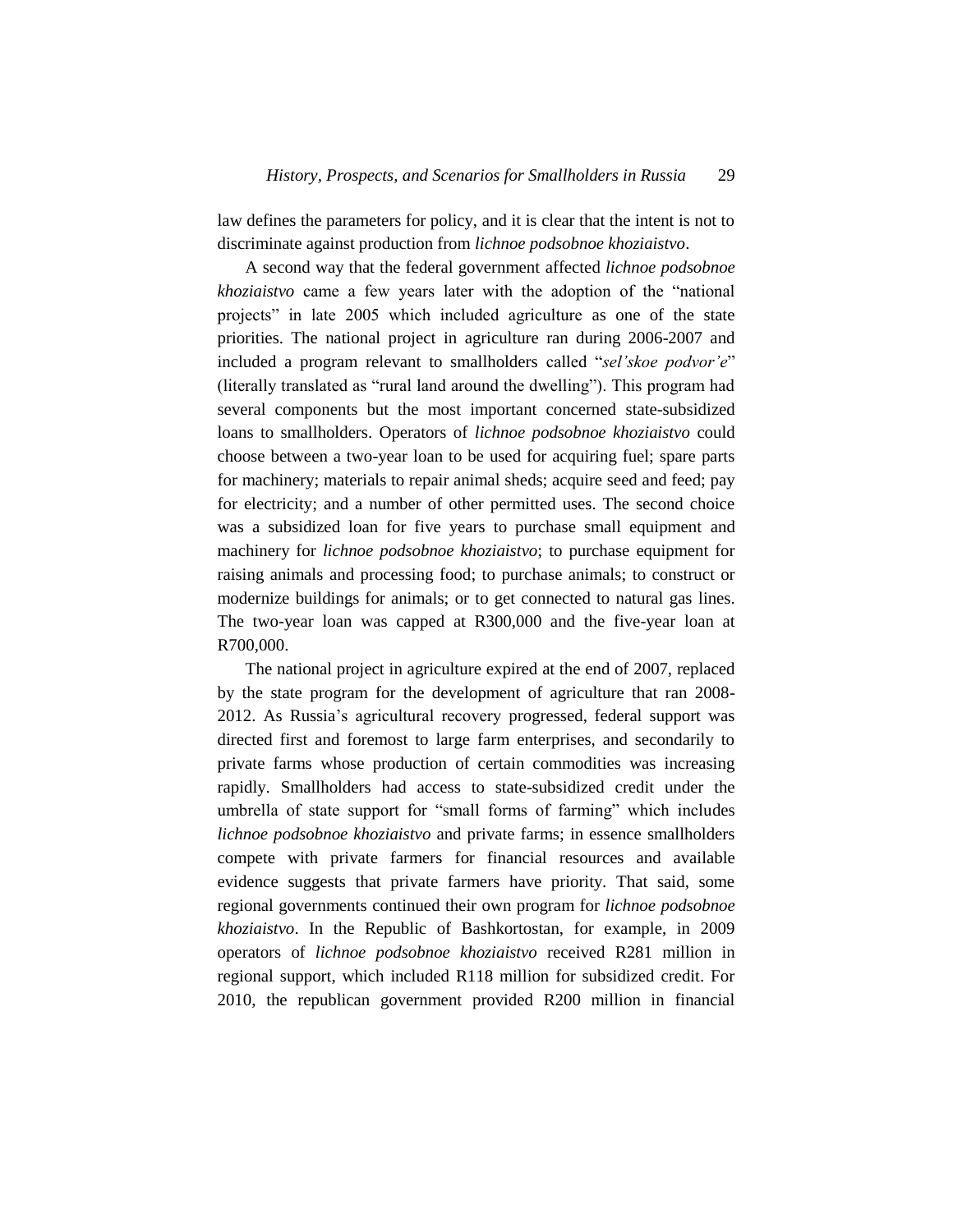support to *lichnoe podsobnoe khoziaistvo* (Mazin, 2010, 3). But targeted subsidized credit and loans from the federal government to smallholders disappeared.

Today, smallholders who operate *lichnoe podsobnoe khoziaistvo* and who have privatized their plot are able to use it as collateral for a loan. The 2004 the federal law on land mortgaging deferred to regional and local governments to define the plot size below which mortgaging was not allowed, so there was no general guideline for the nation as a whole. The real criteria for land mortgaging come from banks. Using Rossel'khozbank, the state-owned agricultural bank, as an example, in 2020 owners of *lichnoe podsobnoe khoziaistvo* were able to mortgage their plot for a loan that extended for three months, two years, or five years. The minimum loan offered by the bank is R30,000 and the maximum is R1 million. In September 2020, the interest rate for a loan up to R300,000 for 12 months or less is 10.5% and for 12-60 months 12%. The interest rate for a loan of R300,000 or more that extended 12-60 months is 12%. The twoyear loan could be used for acquiring fuel, mineral fertilizer and pesticides, obtaining young animals, pay for electricity, purchase seed, buy gardening tools, and other uses. A five-year loan may be used purchase agricultural equipment such as small tractors, various implements for a tractor, watering equipment, and equipment for animals and processing agricultural products. A borrower must be at least 23 years old and not older than 75, have Russian citizenship, and be permanently registered. In addition, income other than from household gardening must be documented to ensure ability to repay (Kredit, 2020).

That said, although owners of *lichnoe podsobnoe khoziaistvo* have the theoretical right to mortgage their privately-owned land, there are real-life obstacles. One obstacle is that a dwelling is usually situated on the land, and thus in the case of non-repayment of a loan it is very difficult to seize the land that was used as collateral. For this reason, banks are often not interested in mortgaging land used for *lichnoe podsobnoe khoziaistvo*. If a land plot is not occupied by a dwelling the loan process is easier. A second obstacle concerns documentation. In the 1990s, operators of *lichnoe podsobnoe khoziaistvo* received the equivalent of a deed called a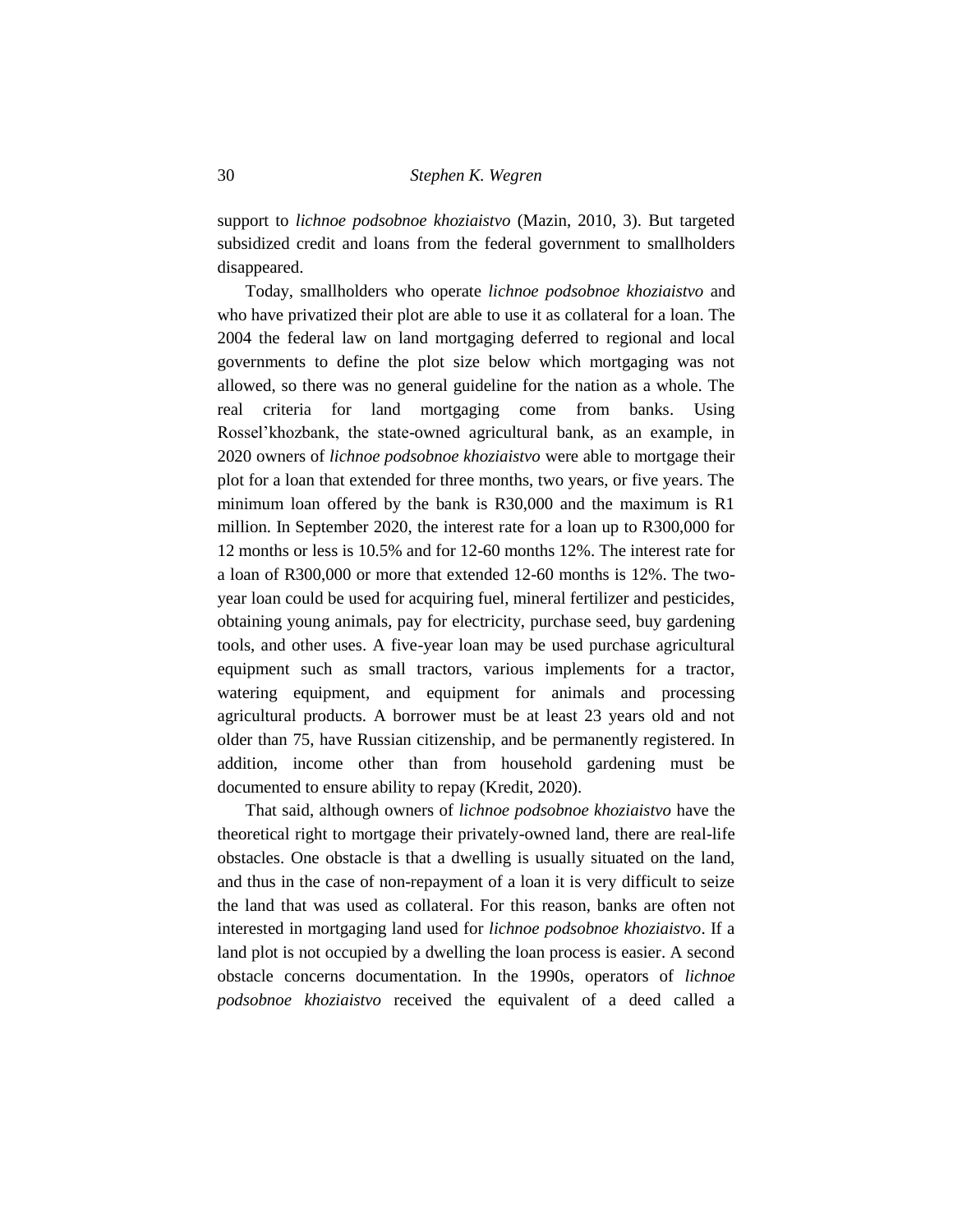*svidetel'stva* to prove privatization and ownership of the land plot. But since 1998, that documentation was no longer sufficient as the basis for a mortgage or land transaction. An owner would need to hire a third party to cadaster the land and then to register the land plot with the local authorities. This process was both costly and complicated. Without the post-1998 documentation, a land plot could not be used for collateral (Shagaida, 2020). Thus, the theoretical possibility to mortgage *lichnoe podsobnoe khoziaistvo* land exists but is difficult.

The larger point is that in the contemporary period the federal government has withdrawn from regulation of *lichnoe podsobnoe khoziaistvo* activity and after 2007 no longer was in the business of providing directed financial assistance to smallholders. The regulation of *lichnoe podsobnoe khoziaistvo* rested on regional and local governments, some of whom did enact restrictive rules on household animals in order to combat swine fever and bird flu. Owners of *lichnoe podsobnoe khoziaistvo* now turn to financial markets for a loan instead of government backed credit. And the private sector also is involved, helping operators of *lichnoe podsobnoe khoziaistvo* integrate with farm enterprises. Skilled specialists from farm enterprises offer advice on marketing and production, meeting market demand, and optimizing social infrastructure. One Russian academic, using Vladimir oblast as an example, argues that the success of *lichnoe podsobnoe khoziaistvo* often depends on experts' assistance so that household production is more attractive to processing enterprises and consumer cooperatives (Zhukov, 2013, 55).

In retrospect, the government's bet on large farm enterprises was the correct move. Gordeev believed that a nation of 146 million people cannot be fed by small, manually operated plots of land. The wager on large farms paid off in that within 20 years Russia's agricultural sector had transformed into the leading wheat exporter in the world, thereby returning it to its historical (pre-Soviet) role, which despite abject poverty among the majority of peasants, accounted for 30% of the world's grain exports during 1909-1913 (Volin, 1970, 110). Smallholders account for less than 1 percent of Russia's grain production, so their role in the rise has not been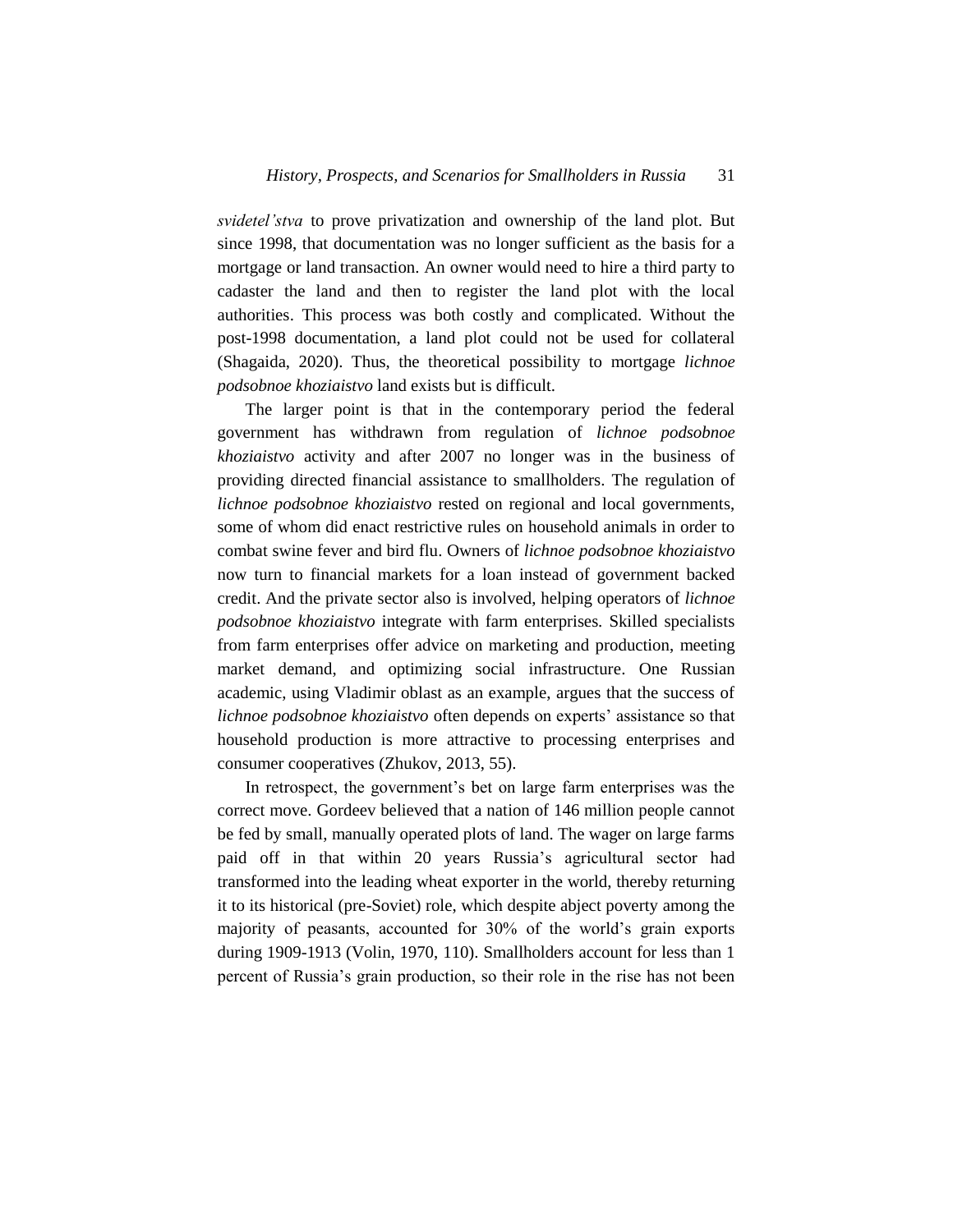significant. Similar to the Soviet era, smallholders are of secondary importance, although for different reasons.

In the past few years there are signs that de-regulation of *lichnoe podsobnoe khoziaistvo* is being chipped away. Some regions have considered requiring households to register their animals with local authorities. Other regional governments began to place limitations on the number of animals that could be raised by households over concerns about unsanitary conditions and the spread of disease from household livestock to animals raised on agroholdings. In the most extreme case, in 2018 the regional government in Kaliningrad oblast banned the raising of pigs on household plots due to concerns over swine fever, leading to a 99% reduction in the number of pigs raised by households (Kvedomosti.ru., 2019a). Thus, the motivation for re-regulation has been economic, not ideological. At the federal level, in October 2019 the committee for agrofood policy within the Federation Council recommended that the 2003 law on *lichnoe podsobnoe khoziaistvo* be amended to establish a maximum number of animals, poultry, and bees that may be kept by households (Kvedomosti.ru, 2019b). Starting in 2021, new veterinary rules replace 2016 rules. The new rules regulate where animals (in particular pigs) may and may not be raised and prohibits wild animals on pig farms. The rules establish that quarantine zones must be at least 200 meters from where pigs are housed (Utverzhdeny novye, 2020).

#### **Resilience**

A discussion of smallholder resilience during the contemporary period must take account of two contradictory trends and therefore the overall assessment about resilience is mixed. On the positive side—suggesting high resilience—is unequivocal evidence that some rural households adapted their economic activity to the new institution framework and took advantage of new opportunity, particularly after 2000 when economic conditions began to improve. Households with advantages in human capital and labor capital benefited the most by expanding food output from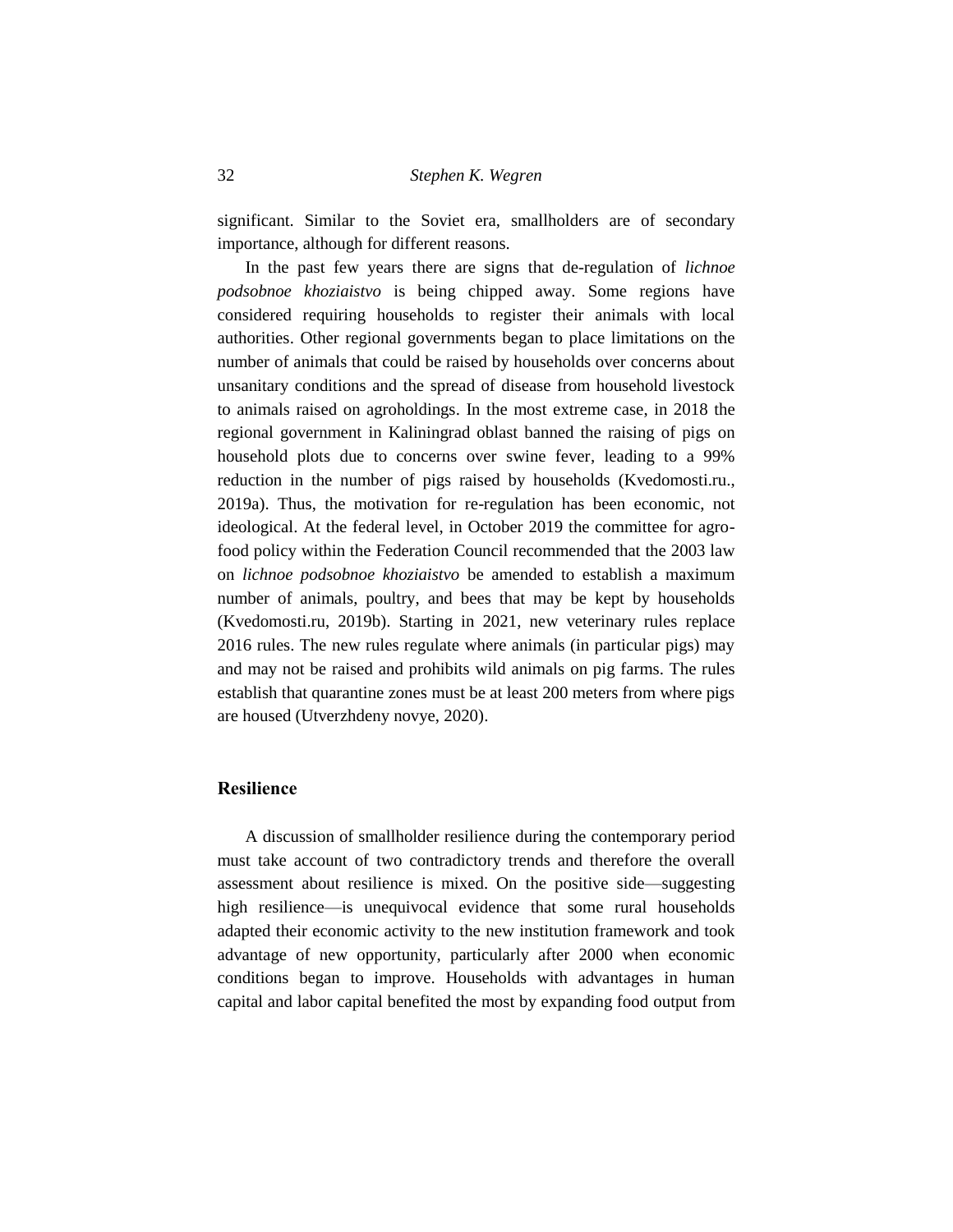*lichnoe podsobnoe khoziaistvo*, leasing additional land and increasing the size of total land holdings (although overall land plots remained very small), obtaining more animals, selling more food, engaging in family commercial business, and enjoying higher total income (O'Brien and Patsiorkovsky, 2006; Wegren, 2014). Household adaptation signifies resilience by being able to move beyond the survival and coping strategies that typified the 1990s.

| <b>Region</b> | 2006          | 2016          | Net change in registered plots |
|---------------|---------------|---------------|--------------------------------|
| Russia        | 13.80 million | 13.71 million | -900 thousand                  |
| Central       | 3.66 million  | 3.48 million  | -148 thousand                  |
| Northwest     | 965 thousand  | 973 thousand  | $+8$ thousand                  |
| $South*$      | 1.63 million  | 1.69 million  | $+60$ thousand                 |
| Volga         | 3.58 million  | 3.52 million  | -60 thousand                   |
| Urals         | 594 thousand  | 613 thousand  | $+19$ thousand                 |
| Siberian      | 1.99 million  | 2.00 million  | $+1$ thousand                  |
| Far East      | 381 thousand  | 379 thousand  | -2 thousand                    |

**Table 3. Trends number of registered plots by federal district**

\*Note: the composition of the South Federal District changed from 2006 to 2016. I have used only the same regions that appear in both years even though that is not full representation for 2006. Further, the 2016 composition includes Crimea which was not part of the Russian Federation in 2006.

Sources: Rosstat, 2008; Rosstat, 2018a.

In addition, despite the decline in the rural population from 39.4 million in January 2000 to 37.3 million at the end of 2018 (Rosstat, 2019, 18-19), the number of registered *lichnoe podsobnoe khoziaistvo* remained basically stable from the 2006 agricultural census to the 2016 census: 13.8 million in 2006 and 13.7 million in 2016 (these numbers are for personal subsidiary agriculture only and do not include plots for housing construction, dacha plots, and other small plots of land for small-scale agriculture). On a regional basis, from 2006 to 2016 the number of registered *lichnoe podsobnoe khoziaistvo* increased in Northwest Federal District; South Federal District; Urals Federal District; Siberian Federal District; and decreased in the Central Federal District; Volga Federal District; and Far East Federal District (Rosstat, 2008, 96-99; Rosstat,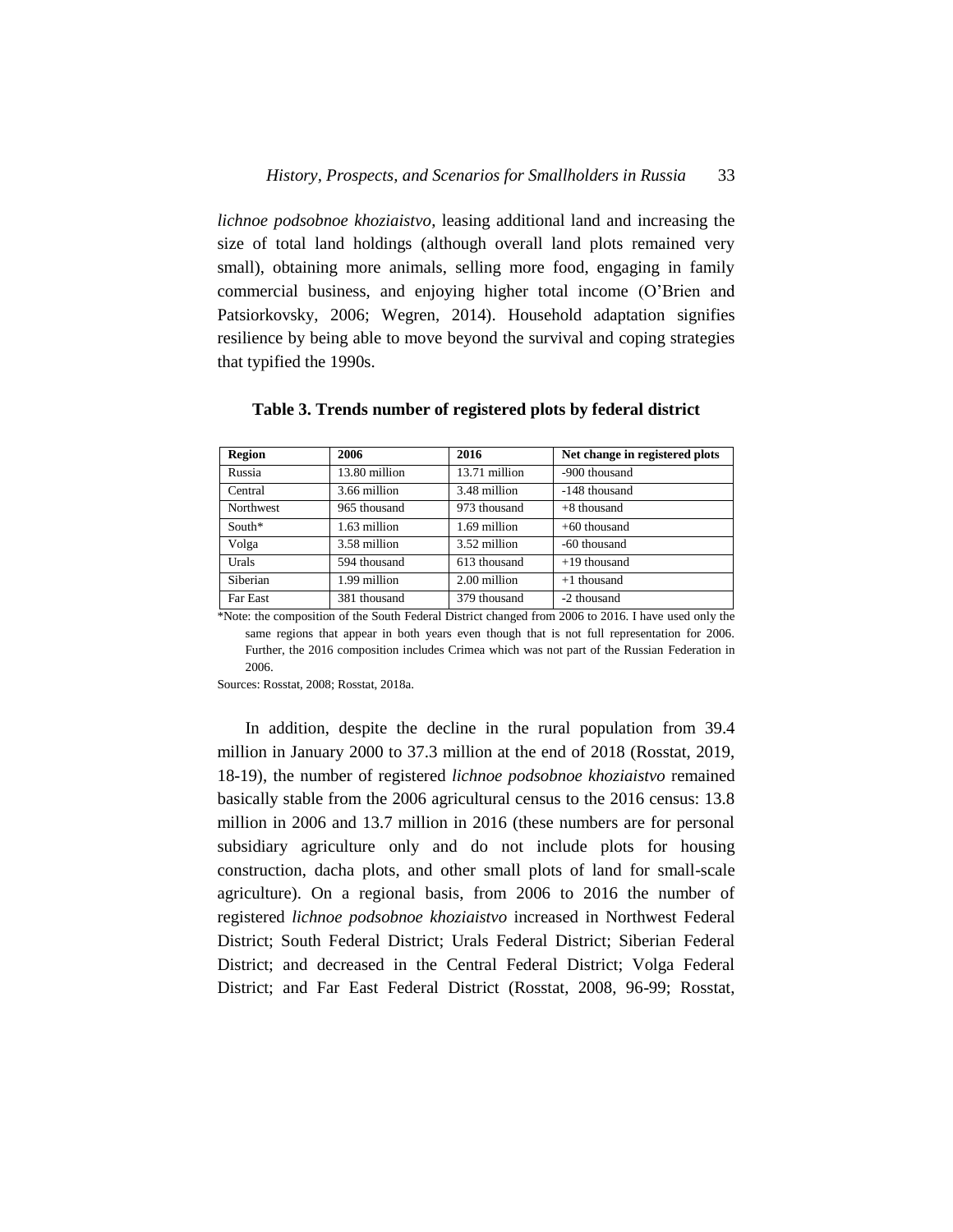2018a, 70-73). The data for each federal district in Russia are shown in Table 3.

On the negative side, one indicator is the growth rate in the value of production from *lichnoe podsobnoe khoziaistvo*, which has lagged that of large farms and private farms. Since 2000, the annual index of production from households did not exceed that of farm enterprises (Rosstat, 2020, 355). As a consequence, the relative contribution by *lichnoe podsobnoe khoziaistvo* to the ruble value of national food output reached its peak in the early 2000s and then declined through 2019 (see Figure 1).

Production trends reflect the inherent limits of small plots of land, exacerbated by a lack of access to credit and dependence on manual labor. For example, in 2004 in the Republic of Bashkortostan (a strong agricultural region), 80% of plots used for *lichnoe podsobnoe khoziaistvo* were .30 hectares or smaller, and less than 1% were larger than .5 hectares. More than a decade later with adaptation to a new economic environment, the average plot size for rural *lichnoe podsobnoe khoziaistvo* in the Republic of Bashkortostan rose to 1.3 hectares, but in other strong agricultural regions, rural plot sizes remained very small according to the 2016 agricultural census: Krasnodar krai, .2 hectares; Stavropol krai and Republic of Tatarstan, .3 hectares; Belgorod and Voronezh oblasts, .4 hectares; and Rostov oblast, .7 hectares (Rosstat, 2016, 37-38). Small plot sizes are found in regions that are not so favorable to agricultural production as well. In Vladimir oblast, located north of Moscow, 78% of *lichnoe podsobnoe khoziaistvo* plots were less than .25 hectares in 2012 (Zhukov, 2013, 51). Small plots impart inherent limits on production capacity, making it impossible to grow grain or raise cows which require a minimum of two to three hectares for grazing (Davletbaeva, 2004, 23).

A second indictor is the lack of coordination between household production and retail food markets is absent and there is a lack of social infrastructure that would help smallholders (Zvolinskii et al., 2018). In that regard, de-regulation of *lichnoe podsobnoe khoziaistvo*, in effect, led to neglect, so that smallholders experience difficulty with transportation, food processing, and selling their production, aspects that could be improved with more state assistance. The general absence of state support for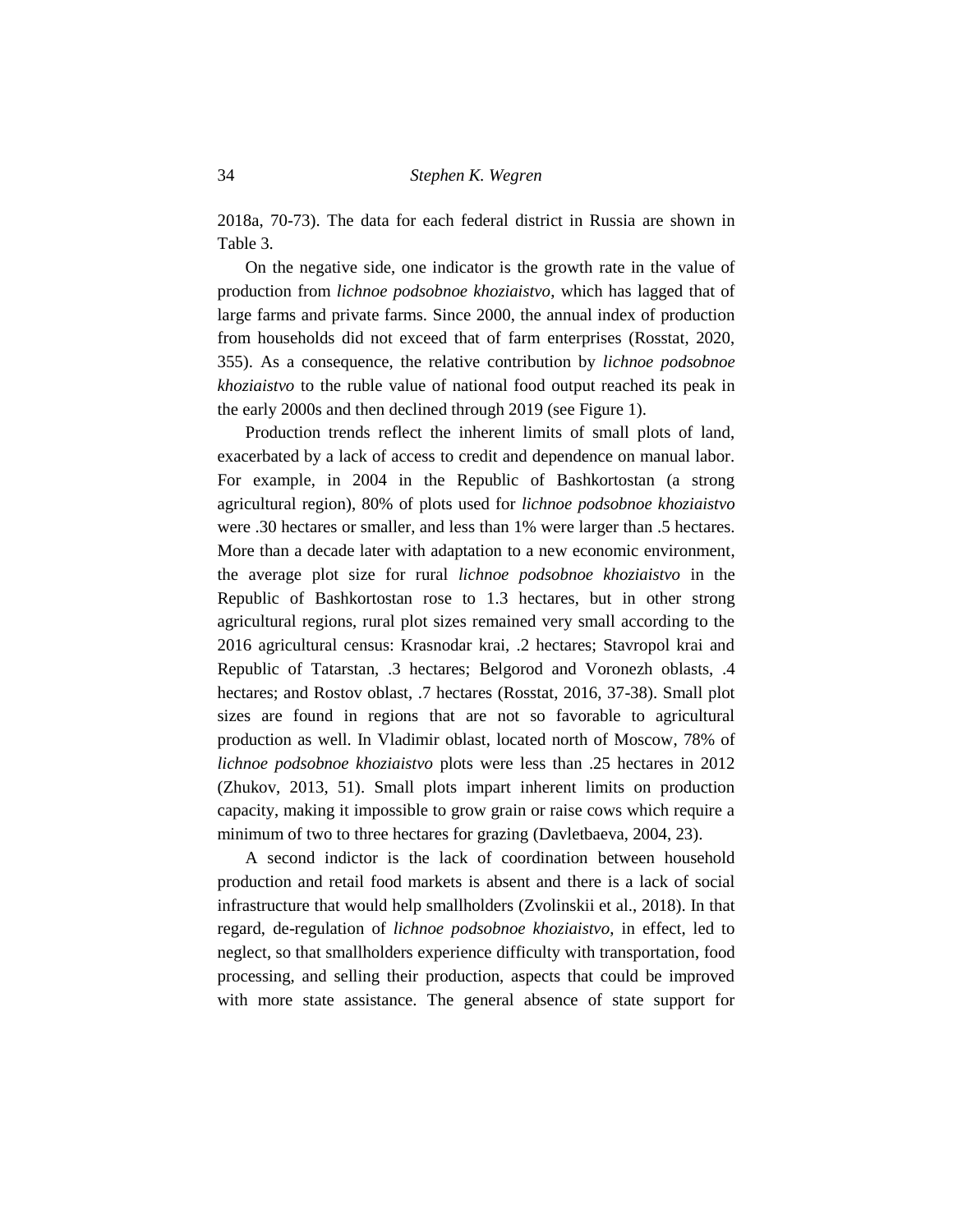smallholders means that they miss out on potentially lucrative market niches, for example, the sale of organic fruits and vegetables (Zvolinskii et al., 2018). The fact is that despite an ability to earn more income from *lichnoe podsobnoe khoziaistvo*, for most households it remained a subsidiary activity, secondary to other employment whether it be agricultural or non-agricultural. According to one team of Russian academics, less than 1% of *lichnoe podsobnoe khoziaistvo* is used as the main source of household income (Uzun and Saraikin, 2012, 46). Furthermore, owners of *lichnoe podsobnoe khoziaistvo* face other obstacles such as acquiring animal feed, and a decline in multifaceted assistance from farm enterprises that had been provided in Soviet era (Iliashevich, 2006, 31). For these and other reasons, rural dwellers are interested in joining service cooperatives that provide access to needed inputs, services, and credit (Iliashevich, 2006, 32). Unfortunately, credit, service, and production cooperatives in Russia often operate poorly (Golovina and Nilsson, 2011; Lerman and Sedik, 2014).

Thus, during the twenty years of the contemporary period, smallholder resilience has been mixed: some smallholders profited, the economic condition of other smallholders stayed essentially unchanged, and some fell behind. As a sector, however, the important point is that the inherent limitations of smallholding agriculture which were somewhat obscured during the Soviet period became pronounced in a market economy in which other food producers did not share those limitations. Production from large farm enterprises, led by agroholdings, stabilized, recovered, and then emerged dominant. The smallholder sector as a consequence declined in importance, a topic that is discussed further in the next section.

#### **Role in Society**

After 2000, production trends from *lichnoe podsobnoe khoziaistvo* changed in two ways. First, as noted above, smallholder food production trended downward, declining from more than one-half of the ruble value of output in 2000 to less than 30% in 2020. Second, smallholder production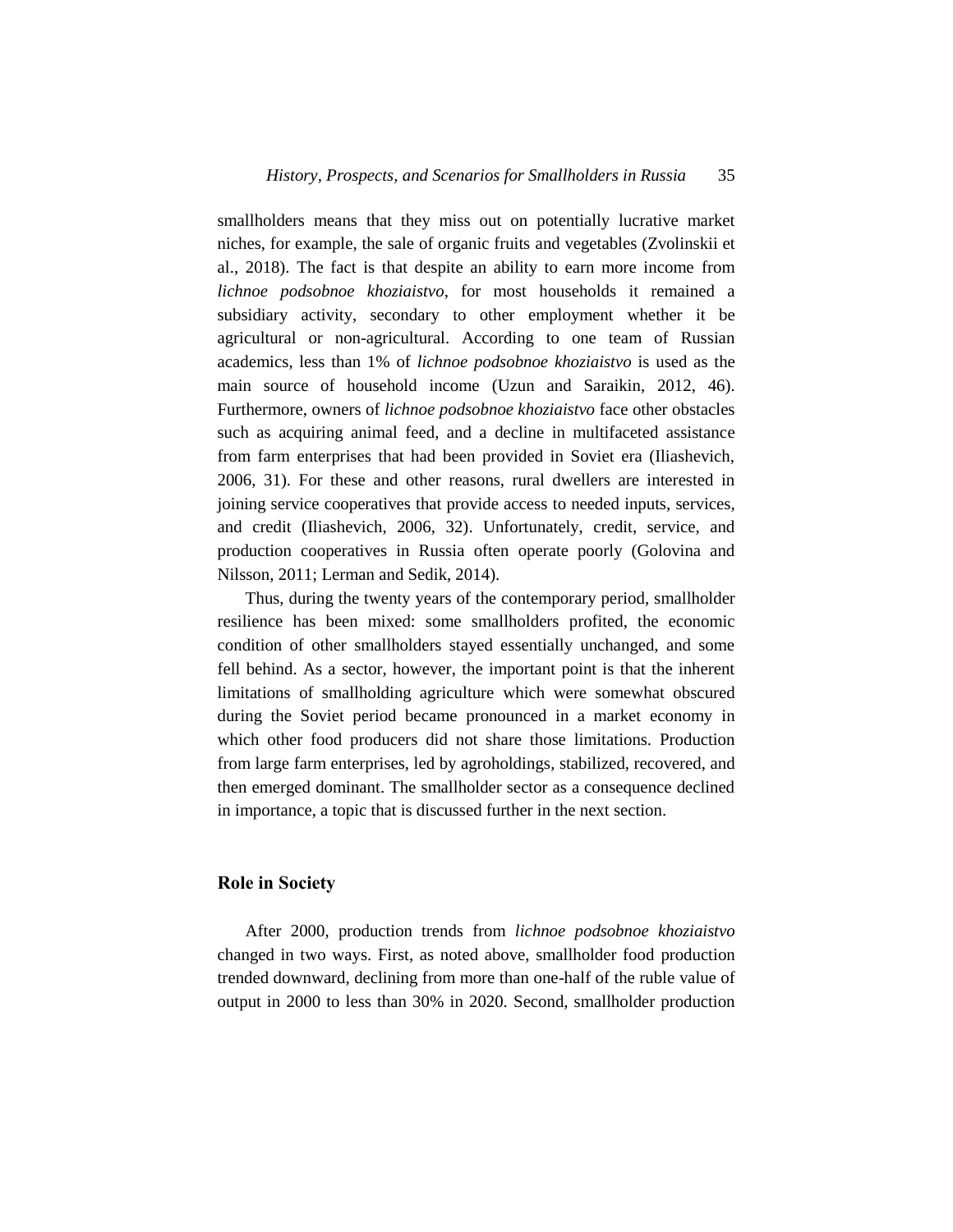transitioned from being a core survival strategy that prevented mass hunger back to secondary importance; and in recent years it transitioned yet again to marginalization for most urban households and even rural households with favorable human capital (Lokshin and Yemtsov, 2004; O'Brien and Patsiorkovsky, 2006; Wegren, 2014).

The change in the societal role for *lichnoe podsobnoe khoziaistvo* was due to secular events that were not directly related to household production but impacted output nonetheless. The first of these events was economic recovery in Russia that led to a substantial rise in real per capita income. Robust economic growth averaged over 7 percent per annum during 2000- 2008. The rise in income was not merely an urban phenomenon, rural dwellers saw their disposable income rise as well. In the fourth quarter of 2001, rural per capita disposable income averaged about R1,360 a month (monetary and non-monetary income), which rose to R8,033 per month in the fourth quarter of 2008 (Goskomstat, 2001, 77; Goskomstat, 2009, 88). For rural dwellers, higher disposable income meant more freedom to buy food rather than grow food. Following the financial crisis 2008-2009, national real per capita incomes grew only 1% annually from 2010-2019, a large drop off from before but one that did not translate to a significant decline in demand for food (although certain cohorts of consumers economized by buying cheaper products and shopping at discount stores).

The rise in per capita income led to a rebound in demand for food after 2000, indicated by a rise in per capita consumption. Demand for animal husbandry began to rise again. Importantly, the greatest increase in demand was for processed food, whereas most smallholder production that is not self-consumed goes unprocessed. Further, food imports began to rise substantially, which was important because imported food in the early 2000s was superior in packaging, value, and quality. In 2000, the value of Russia's food imports was \$7.3 billion, which rose to a high of \$43.2 billion in 2013.<sup>2</sup> The upshot is that food imports ultimately replaced

l

<sup>&</sup>lt;sup>2</sup> The deterioration in relations with the West over Crimea in 2014 led to Western sanctions and Russia's countersanctions in the form of a food embargo, with food imports dropping to \$25.1 billion in 2016 before slowly rising thereafter.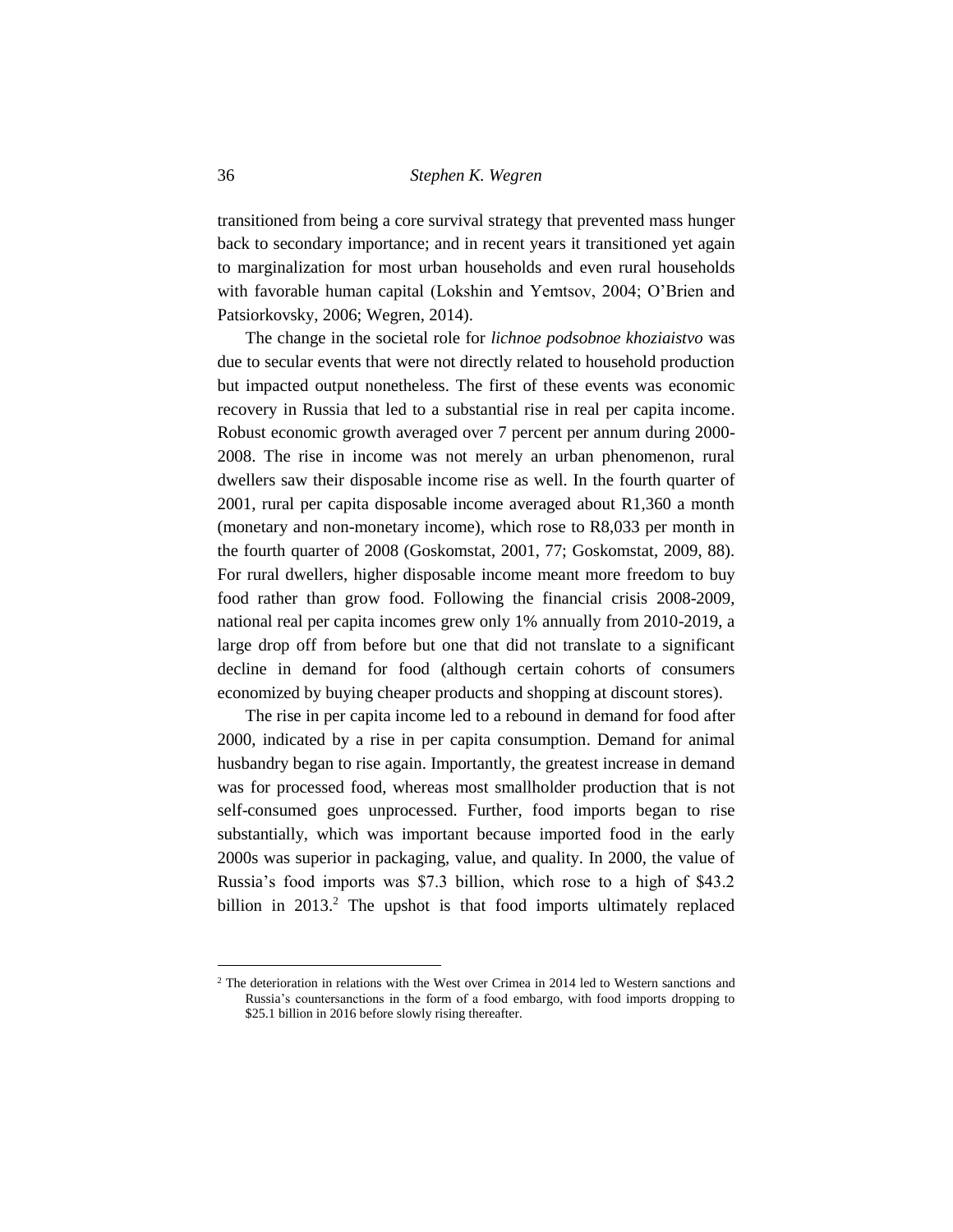consumers' purchases from *lichnoe podsobnoe khoziaistvo* at urban farmers' markets.

Rising per capita income fueled a rebound in domestic food production, a trend that accelerated after 2004. The ruble value of food production from all producers increased from R742 billion in 2000 to R5.9 trillion in 2019 (nominal ruble value). Similarly, the nominal ruble value of food output from large farm enterprises experienced healthy growth, rising from R336 billion in 2000 to 3.43 trillion in 2019 (Rosstat, 2020, 354).<sup>3</sup>

As incomes rose, consumer expectations changed as they preferred to buy processed and packaged meats and other products at supermarkets. The contemporary urban shopper increasingly does not need to go to farmers' markets for food products as during the 1990s. Instead, everything can be purchased at a supermarket, and food retail chains, both domestic and foreign, proliferated after 2010. In 2017, the city of Moscow alone had a total of 14,500 food stores of different types, including 1,825 supermarkets and over 3,000 specialized food stores. Throughout Russia, at the end of 2017 there were 22,473 hypermarkets and supermarkets, and 272,717 mini-markets (Wegren, Nikulin, and Trotsuk, 2021, 100). That number is constantly changing as retail chains open new stores. Even during the 2020 pandemic, retail food stores saw their profits skyrocket. According to Forbes, among the 200 largest private companies in Russia, the food retailer X5 ranked third with earnings of R1.73 trillion in 2019; in fourth place was Magnit, with earnings of R1.36 trillion in 2019 (DairyNews.ru, 2020). Magnit had a profit of R13.8 billion in the first half of 2020, up 265% over the same period in 2019. Magnit has 472 supermarkets in Russia. Nationally, gross earnings were up 9.3% at hypermarkets and almost 13% at supermarkets.

For a variety of reasons, therefore, the societal role of *lichnoe podsobnoe khoziaistvo* changed in ways that made food production from *lichnoe podsobnoe khoziaistvo* less necessary to urban food security, while remaining important for rural food security. That said, *lichnoe podsobnoe khoziaistvo* still has multiple useful roles to play. First, as already noted,

l

<sup>&</sup>lt;sup>3</sup> During the same time period, the nominal ruble value of production from smallholders rose from R383 billion in 2000 to R1.66 trillion in 2019.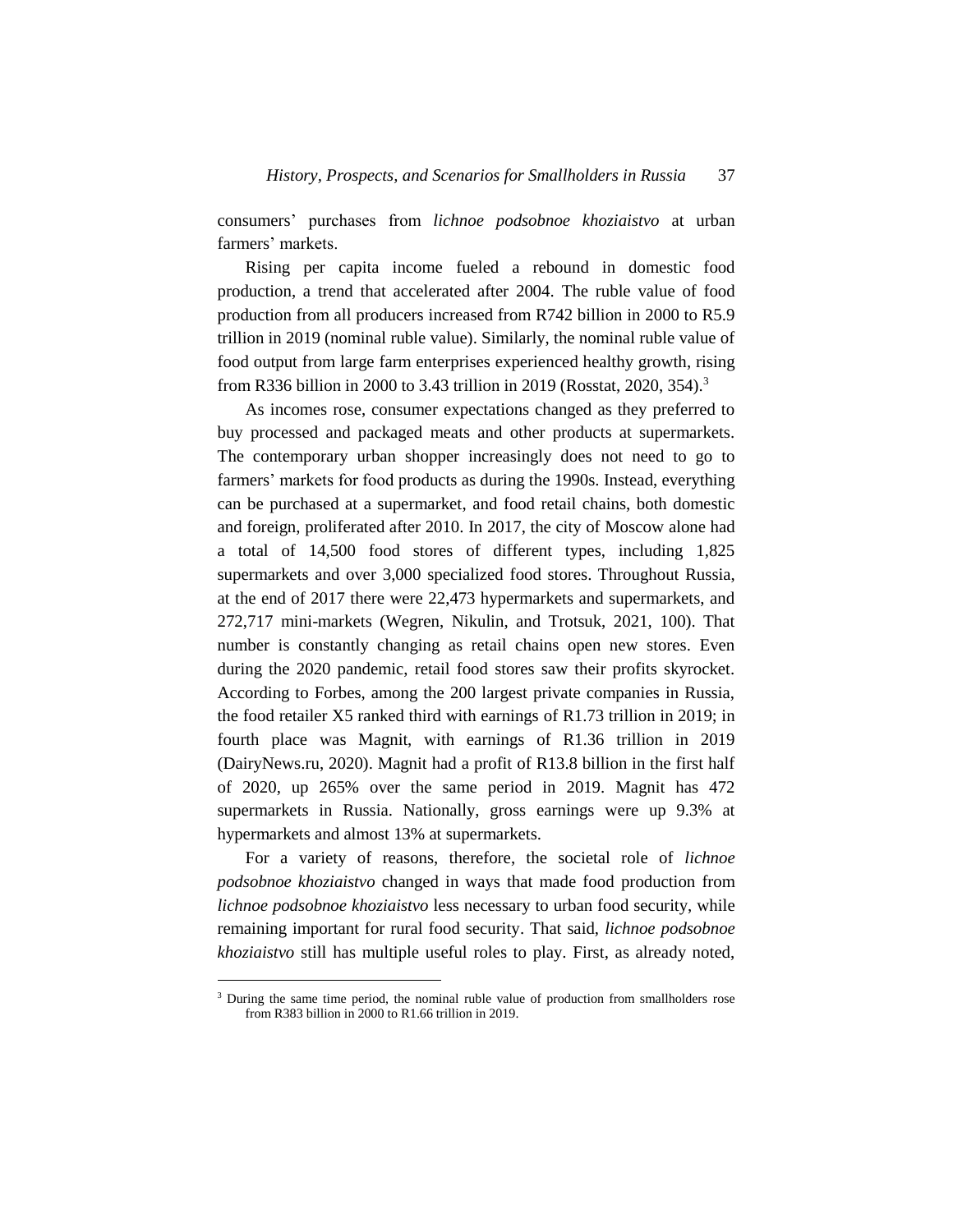food production from *lichnoe podsobnoe khoziaistvo* is integral to social interaction and exchange in villages. That situation is an enduring feature of rural life and is unlikely to change anytime soon. Second, *lichnoe podsobnoe khoziaistvo* transfers tradition and rural culture from generation to generation, and is part of everyday rural life (Agafonov, 2012). Third, production from *lichnoe podsobnoe khoziaistvo* provides food security for lower income households in the event of high inflation, economic crisis, or food shortages. Potatoes in particular are a main crop from *lichnoe podsobnoe khoziaistvo*, from which 80% of national output is produced (Zhevora, 2017, 23). Potatoes are also a key source of subsistence for lowincome households. According to Russian official statistics, 69% of rural households grow their own potatoes for consumption; 51% of the lowest income households (bottom 20% of urban and rural) grow their potatoes; and 88% of the lowest income households eat potatoes daily (Rosstat, 2016b, 8, 10, 13). Despite an increase in nominal disposable income that allows consumers more freedom to shop at stores, food production from *lichnoe podsobnoe khoziaistvo* supports food security on a local basis (Sadykov, 2015). This condition is also unlikely to change. Finally, *lichnoe podsobnoe khoziaistvo*, "absorbs" some of the displaced labor in rural areas as farms reduce their workforce or close altogether, and this is particularly true in regions that are distant from the large cities in European Russia where alternative employment is more easily found (Popova, 2011). In that way, *lichnoe podsobnoe khoziaistvo* plays a role in rural development by providing employment and income opportunity.

## **THE FUTURE**

Previous sections surveyed state policy, resilience, and smallholders' role in society from the 1930s to 2020. I now turn to the future, and this section speculates on scenarios for smallholders in rural Russia. The timeframe for the future is defined as the next 10-15 years. I analyze three scenarios, starting with the least likely and proceeding to the most likely.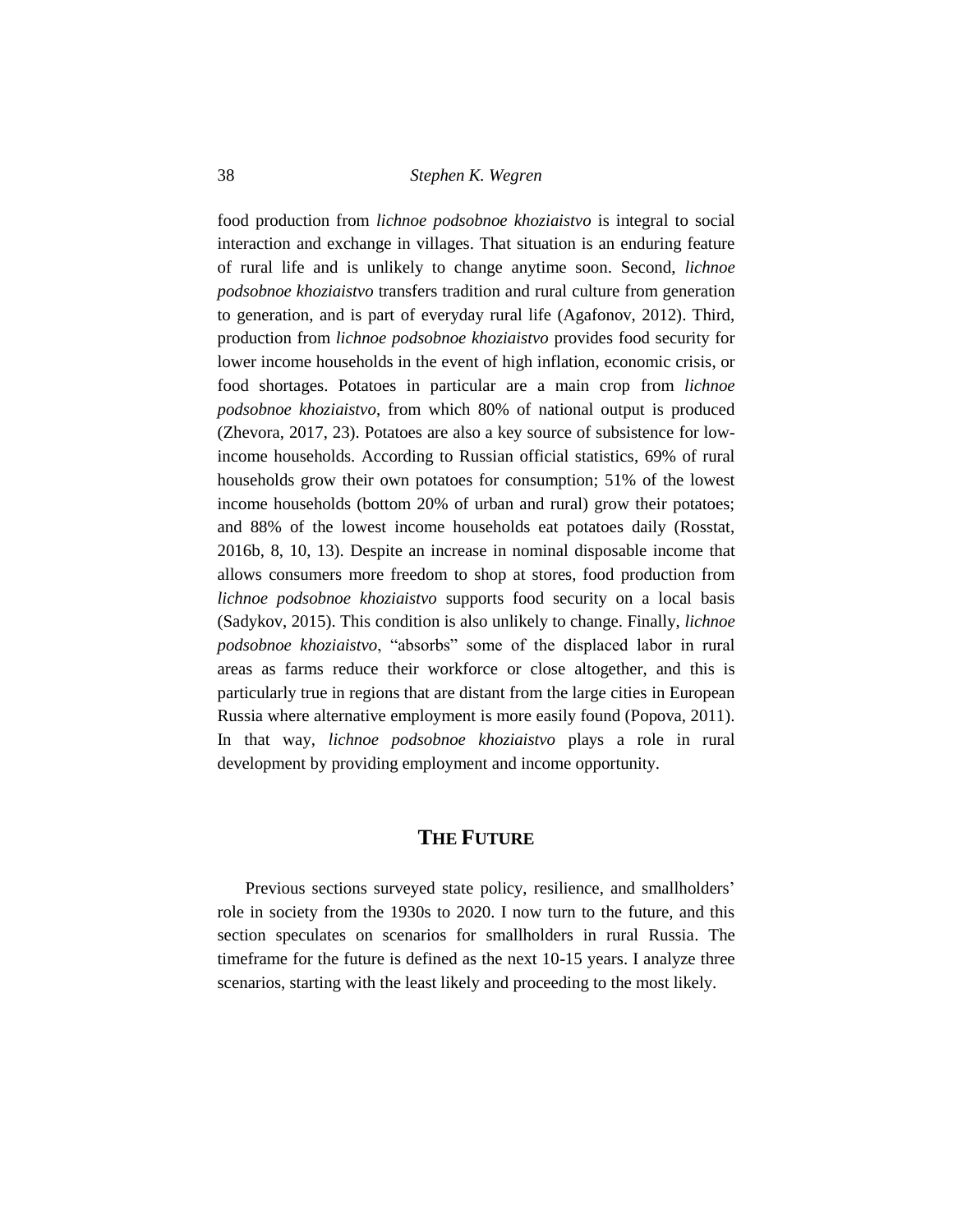## **Disappearance**

l

The first scenario is for *lichnoe podsobnoe khoziaistvo* to disappear. One type of disappearance is associated with villages and rural settlements ceasing to exist, usually because of out-migration or population decline due to age and death. The formal number of villages has declined over time, and often a village may exist only on paper with few if any actual residents, and this occurrence is frequent in northern regions. Further, Russia's rural population declined by about 5% during 2000-2018 (Rosstat, 2019). It is projected to decrease another 12% to 32.9 million by the end of 2035 according to the medium variant (Rosstat, 2017). A second type of disappearance is due to the collapse of a parent farm where villagers may have worked. In this case, sometimes villagers remain and become an association of household gardeners even after the farm has closed. A third type of disappearance occurs when operators of *lichnoe podsobnoe khoziaistvo* convert their land to a private farm or non-agricultural enterprise.

Nonetheless, it is difficult to imagine that *lichnoe podsobnoe khoziaistvo* would disappear completely and as long as there are rural dwellers there will be household gardening. Even if the rural population were to decline to 10 million by 2036, they still would engage in *lichnoe podsobnoe khoziaistvo*. Thus, the disappearance scenario is the least likely outcome in my opinion. There are several reasons why complete disappearance is unlikely.

The first reason why complete disappearance is unlikely is that there is an historical attachment to *lichnoe podsobnoe khoziaistvo* for recreation and relaxation. The historical attachment also invokes tradition as a barrier to complete disappearance. Part of the historical attachment can be seen indirectly by the fact that Russia continues to have a high percentage of its total population residing in rural areas compared to other developed nations. In 2019, Russia had 25% of its population living in rural areas.<sup>4</sup> In

<sup>&</sup>lt;sup>4</sup> I acknowledge a debate over what "rural" means but I do not allocate space to the debate here. Further, I note that the term "rural population" is subject to manipulation due to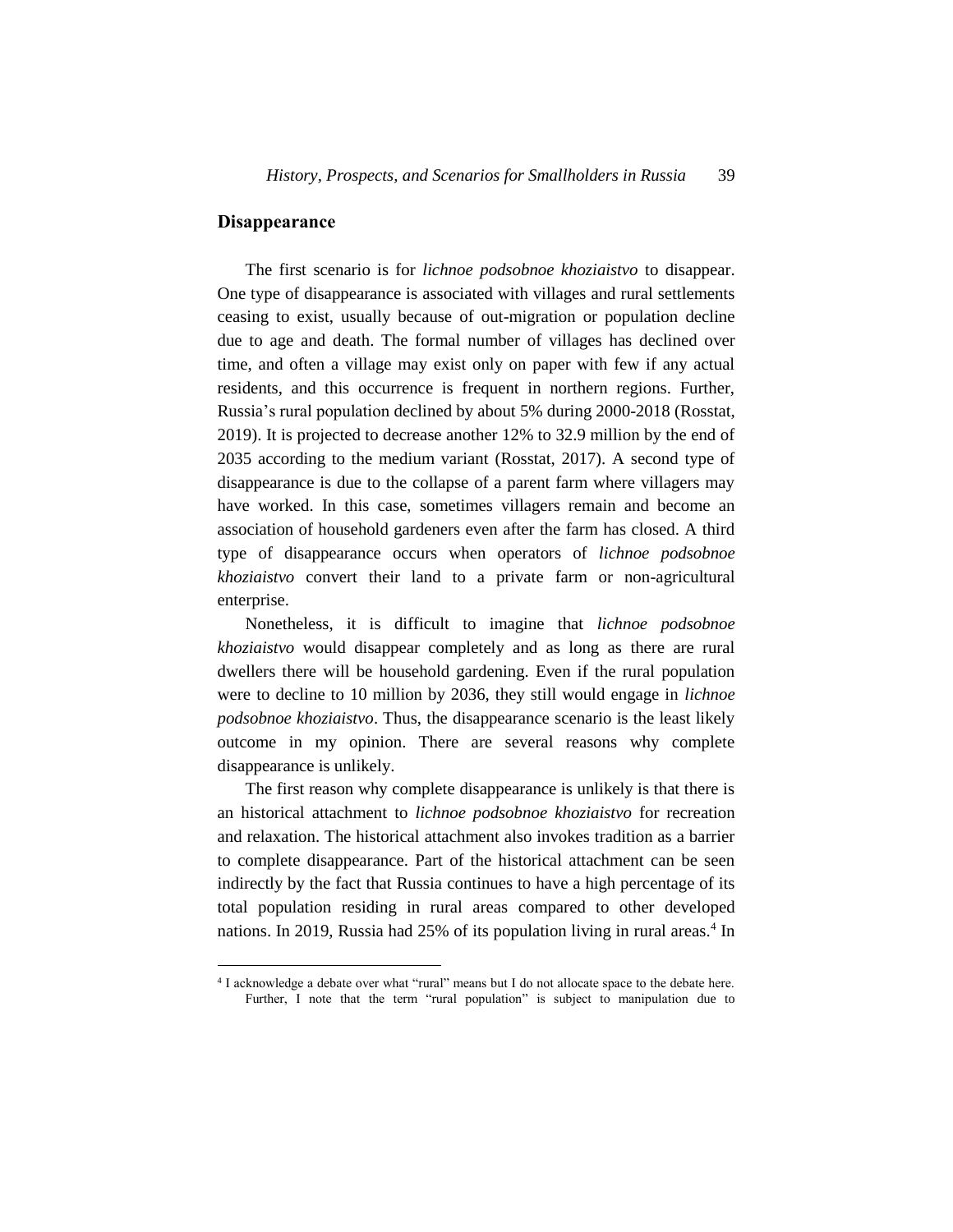that same year, among G7 countries, the USA, France, Canada, were below 20%; Japan was below 10%; and Germany and the UK were slightly above 20%. Only Italy at 29% of its population living in rural areas was higher than Russia, and Italy's total population is less than one-half the size of Russia's. Russians reside in rural areas for myriad reasons, one of which is lifestyle and access to *lichnoe podsobnoe khoziaistvo*. Further, there is a contemporary secular trend identified as "re-peasantization" in which urbanites take up at least partial year residence in rural or peri-urban locations to grow food. Mamonova (2013) argues that a good portion of repeasantization is engaged in dacha plot production. Further, food production from dachas reflects cultural rituals and is an important coping mechanism (Round et al., 2010). Some re-peasantization also extends to *lichnoe podsobnoe khoziaistvo*.

A second reason why disappearance is unlikely is that *lichnoe podsobnoe khoziaistvo* is an integral part of village culture, specifically social interactions and economic exchange among village members. Paxson characterizes the social infrastructure of a village based upon "*svoi*," which literally means "one's own" and pertains to family, friends, or co-villagers (Paxson, 2005, 53). Paxson describes the *svoi* system as one in which status in the village is obtained by being an agent of redistribution; by giving more than one receives; by engaging in informal exchanges that are not exploitative and that encourage economic homogeneity in the community (Paxson, 2005, 67-73). Informal exchanges in the village are non-monetary and usually involve production from the household garden. Thus, *lichnoe podsobnoe khoziaistvo* is central to informal exchange in villages that in turn imparts status and defines social relations with other villagers.

A third reason why disappearance is unlikely is that literal disappearance would have to entail the mass disenfranchisement of rural residents from their dwelling and land surrounding the dwelling. Most household garden plots are located around a rural dwelling, in effect attached to the dwelling, so it is not clear how *lichnoe podsobnoe* 

l

administrative reclassification changes. Finally, "rural" does not necessarily mean engaged in agricultural employment.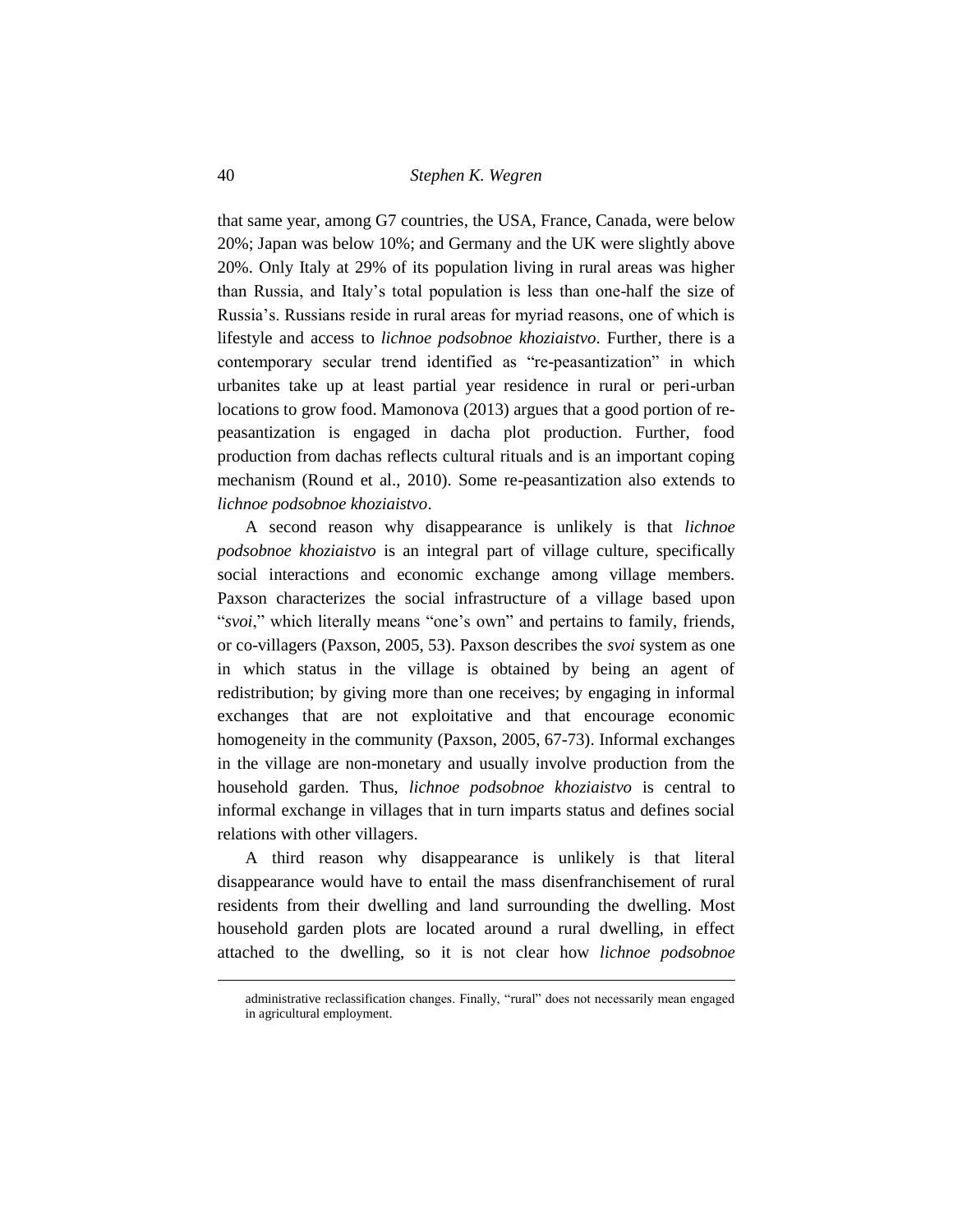*khoziaistvo* could disappear without the household disappearing as well. A bank or agroholding would have to take over all of the village land, something that surely would spark resistance and likely involve lawsuits and intervention by local government. Visser and his colleagues argue that land grabbing is an ongoing problem in rural Russia, although they do not provide concrete data to quantify its extent or regional manifestations (Visser, et al., 2012). Land grabbing is more likely to occur with private farmers who have viable farms rather than smallholders with a fraction of a hectare of land. The bottom line is that mass disenfranchisement of millions of people from their home and land is inherently destabilizing, something that the state has little interest in and would likely intervene.

A fourth reason why disappearance is unlikely is that *lichnoe podsobnoe khoziaistvo* is a safety net and has been a source of household food security for decades. Households and individuals would have to voluntarily and consciously decide to give up their food security, a source of food that protects them from inflation, economic downturns, and unemployment. A villager who gave up his household garden is not only endangering his food security, he is also affecting social interaction, building social networks, and strengthening community ties.

## **Food Sovereignty**

The second least likely scenario for smallholders' future is food sovereignty. Explicit attempts to apply the concept of food sovereignty to Russia are made by Spoor et al. (2013) and Visser et al. (2015), who argue that food sovereignty may be a viable path for smallholders' development in Russia. In contrast, Bernstein argues that food sovereignty does not constitute a food system and is characterized by utopian goals (Bernstein, 2014). Spoor and Visser base their argument on "quiet" food sovereignty, which means that organization and resistance, two key ingredients in the original *La Via Campesina* movement, are absent or undetectable. They dismiss the need for organization even though *La Via Campesina* was a formal organization that attempted to unite with other formal international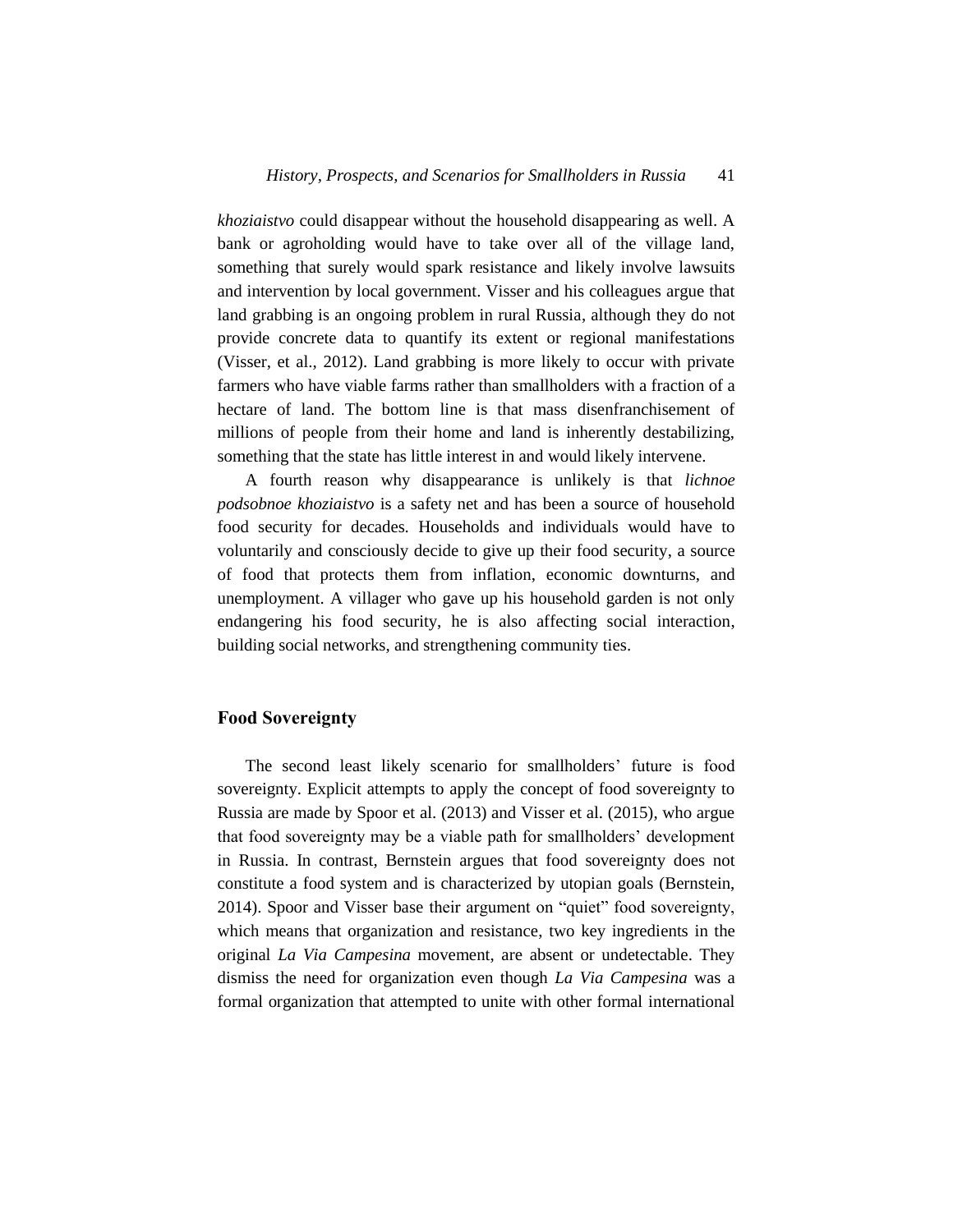organizations. From the beginning, *La Via Campesina* represented smallholder resistance to ecological destruction and political and economic oppression from agribusiness and the industrial agricultural system. To remove organization and resistance from the equation is change the entire concept of food sovereignty. Based on their revised definition, Spoor and Visser argue that food sovereignty is found in contemporary Russia.

For Spoor and Visser, the primary behavioral evidence of quiet food sovereignty is small-scale production on *lichnoe podsobnoe khoziaistvo* and other smallholder production. If we accept the idea that food sovereignty is primarily defined by smallholder production based on manual labor and sustainable practices without regard to resistance, movement, or organization, it means that food sovereignty exists *anywhere and everywhere in the world by almost any smallholder engaged in agricultural production*, thereby making the term virtually unusable as an analytical concept. If we apply a higher standard of intellectual discourse, moving beyond "quiet," it becomes clear that the notion of quiet food sovereignty and its applicability to Russia is flawed as the points below demonstrate.

• Problem of organization. *La Via Campesina* started as a grassroots, bottom-up movement that rejected: (1) industrial agriculture and the ecological destruction that it brings; (2) the domination of food markets by agribusiness; and (3) the alienation of agricultural workers from the land on which they work (Schanbacher, 2010, 53-76; Bernstein, 2014; Clapp, 2020, 205-210). Although original food sovereignty started as a peasant movement, Spoor's and Visser's quiet food sovereignty dismisses social movements in Russia as ineffectual, a position that turns the original conception of food sovereignty on its head and is counterfactual. Social movements and protest movements in Russia do exist: protest movements express their opinion, they mobilize for change, and they even enjoy success as long as those efforts are not directed at regime change or are overtly anti-government. Mobilization over local economic issues is acceptable (Evans, 2019).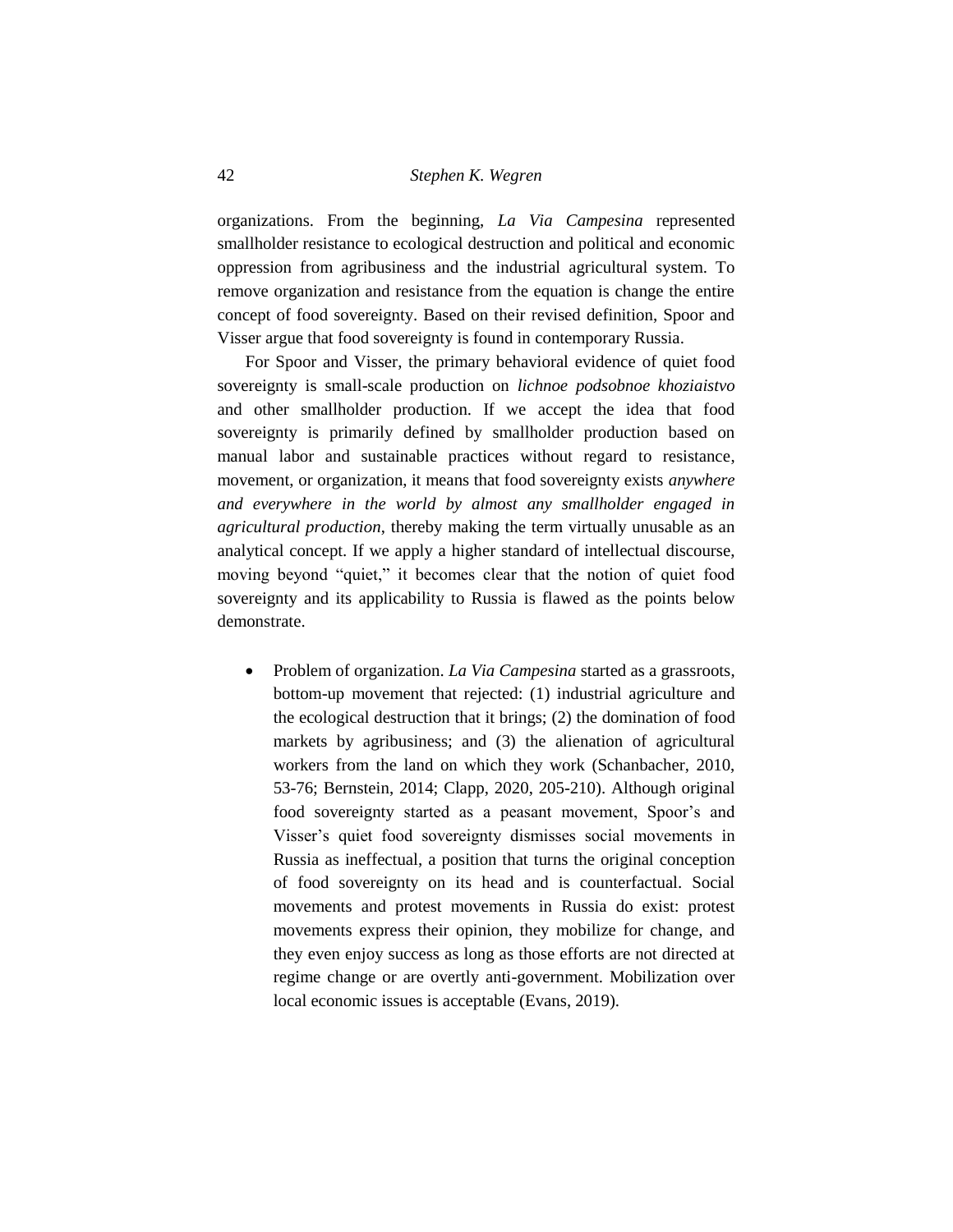Moreover, there are many formal agriculture-related organizations that exist at the national level that are periodically critical of government policy while remaining loyal to the regime. These organizations are able to express their views without being repressed. Non-state organizations such as commodity-specific unions exist today that represent producers' interests on subsidies and trade issues (the Meat Union, Milk Union, Pork Union, and many others). These organizations have a corporatist relationship with the Kremlin. There is also a national organization for organic farming, which also has a corporatist relationship with the government. It is not, therefore, a given that a national-level organization representing rural interests will be suppressed. There is no inherent reason why a food sovereignty movement, if it actually existed, could not enter into a corporatist arrangement with the government similar to other agrarian interest groups.

- Problem of measurement. A fundamental tenet of social science is that something must be measurable for proof of existence. The quiet food sovereignty argument points to smallholders using traditional production techniques as its primary behavioral evidence. The fact is, however, that smallholder production based on manual labor and sustainable agricultural practices has existed for at least the last 100 years in Russia, in other words, *prior* to the advent of industrial agriculture. The question is how can food sovereignty in contemporary Russia be measured if the primary behavior that identifies it has existed during an era that *predates* the capitalist food regime and domination of international markets by global agribusiness? In short, the quiet food sovereignty hypothesis implies that food sovereignty existed *before* the causal events (industrialization of agriculture and the rise of agribusiness) that gave rise to the food sovereignty movement, a position that is illogical.
- Problem of commercialization. Food sovereignty holds that the mode of production should be non-commercialized, and broadly speaking we have noted that *lichnoe podsobnoe khoziaistvo* is non-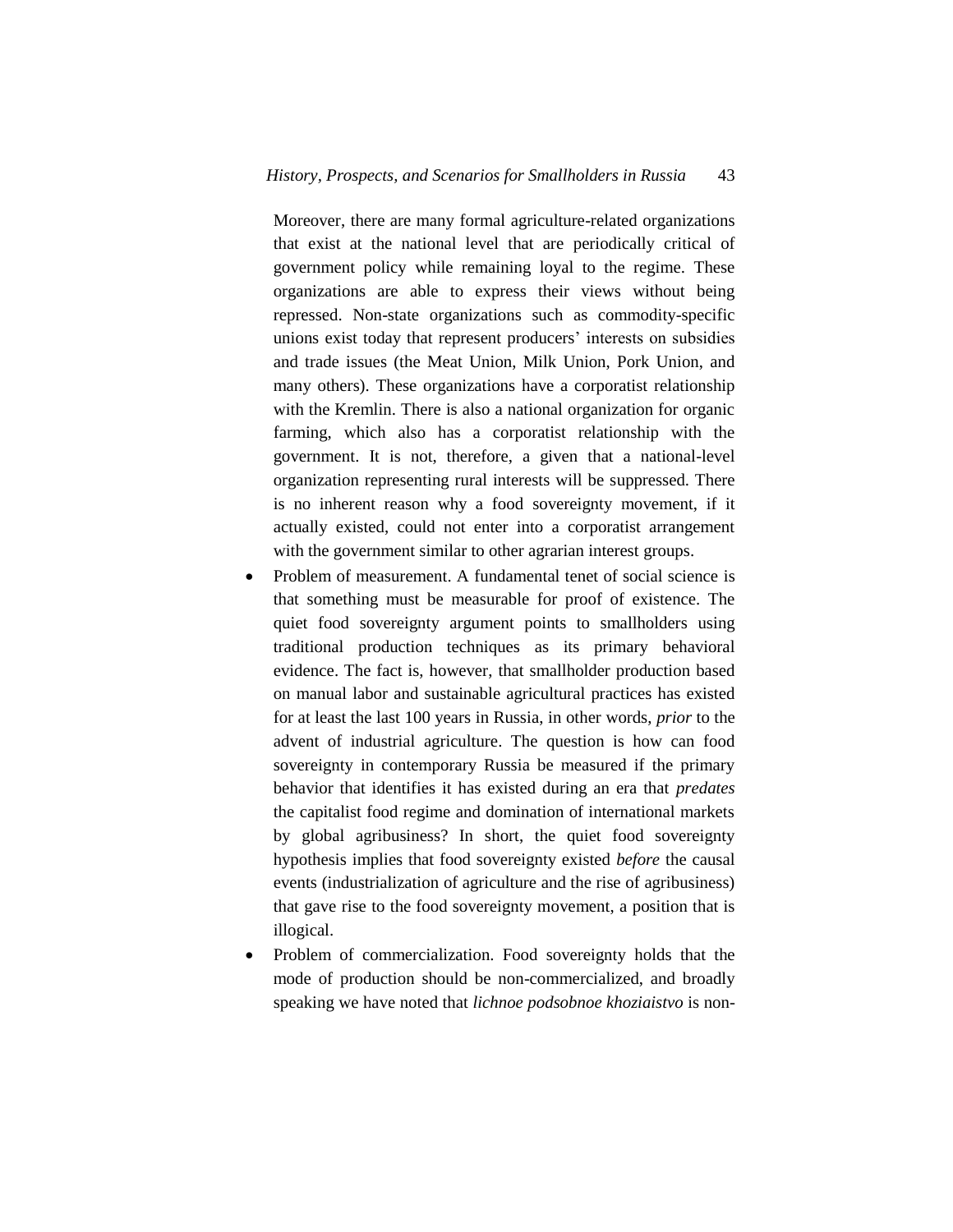commercial activity. At the same time, the vast majority of *lichnoe podsobnoe khoziaistvo* operators sell at least a portion of their production (Uzun and Saraikin, 2012). There is regional variance of course, but in some regions the level of sales approach or exceed 50% (Pallot and Nefedova, 2007). Moreover, the most successful households with the highest standard of living (and higher labor capital) are more commercialized (Wegren, 2014). Households with a lower level of commercialization are more likely to be below the poverty line. In Russia, the younger cohorts who remain in the countryside prefer more commercialization over subsistence farming. For this reason, Agarwal maintains that 'critical questions [arise] about the realistic nature of the food sovereignty vision' (2014, 1265). The commercialization of some production from *lichnoe podsobnoe khoziaistvo* raises the question of whether Spoor and Visser acknowledge division and divergent pathways for their quiet food sovereignty in Russia.

• Problem of local control. The concept of food sovereignty holds that smallholders should control their own production, which implies control over their land and production capital. Importantly, land and production capital continue to be regulated even in the post-Soviet period. Hence another condition that demonstrates the inapplicability of food sovereignty. In the contemporary period, households do not fully "control" their land and animals, if we mean that households are free to decide the size of land holdings and number of animals. Federal legislation from 2003 allows regional governments to establish maximum size limits on land for *lichnoe podsobnoe khoziaistvo* (Wegren, 2004). If a land plot exceeds regional norms, either excess land must be sold or the operator is supposed to register as a private farm which is a commercial operation that is subject to taxation for food sales. Russia's Ministry of Agriculture supports limits on the number of animals a household may raise, and several regional governments established such limits.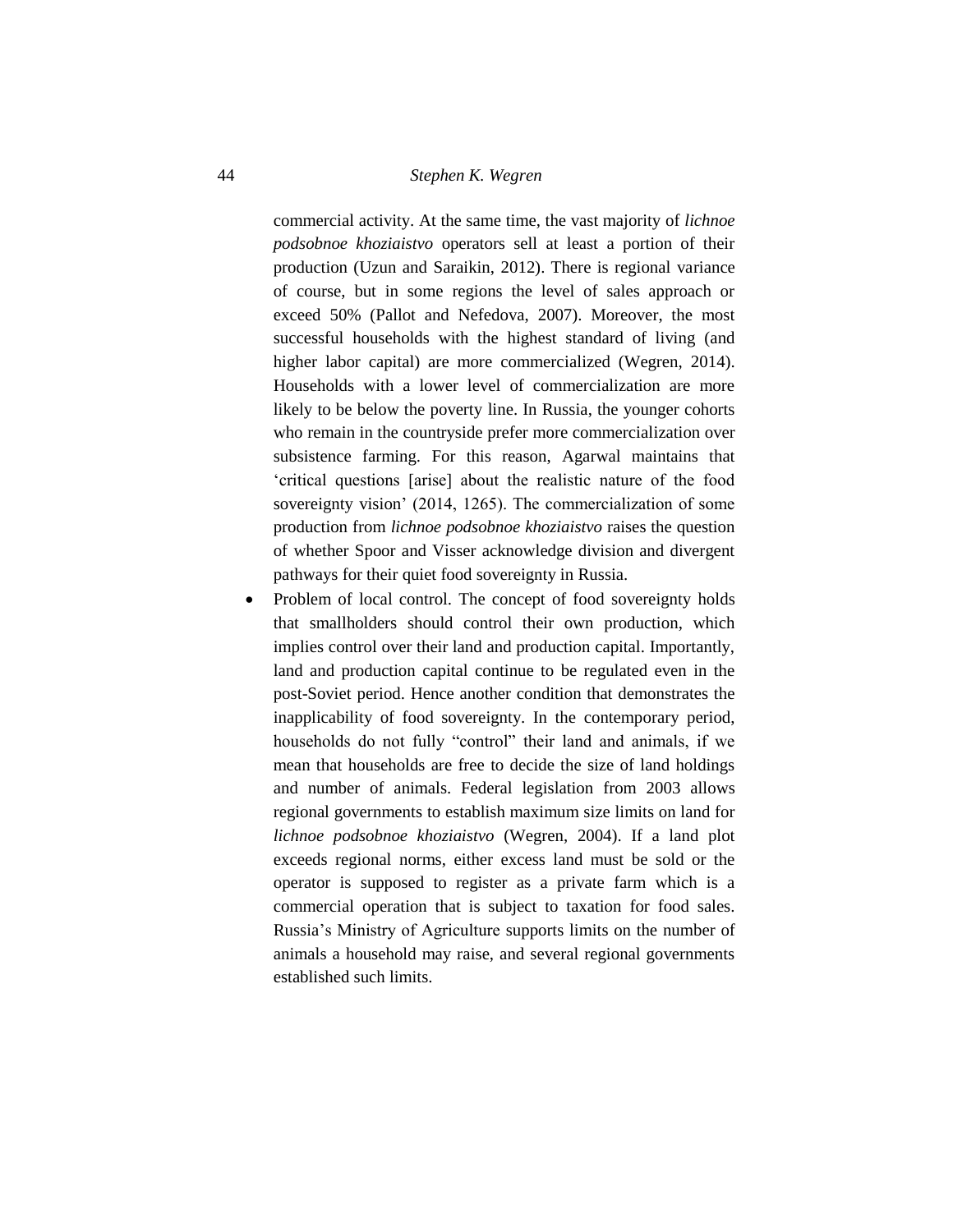- Problem of present-day reality. Russia's agricultural rebound since 2000 has been driven by state programs and policies accompanied by financial assistance to agroholdings and other large industrial agricultural enterprises. There is no state program for food sovereignty; the political leadership does not discuss food sovereignty; and regional governments have not adopted policies that support food sovereignty. Food sovereignty is not identified as a policy issue. For these reasons, to search for non-existent food sovereignty misses the main directions of actual agrarian policies. An analytical prism that focuses on food sovereignty renders analysts unable to interpret actual policies that Russia's policymakers discuss frequently: food security, import substitution, the food embargo, expansion of food exports, land reclamation, re-mechanization of farms, digitalization of agriculture, and the development of high-yield seed and animals.
- Problem of the future. Food sovereignty is a not pathway for future development in Russia because smallholder food production has been in long-term decline since 2004 in both volume and as a percentage of total output; this decline continued through 2019 (the latest data available). The idea that food sovereignty is a pathway to future development is problematic for two other reasons. First, because the overwhelming evidence points to Russia's agrarian future based on industrial agriculture; and second, a revitalization in the smallholder sector requires changes that are opposite of food sovereignty, for example, more mechanization, better access to supply chains and higher levels of commercialization.

The rebound in Russian agriculture since 2004 has been due to increased production by large farms and particularly agroholdings. The federal government and regional governments are pouring money into agroholdings and vertical and horizontal supply chains associated with them. The payoff for this strategy from the state's standpoint is that Russia has become an annual first or second ranking in wheat exports in the world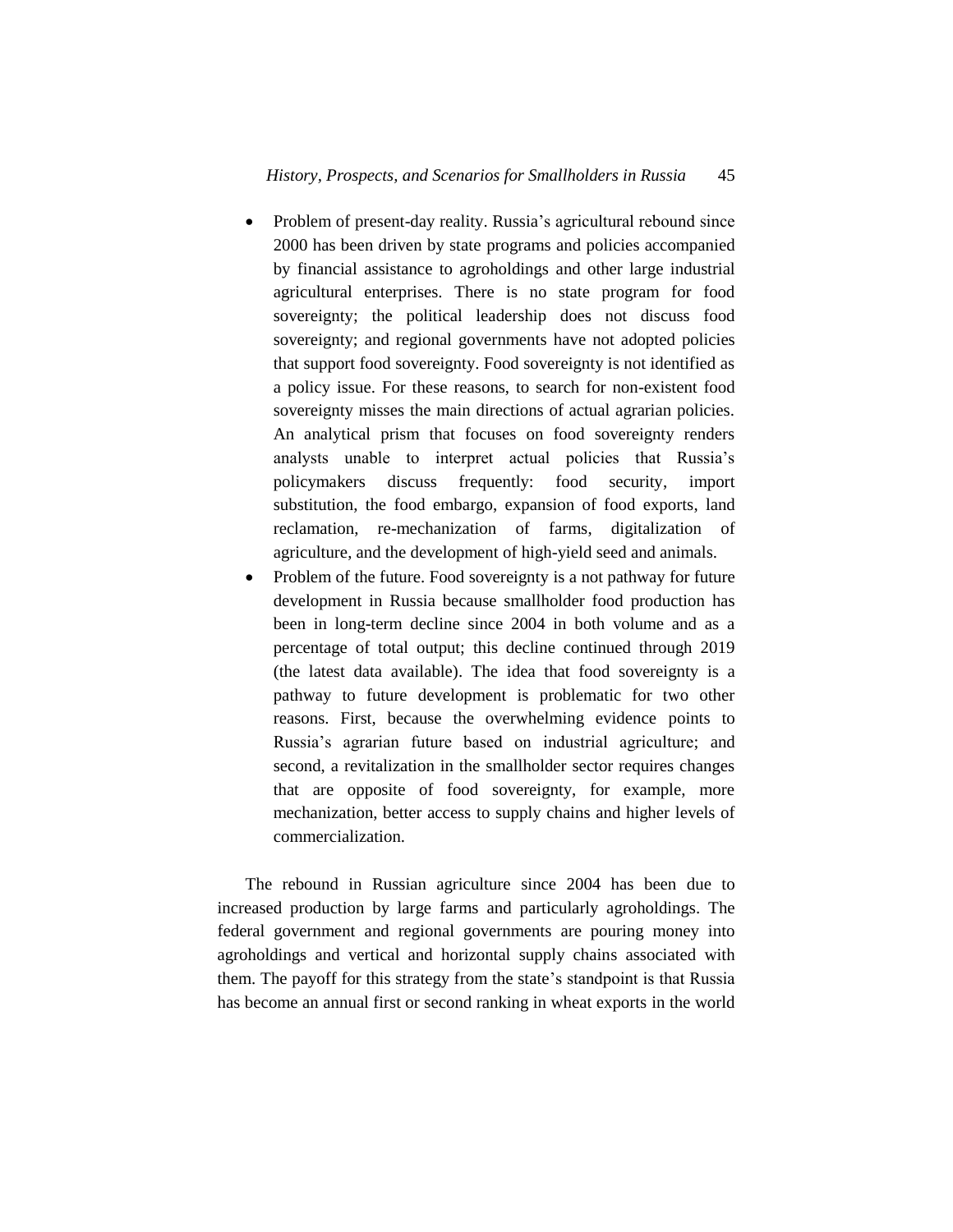since 2014 and is moving toward becoming a significant meat exporter. In this context, it is important to bear in mind the power aspirations of Russian leaders, who clearly are proud that Russia has emerged as a major grain exporter to more than 135 nations in the world. Food sovereignty plays no role in that rise. Agricultural prowess provides Russian policymakers with leverage to use food as an instrument of foreign policy (Wegren and Nikulin, 2019). Food sovereignty plays no role in that leverage. Thus, food sovereignty does not exist in Russia, quiet or otherwise, and remains an ideal-type food system that is unlikely to be realized on a national scale in Russia.

#### **Continuation of Status Quo**

The continuation of the status quo is the most likely scenario for smallholders' future because it is the most realistic. If this hypothesis is correct, there are several meanings for Russia's smallholders. First, continuation means that the smallholder sector will remain economically heterogeneous and stratified, with some households having larger land holdings and more animals; and some households will develop small-scale business from their *lichnoe podsobnoe khoziaistvo* while other households continue to use their food production as a supplementary source of food or for basic subsistence. Heterogeneity will continue to have a regional dimension. *Lichnoe podsobnoe khoziaistvo* in remote regions of Russia far north or far east, where natural conditions make industrial agriculture and private farming difficult, is likely to be more important to rural household food security than in European Russia where rural households have more options to obtain food.

A second meaning is that it would not be surprising if the economic contribution of *lichnoe podsobnoe khoziaistvo* to national food output continued to decrease. It also would not be surprising to see the ruble value of agricultural production from private farms surpass households within a decade. In the last decade, the ruble value of output from private farms increased from 7% of total production in 2010 to 14% in 2019 (Rosstat,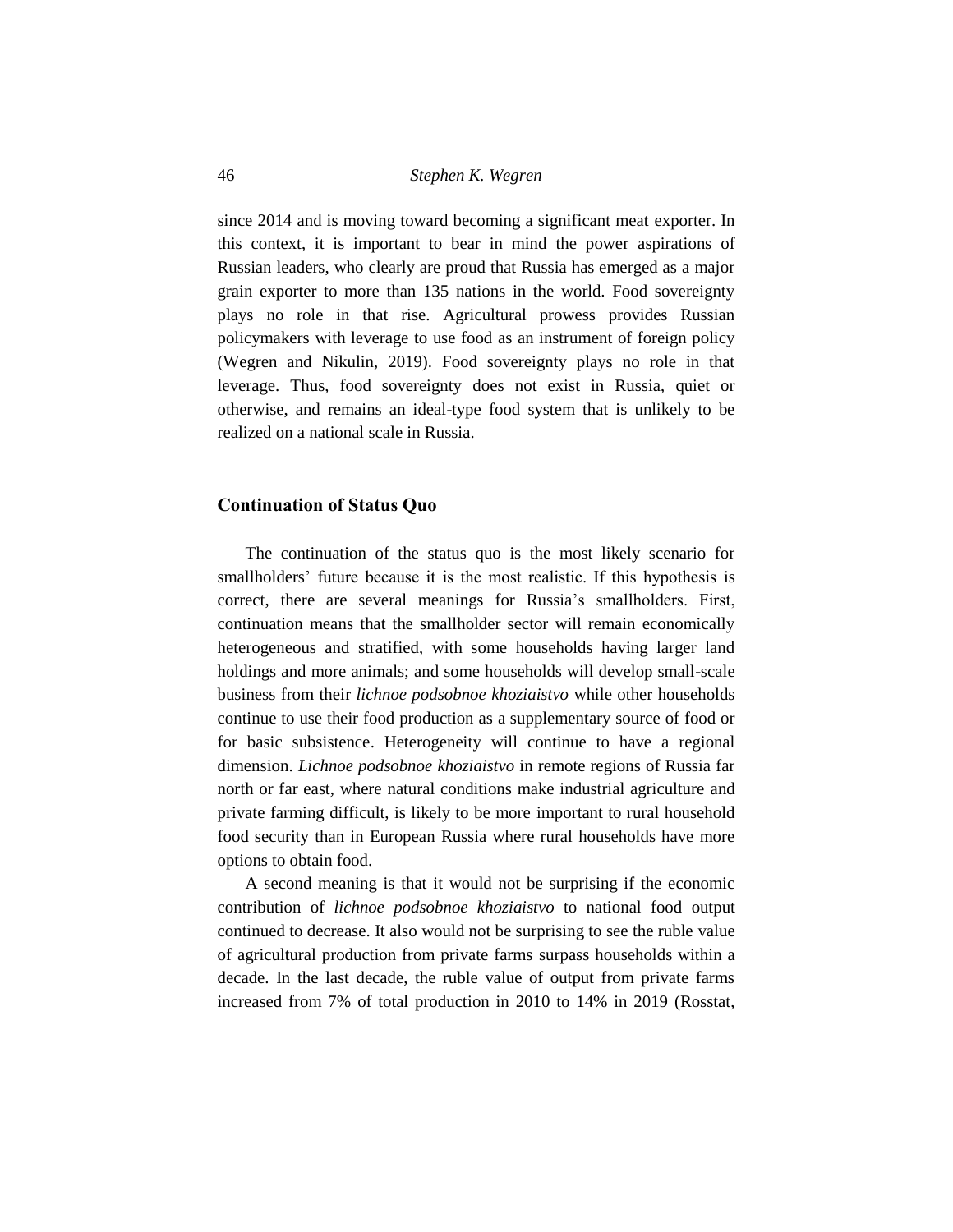2020, 355). Private farms produce significant quantities of grain, sunflower seed, and sugar beet, all of which are processed into high value products. Not only do private farms produce commodities that are processed into high value products, they are able to take advantage of global price spikes. At the beginning of September 2020, for example, Russian sunflower oil reached a five-year high of \$815-\$835 per ton but increased to \$940 by mid-September 2020 and some experts forecast that the price could exceed \$1,000 a ton (Kulistikova and Maksimova, 2020). In 2019, private farmers produced 35% of the nation's sunflower seed by volume (Rosstat, 2020, 356).

A final meaning of the continuation of the status quo is that the gap between the food products that *lichnoe podsobnoe khoziaistvo* produce and what present-day consumers prefer to buy will continue to widen. Contemporary consumers like the convenience of one-stop shopping in supermarkets. They appreciate being able to choose among attractively packaged products: prepared and frozen foods that can be taken home to warm up. They enjoy shopping in clean, modern stores. Consumers develop store and brand loyalty, which brings a form of psychological food security. Thus, retailers within supply chains are not highly motivated to increase linkages to smallholders.

## **CONCLUSION**

The prospects for smallholders in Russia are inherently linked to the broader question of the trajectory of its agricultural sector. It is becoming increasingly clear that big capital is winning over small capital in Russia, a trend that is true in many regions of the world (Bernstein, 2010; Clapp, 2020). Big capital is winning in production, distribution, supply chains, processing, and retailing. While large farm enterprises, agroholdings, and private farms are modernizing and adding to their productive capital (land, machines, and animals), households' land plot sizes are limited by law; there is momentum to enact limitations on the number of animals raised by households over sanitary concerns; and *lichnoe podsobnoe khoziaistvo*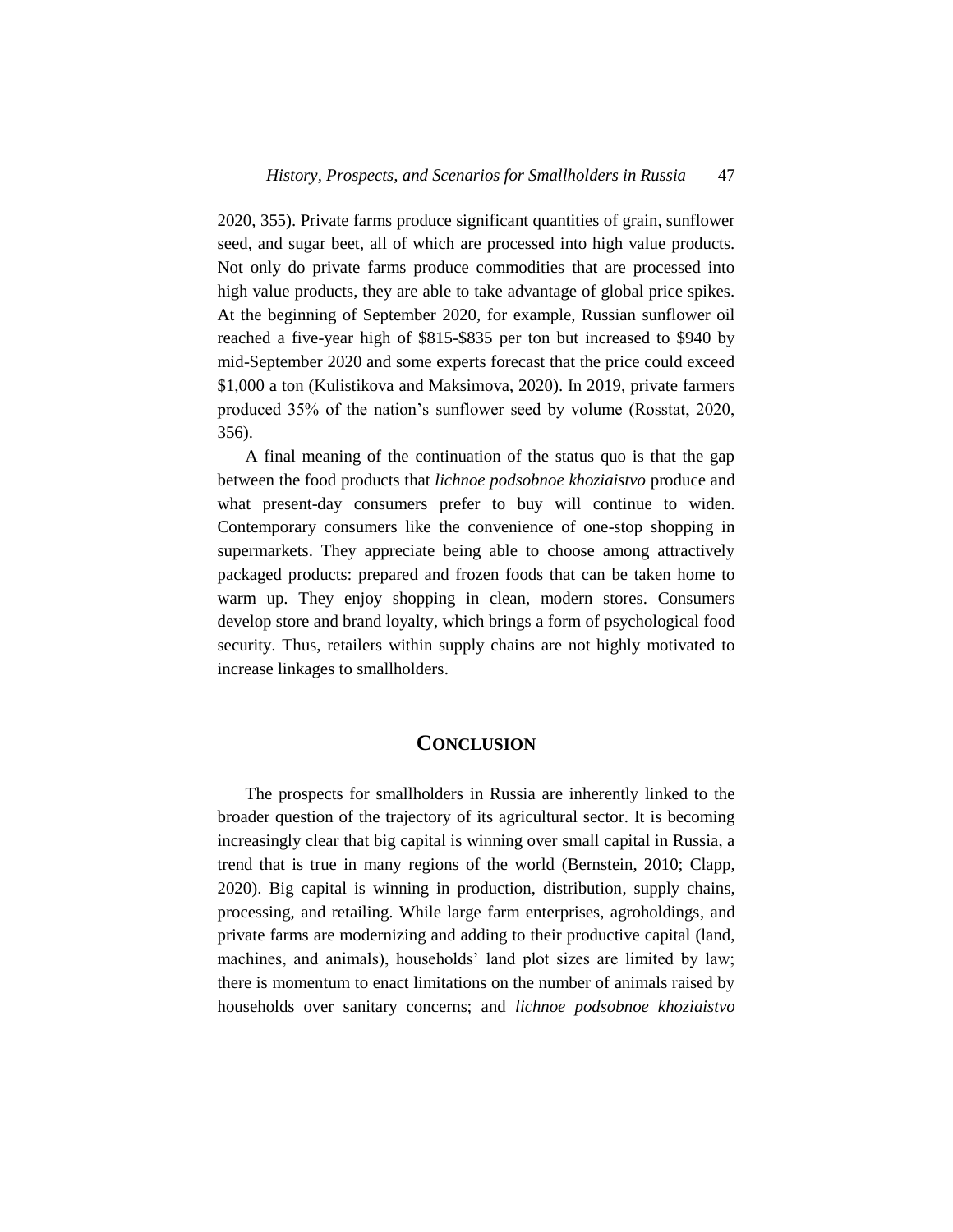remains based on manual labor. Further, agroholdings and private farms have preferential access to state-subsidized credit, operators of *lichnoe podsobnoe khoziaistvo* do not. In short, the key ingredients to food production—land, animals, financial capital—are distinctly skewed against smallholders.

The domination of big capital in Russia is supported by the state that benefits from a globally competitive agroholding sector which earns foreign revenue from exports and brings prestige to the country. Needless to say, production from *lichnoe podsobnoe khoziaistvo* does not earn revenue from food exports and does not contribute to the international prestige of Russia's agricultural sector. As other producers in the agri-food system modernize, it is hard to escape the notion that smallholders are being left behind. While *lichnoe podsobnoe khoziaistvo* will continue to exist in rural Russia, its heyday has passed and its economic importance is likely to continue to decline. The irony of smallholders' situation is that they were discriminated against by the state during the Soviet period because they represented capitalism and operated on market principles. In the post-Soviet period, it is capitalism and the forces of the market that have facilitated the decline of smallholders.

#### **REFERENCES**

- Agafonov, P. V. 2012. "Znachenie lichnogo podsobnogo khoziaistva v zhizni Rossiiskogo krest'ianstva." *Ekonomika sel'skokhoziaistvennykh i pererabatyvaiushchikh predpriiatii* no. 9 (September): 50-53. ["The value of personal subsidiary farming in the life of the Russian peasantry." *Economy of agricultural and processing enterprises*]
- Agarwal, Bina. 2014. "Food sovereignty, food security and democratic choice: critical contradictions, difficult conciliations." *The Journal of Peasant Studies* 41, no. 6: 1247-68.
- Applebaum, Anne. 2017. *Red Famine: Stalin's War on Ukraine*. New York: Double Day.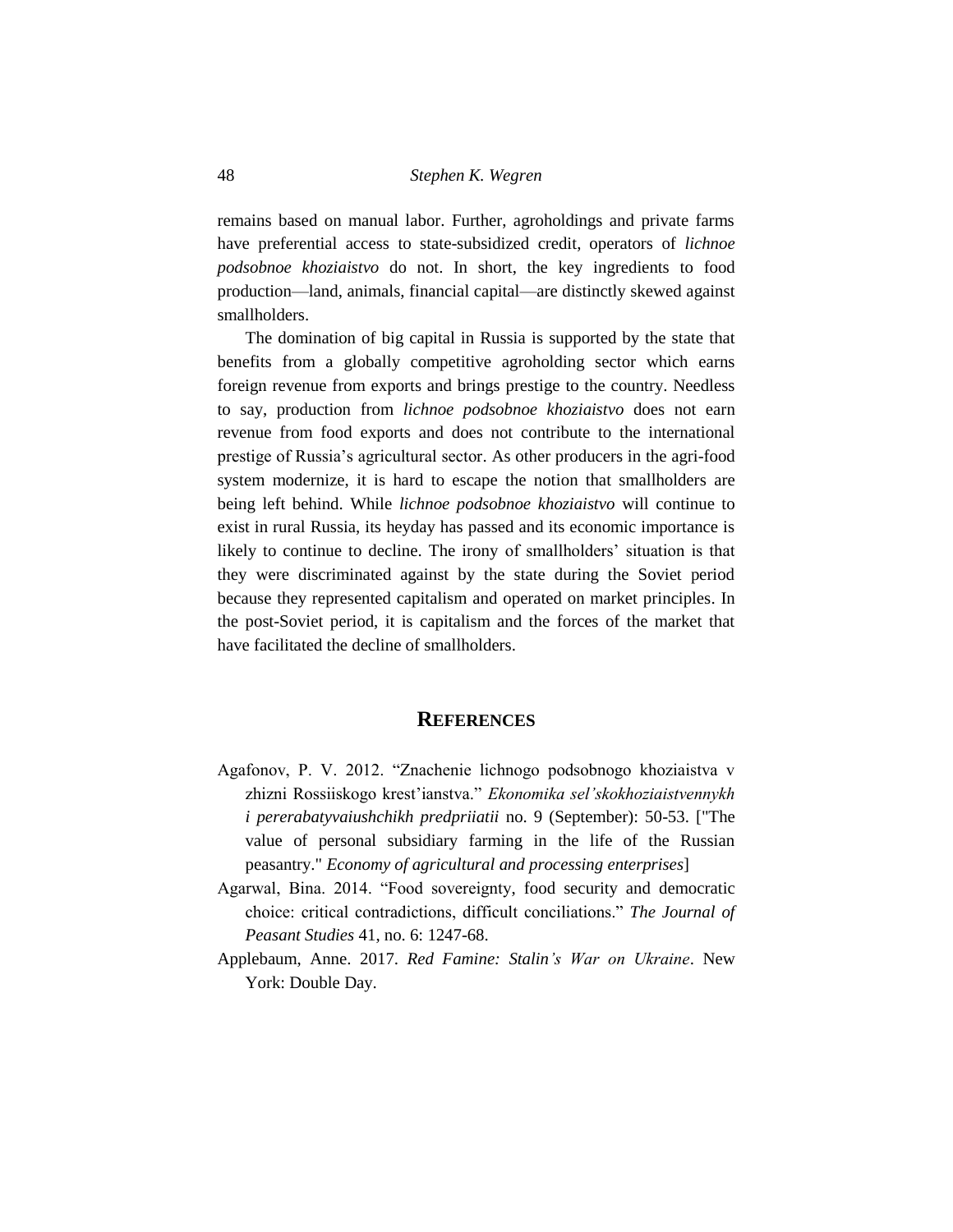- Bernstein, Henry. 2014. "Food Sovereignty via the "Peasant Way": A Sceptical View." *The Journal of Peasant Studies* 41, no. 6: 1031-63.
- Bernstein, Henry. 2010. *Class Dynamics of Agrarian Change*. Halifax: Fernwood Publishing.
- Bronson, David W. and Constance B. Krueger. 1971. The Revolution on Soviet Farm Household Income." In *The Soviet Rural Community*, edited by James R. Millar. Urbana: University of Illinois Press, 214- 58.
- Brooks, Karen M. 1990. "Soviet Agriculture's Halting Reform." *Problems of Communism* 39, no. 2 (March-April): 29-41.
- Buzdalov, I. N. and E. N. Krylatykh. 2000. *Agrarnaia reforma v Rossii: kontseptsii, opyt, perspektivy*. Moscow: RASKhN. I thank Renata Yanbykh for this citation. [*Agrarian reform in Russia: concepts, experience, prospects*.]
- Carr, Edward Hallett. 1952. *The Bolshevik Revolution*, *1917-1923*, vol. 2. New York: The Macmillan Co.
- Clapp, Jennifer. 2020. *Food*, 3rd edn. Cambridge, UK: Polity Press.
- *DairyNews.ru.* 2020. "Krupneishie chastnye kompanii APK po versii Forbes." September 17. [https://www.dairynews.ru/news/krupneyshie](https://www.dairynews.ru/news/krupneyshie-chastnye-kompanii-apk-po-versii-forbes.html)[chastnye-kompanii-apk-po-versii-forbes.html.](https://www.dairynews.ru/news/krupneyshie-chastnye-kompanii-apk-po-versii-forbes.html) Accessed September 17, 2020. ["The largest private agribusiness companies according to Forbes."]
- Danilov, V. P. 1988. *Rural Russia under the New Regime*. Bloomington: Indiana University Press.
- Davletbaeva, L. R. 2004. "Lichnoe podsobnoe khoziaistva: factory razvitiia." *Ekonomika sel'skokhoziaistvennykh i pererabatyvaiushchikh predpriiatii* no. 11 (November): 23-26. ["Personal subsidiary farming: development factors." *Economy of agricultural and processing enterprises*]
- Evans, Alfred B. Jr. 2019. "Civil Society and Protest." In *Putin's Russia: Past Imperfect, Future Uncertain*, ed. Stephen K. Wegren. Lanham, MD: Rowman and Littlefield, 89-108.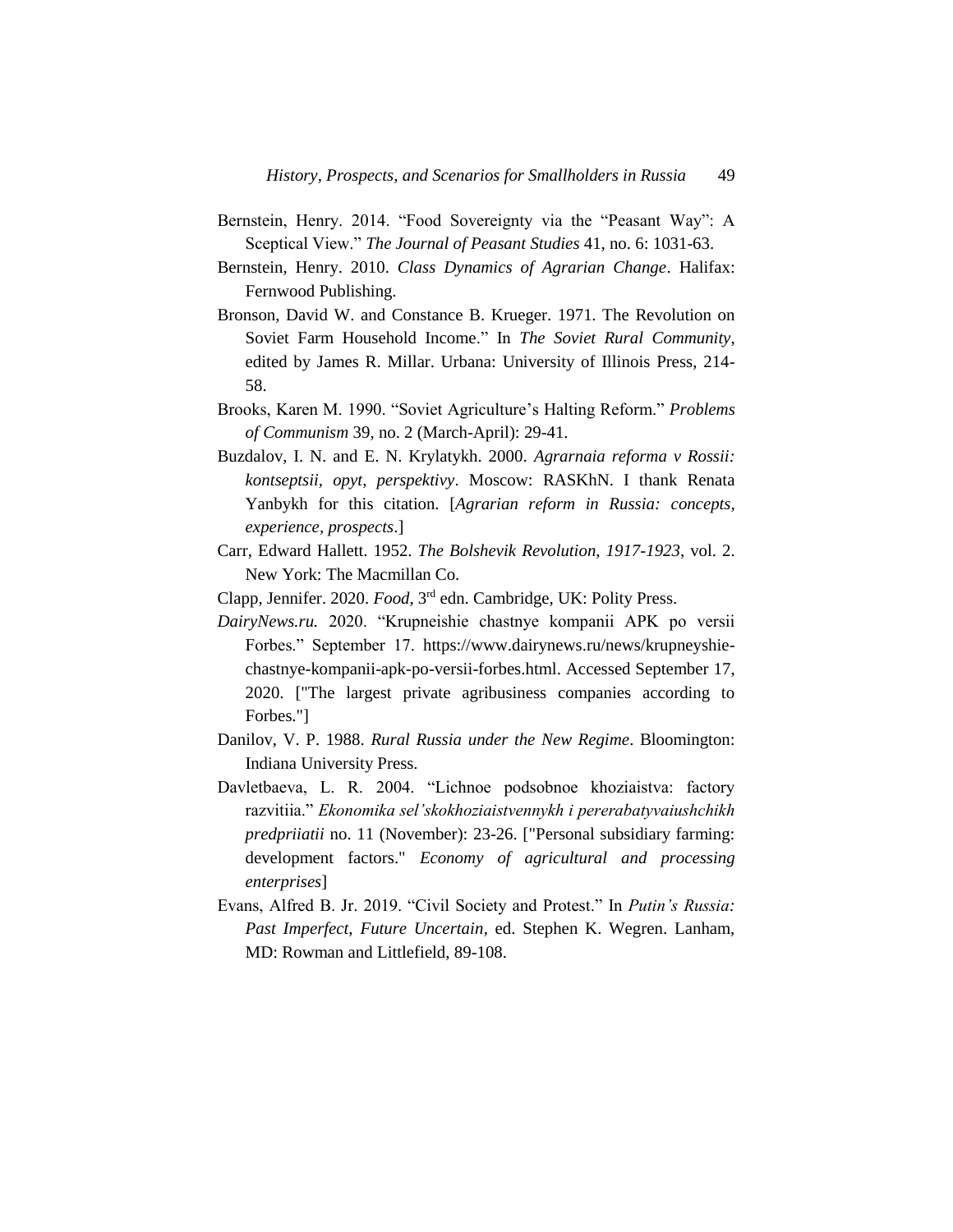- Golovina, Svetlana and Jerker Nilsson. (2011. "The Failure of top-down organized co-operative—reasons behind the failure." *Post-Communist Economies* 23, no. 1 (March): 55-67.
- Gordeev, A. V. 2001. "Prioritety agrarnoi politiki i perspektivy razvitiia krupnykh sel'skokhoziaistvennykh predpriiatii Rossii." *Ekonomika sel'skokhoziaistvennykh i pererabatyvaiushchikh predpriiatii* no. 4 (April): 8-12.
- Goskomstat. 2009. *Dokhody, raskhody, i potreblenie domashnikh khoziaistv v III-IV kvartalakh 2008 goda*. Moscow: Goskomstat. [*Household income, expenditure, and consumption in IRS-IW quarters of 2008*]
- Goskomstat. 2001. *Dokhody, raskhody, i potreblenie domashnikh khoziaistv v III-IV kvartalakh 2000 goda*. Moscow: Goskomstat. [*Household Income, Expenditure, and Consumption in IRS-IW Quarters 2000*]
- Goskomstat. 1999. *Sel'skokhoziaistvennaia deiatel'nost' khoziaistv naseleniia v Rossii*. Moscow: Goskomstat Rossii. [*Agricultural activity of households in Russia.*]
- Goskomstat RSFSR. 1990. *Narodnoe khoziaistvo RSFSR v 1989 g*. Moscow: Goskomstat.
- Goskomstat RSFSR. 1987. *Narodnoe khoziaistvo RSFSR za 70 let: iubileinyi statisticheskii ezhegodnik*. Moscow: Finansy i statistika. [*The National Economy of the RSFSR for 70 Years: Anniversary Statistical Yearbook*]
- Goskomstat SSSR. 1989. *Lichnoe podsobnoe khoziaistvo naseleniia v 1988 godu*. Moscow: Goskomstat. [*Personal subsidiary farm of the population in 1988*.]
- Graeub, Benjamin E., et al. 2016. "The State of Family Farms in the World." *World Development* 87: 1-15.
- Hahn, Werner. 1972. *The Politics of Soviet Agriculture, 1960-1970*. Baltimore, MD: Johns Hopkins University Press.
- Hazell, Peter, Colin Poulton, Steve Wiggins, and Andrew Dorward. 2010. "The Future of Small Farms: Trajectories and Policy Priorities." *World Development* 38, no. 10: 1349-1361.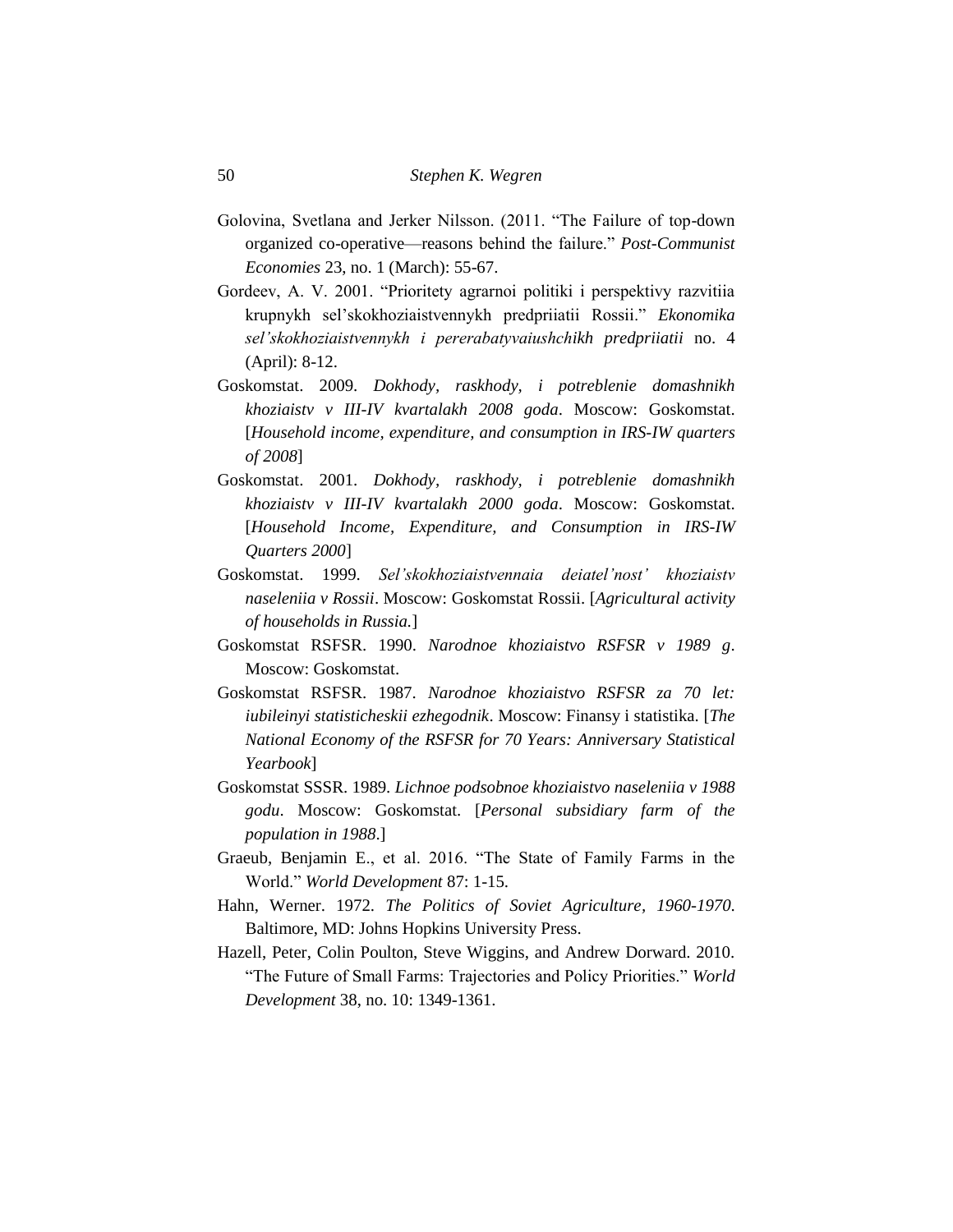- Hedlund, Stefan 1989. *Private Agriculture in the Soviet Union*. London and New York: Routledge.
- Hedlund, Stefan. 1984. *Crisis in Soviet Agriculture*. London: Croom Helm.
- Iliashevich, N. P. 2006. "Regional'nye problem razvitiia khoziastv naseleniia." *Ekonomika sel'skokhoziaistvennykh i pererabatyvaiushchikh predpriiatii* no. 10 (October): 31-32. ["Regional'no problems of development of households of the population." *Economy of agricultural and processing enterprises*]
- Kalugina, Zemfira I. 2000. "Survival Strategies of Enterprises and Families in the Contemporary Russian Countryside." In *Russian Views of the Transition in the Rural Sector: Structures, Policy Outcomes, and Adaptive Responses*, edited by L. Alexander Norsworthy. Washington, DC: The World Bank, 118-31.
- Keep, John. 1976. *The Russian Revolution: A Study in Mass Mobilization*. New York: W. W. Norton & Co.
- "Kodeks RSFSR ot 25.04.1991 g. No 1103-I." 1991. http://kremlin.ru/acts/ bank/15/page/1. Accessed September 4, 2020.
- "Kredit na razvitie lichnogo podsobnogo khoziaistva s obespecheniem." 2020. https://www.rshb.ru/natural/loans/lph/. Accessed September 17, 2020. I thank Renata Yanbykh for this link to the website. ["Loan for the development of personal subsidiary plots with collateral."]
- Kulistikova, Tat'iana and Maksimova, Elena. 2020. "Podsolnechnoe maslo samym dorogim rastitel'nym maslom v mire." September 19. https://www.agroinvestor.ru/analytics/news/34387-podsolnechnoemaslo-stalo-samym-dorogim-rastitelnym-maslom-v-mire/. Accessed September 19, 2020. ["Sunflower oil is the most expensive vegetable oil in the world."]
- Kvedomosti.ru. 2019a. "Kaliningradskie vlasti zaiavili, chto v regione udalos' stabilizirovat' situatsiiu s AChS." February 27. http://kvedomosti.ru/news/kaliningradskie-vlasti-zayavili-chto-vregione-udalos-stabilizirovat-situaciyu-s-achs.html. Accessed July 10, 2020. ["The Kaliningrad authorities have stated that they have managed to 'stabilize' the situation with Achs in the region."]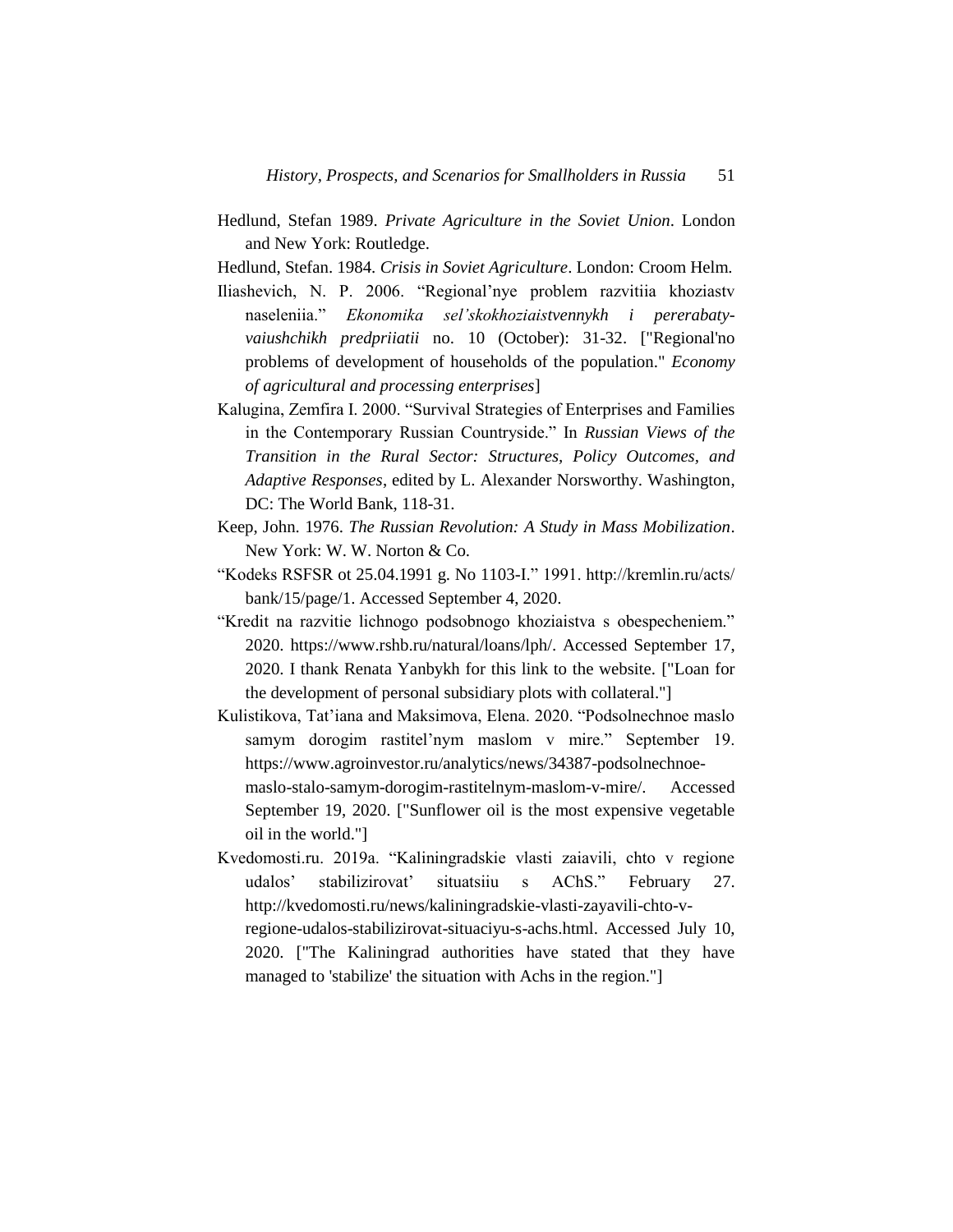- Kvedomosti.ru. 2019b. "Lichnoe podsobnoe khoziaistvo—garantiia zhiznesposobnosti sela." October 30. https://kvedomosti.ru/news/ lichnoe-podsobnoe-xozyajstvo-garantiya-zhiznesposobnosti-sela.html. Accessed October 30, 2019. ["Personal subsidiary farming is a guarantee of the village's viability."]
- Lerman, Zvi and David Sedik. 2014. "Agricultural Cooperatives in Eurasia." Policy Studies on Rural Transition no. 2014-3. Rome: FAO.
- Lokshin, Michael M. and Ruslan Yemtsov. 2004. "Household Strategies of Coping with Shocks in Post-crisis Russia." *Review of Development Economics* 8, no. 1 (February): 15-32.
- Lowder, Sarah K., Jakob Skoet, and Terri Raney. 2016. "The Number, Size, and Distribution of Farms, Smallholder Farms, and Family Farms Worldwide. *World Development* 87: 16-29.
- Mamonova, Natalia, Oane Visser, and Max Spoor. 2013. "The re-emerging peasantry in Russia: 'peasants against their will', 'summertime peasants' and 'peasant farmers'." *Paper presented at the XXV European Society of Rural Sociology*, July 19-August 1, Florence, Italy.
- Mazin, Vladimir. 2010. "Sub'ekt malogo predprinimatel'stva." *Sel'skaia zhizn*', May 25, 3. ["Small business entity." *Sel'skaya life*]
- McCauley, Martin. 1976. *Khrushchev and the Development of Soviet Agriculture*. London: The Macmillan Press.
- Medvedev, Zhores. 1987. *Soviet Agriculture*. New York: W. W. Norton and Co.
- Moskoff, William. 1990. *The Bread of Affliction: The Food Supply in the USSR during World War II*. Cambridge, UK: Cambridge University Press.
- Naukhatskii, V. V. 2003. *Modernizatsiia sel'skogo khoziaistva i Rossiiskaia derevnia 1965-2000 gg*. Rostov-na-Donu: Ministerstvo obrazovaniia Rossiiskii Federatsii. [*Modernization of the rural economy and the Russian village 1965-2000*]
- Nove, Alec. 1969. *An Economic History of the USSR*. London: Penguin Books.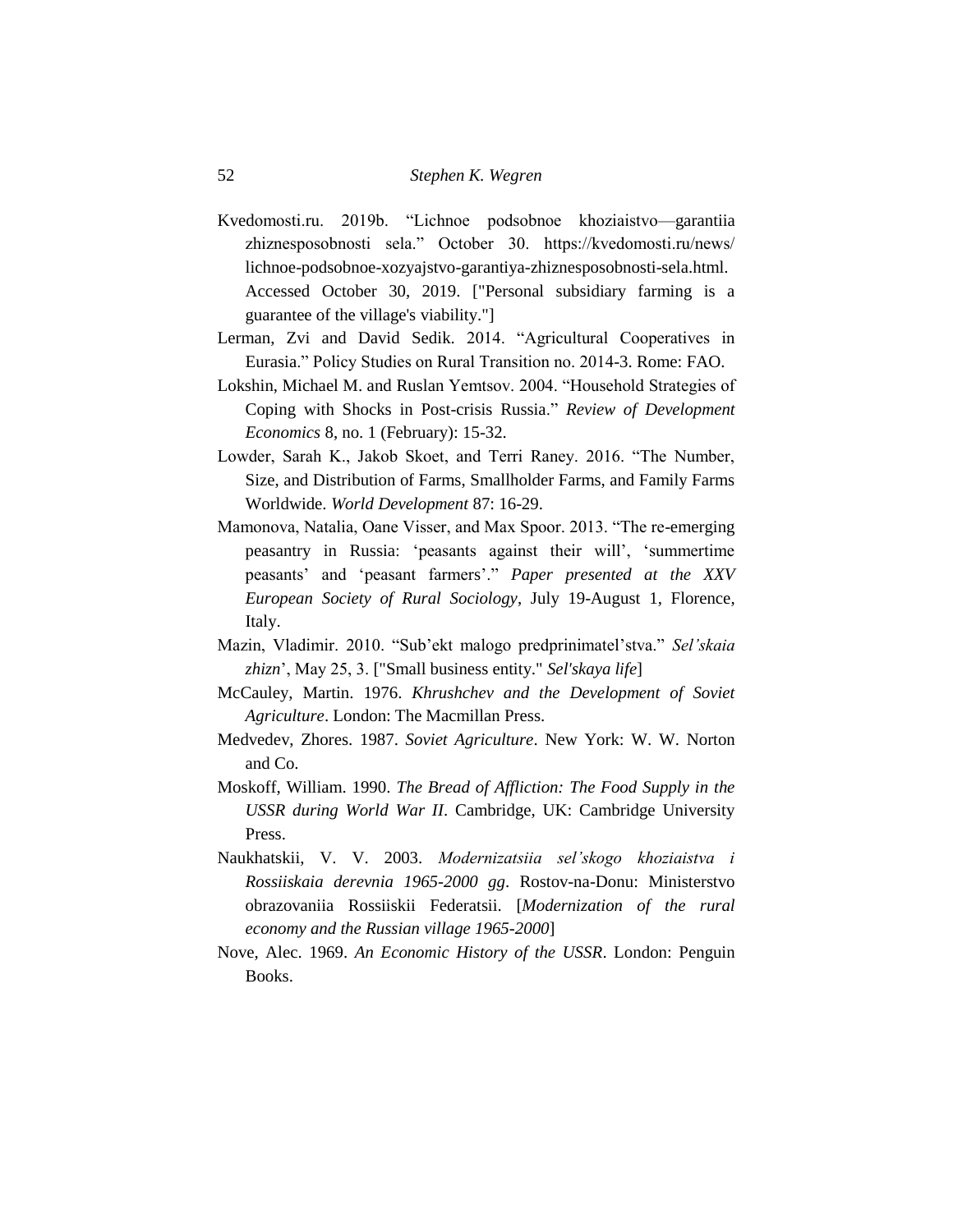- O'Brien, David J. and Valeri Patsiorkovsky. 2006. *Measuring Social and Economic Change in Rural Russia: Surveys from 1991 to 2003*. Lanham, MD: Lexington Books.
- O'Brien, David J., Valeri V. Patsiorkovsky, and Larry Dershem. 2000. *Household Capital and the Agrarian Problem in Russia*. Aldershot, UK: Ashgate Publishers.
- O'Brien, David J., Stephen K. Wegren, and Valeri V. Patsiorkovski. 2010. "Sources of Income, Mental Health and Quality of Life in Rural Russia." *Europe-Asia Studies* 62, no. 4 (June): 597-614.
- O'Brien, David J., Valeri Patsiorkovsky, and Stephen K. Wegren. 2008. "Household Capital, Sources of Income and Stratification in Rural Russian Households." *East European Countryside* 14: 27-42.
- O'Brien, David J., Valeri Patsiorkovsky, and Stephen K. Wegren. 2004. "Rural Adaptation and Poverty in Russia." *Journal of Peasant Studies*  31, nos. 3-4 (April-July): 457-488.
- Pallot, Judith and Tatyana Nefedova. 2007. *Russia's Unknow Agriculture: Household Production in Post-Socialist Rural Russia*. Oxford: Oxford University Press.
- Patsiorkovsky, V. V. 2009. *Sel'skaia Rossiia: prioritety razvitiia*. Moscow: Pokolenie. [*Sel'skaya Russia: development priorities*.]
- Paxson, Margaret. 2005. *Solovyovo: The Story of Memory in a Russian Village*. Washington DC: Woodrow Wilson Center Press.
- Popova, I. V. 2011. "Lichnye podsobnye khoziaistva kak sfera zaniatosti sel'skogo naseleniia Irkutskoi oblasti." *Ekonomika sel'skokhoziaistvennykh i pererabatyvaiushchikh predpriiatii* no. 12 (December): 79-81.
- "Primernyi Ustav Kolkhoza." 1988. http://www.libussr.ru/doc\_ussr/ usr\_14675.htm. Accessed August 28, 2020. I thank Zvi Lerman for supplying the URL to the 1988 Collective Farm Charter.
- Round, John, Colin Williams, and Peter Rodgers. 2010. "The Role of Domestic Food Production in Everyday Life in Post-Soviet Ukraine." *Annals of the Association of American Geographers* 100, no. 5: 1197- 1211.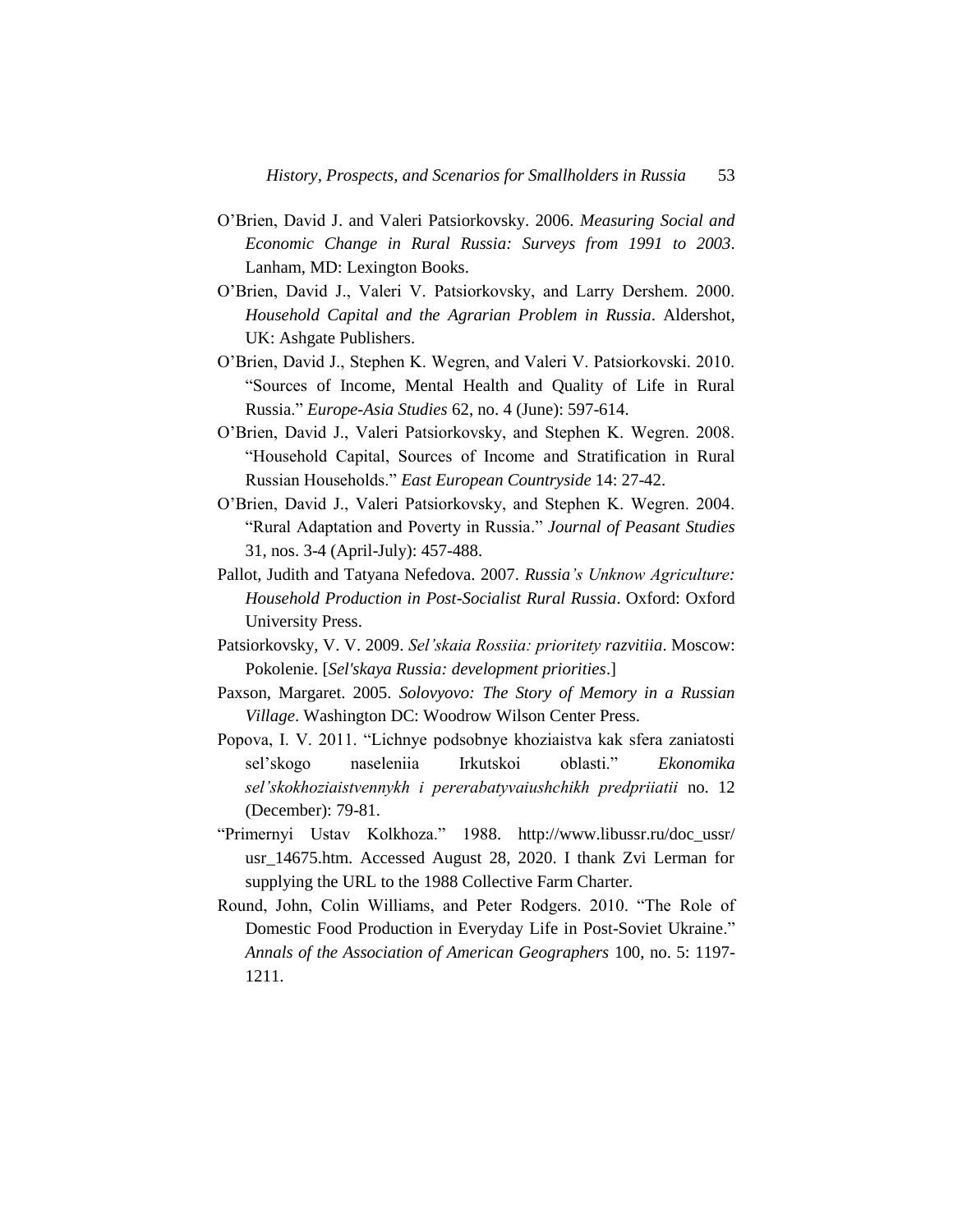- Rosstat. 2020. *Rossiia v tsifrakh 2020*. Moscow: Rosstat. [*Russia in numbers 2020*.]
- Rosstat. 2019. *Demograficheskii ezhegodnik Rossii 2019*. Moscow: Rosstat. [*Demographic Yearbook of Russia 2019*]
- Rosstat. 2018a. *Itogi Vserossiiskoi sel'skokhoziaistvennoi perepisi 2006 goda. Tom 2: Chislo ob'ektov vserossiiskoi sel'skokhoziaistvennoi perepisi 2016 goda. Trudovye resursy i ik kharakteristika*. Moscow: Moscow: Statistika Rossii.
- Rosstat. 2018b. *Itogi Vserossiiskoi sel'skokhoziaistvennoi perepisi 2006 goda. Tom 3: Zemel'nye resursy i ikh ispol'zovanie*. Moscow: Statistika Rossii. [*Results of the All-Russian Agricultural Census of 2006. Volume 3: Land Resources and Their Use*]
- Rosstat. 2017. *Predpolozhitel'naia chislenost' naseleniia Rossiiskii Federatsii do 2035 goda*. Moscow: Rosstat. [*Estimated size of the population of the Russian Federation until 2035*]
- Rosstat. 2016a. *Vserossiiskaia sel'skokhoziaistvennaia perepis' 2016 goda: predvaritel'nye itogi*. Moscow: Rosstat. [*All-Russian agricultural census of 2016: preliminary results.*]
- Rosstat. 2016b. *Ratsion pitaniia naseleniia 2013*. Moscow: Rosstat. [*Diet of the population 2013*]
- Rosstat. 2008. *Itogi Vserossiiskoi sel'skokhoziaistvennoi perepisi 2006 goda. Tom 2: Chislo ob'ektov vserossiiskoi sel'skokhoziaistvennoi perepisi 2006 goda. Trudovye resursy i ik kharakteristika*. Moscow: Moscow: Statistika Rossii.
- Rusanov, Alexander B. 2019. "Dacha Dweller and Gardeners: Garden Plots and Second Homes in Europe and Russia." *Population and Economics* 3, no. 1 (April): 107-24.
- Rylko, Dmitri, Irina Khramova, Vasillii Uzun, and Robert Jolly. 2008. "Agroholdings: Russia's New Agricultural Operators." In *Russia's Agriculture in Transition: Factor Markets and Constraints on Growth*, edited by Zvi Lerman. Lanham, MD: Lexington Books, 95-133.
- Sadykov, R. 2015. "Rol' lichnykh podsobnykh khoziaistv v formirovanii prodovol'stvennogo rynka regiona." *APK: ekonomika, upravlenie* no. 6 (June): 53-60. ["The role 'of personal subsidiary plots in the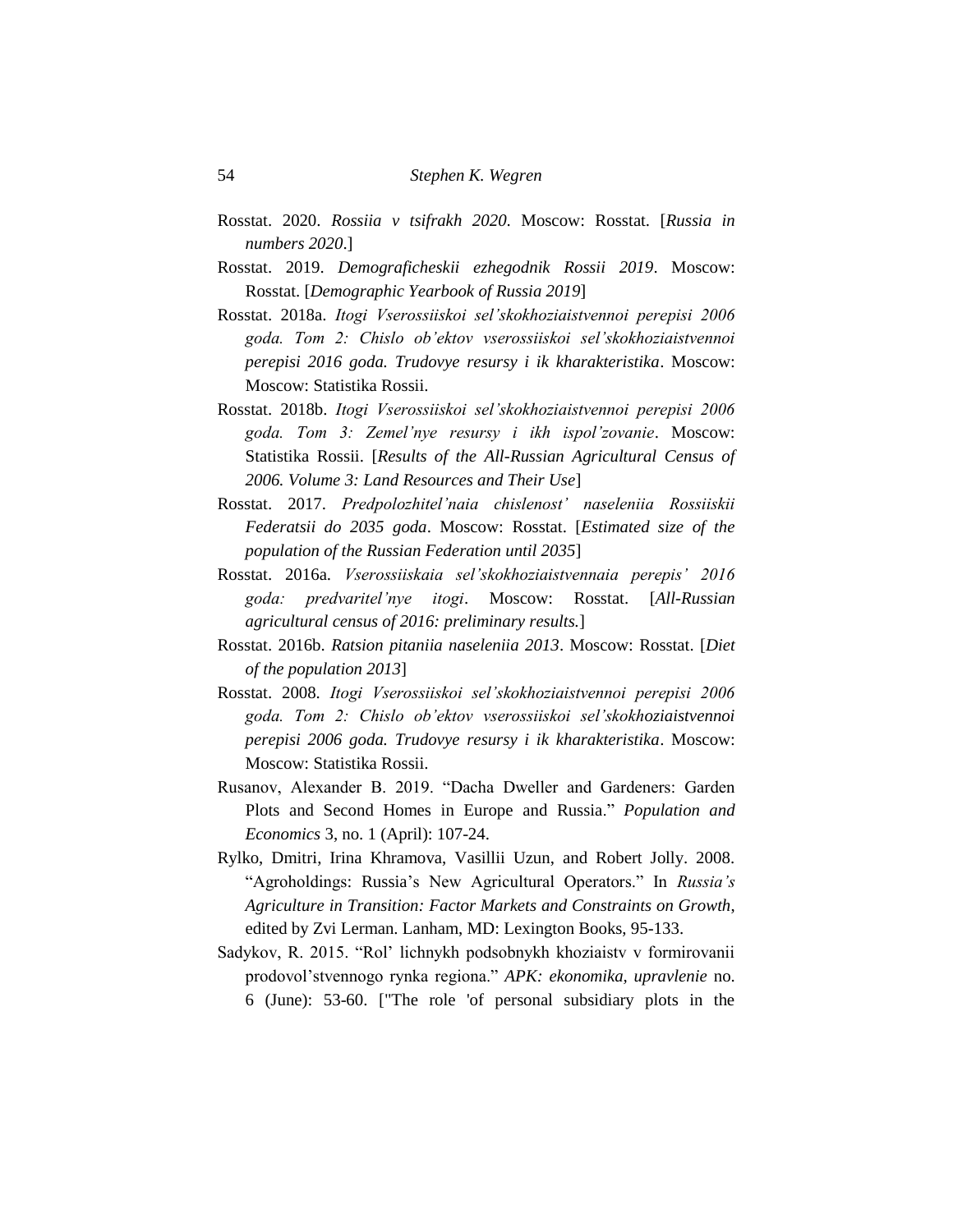formation of the food market in the region." *Agro-industrial complex: economics, management*]

- Schanbacher, William D. 2010. *The Politics of Food: The Global Conflict between Food Security and Food Sovereignty*. Santa Barbara, CA: Praeger.
- Scott, James C. 1985. *Weapons of the Weak: Everyday Forms of Peasant Resistance*. New Haven: Yale University Press.
- Shagaida, Nataliia. 2020. *Email communication with author.* September 17.
- Spoor, Max, Natalia Mamovna, and Oane Visser. 2013. "Food Sovereignty in a Sovereign State & 'Quiet Food Sovereignty' of an Insecure Population: The case of Post-Soviet Russia." Paper presentation at Conference on Food Sovereignty, Yale University, September 14-15.
- Stalin, J. V. 1952. *Economic Problems of Socialism in the USSR*. New York: International Publishers.
- Tsentral'noe statisticheskoe upravlenie RSFSR. 1985. *Narodnoe khoziaistvo RSFSR v 1984* g. Moscow: Statistika.
- Tsentral'noe statisticheskoe upravlenie RSFSR. 1983. *Narodnoe khoziaistvo RSFSR v 1982* g. Moscow: Statistika.
- Tsentral'noe statisticheskoe upravlenie RSFSR. 1982. *Narodnoe khoziaistvo RSFSR v 1981 g*. Moscow: Statistika.
- Tsentral'noe statisticheskoe upravlenie RSFSR. 1976. *Narodnoe khoziaistvo RSFSR v 1975 g*. Moscow: Statistika.
- "Utverzhdeny novye pravila soderhaniia svinei i krupnogo skota." 2020. November 2. https://agrovesti.net/news/indst/utverzhdeny-novyepravila-soderzhaniya-svinej-i-krupnogo-rogatogo-skota.html. Accessed November 2, 2020. ["New rules for the keeping of pigs and cattle are approved."]
- Uzun, V. and N. Shagaida. 2020. "Razvitie sel'skogo khoziaistva: ot krupnogo importera do eksportera." In *Ekonomicheskaia politika Rossii: turbulentnoe desiatiletie 2008-2018*, eds. V. S. Gurevich, A. V. Kolesnikkov, A. L. Kudrin, V. A. May, A. D. Radygin, and S. G. Sinel'nikov-Murylev. Moscow: Delo, 407-32. ["Development of a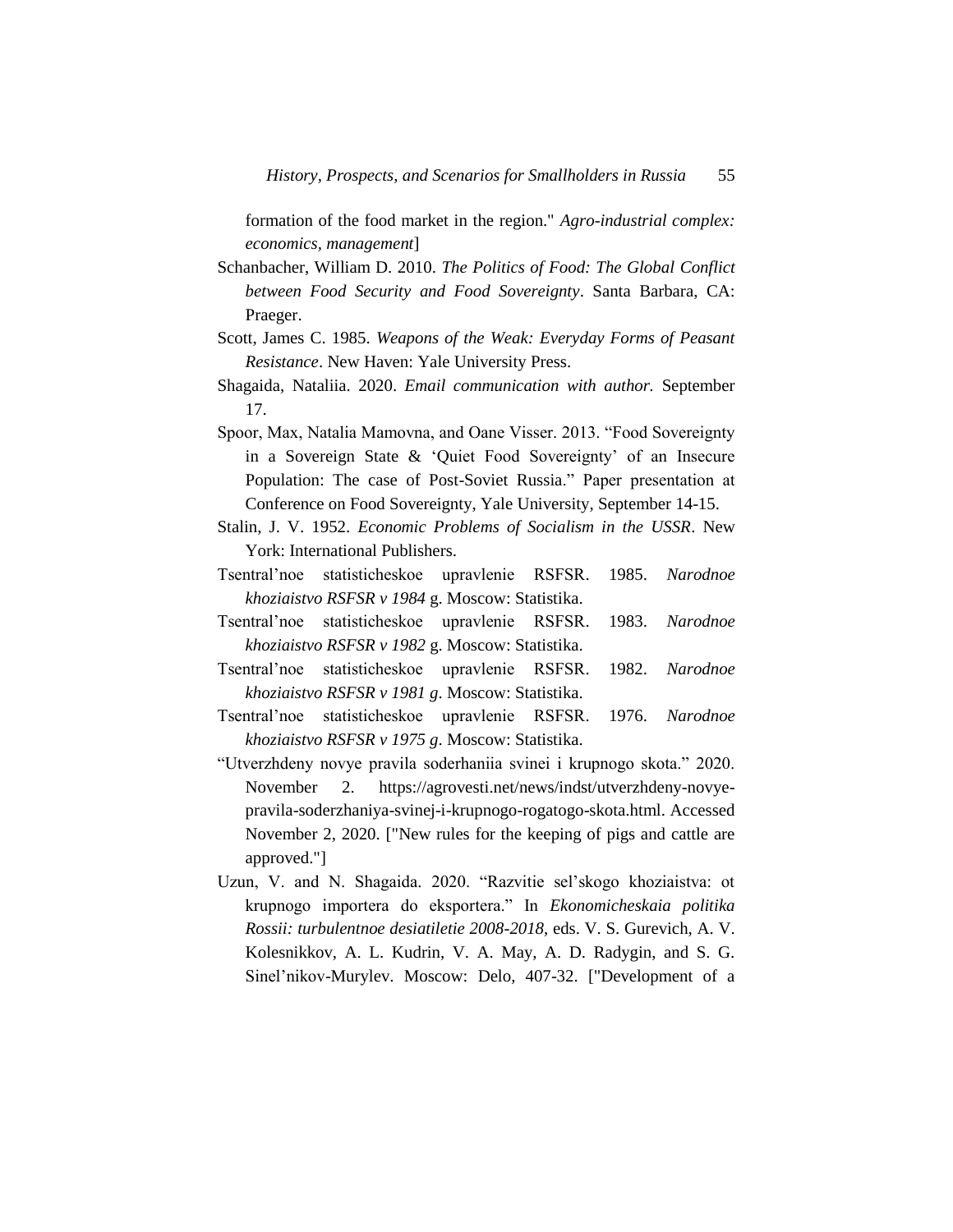rural economy: from a large importer to an exporter." Ying Russia's economic policy: turbulent decade 2008-2018]

- Uzun, V. and V. Saraikin. 2012. "Ekonomicheskaia klassifikatsiia lichnykh podsobnykh khoziaistv." *APK: ekonomika, upravlenie* no. 4 (April): 41-48. ["Economic classification of personal subsidiary plots." *Agroindustrial complex: economics, management*]
- Verbitskaia, O. M. 1992. *Rossiiskoe krest'ianstvo: ot Stalina k Khrushchevu*. Moscow: Nauka. [*Russian peasantry: from Stalin to Khrushchev.*]
- Visser, Oane, Natalia Mamonova, and Max Spoor. 2012. "Oligarchs, megafarms, and land reserves: understanding land grabbing in Russia." *The Journal of Peasant Studies* 39, nos. 3-4 (July-October): 899-931.
- Visser, Oane, Natalia Mamonova, Max Spoor, and Alexander Nikulin. 2015. "Quiet Food Sovereignty as Food Sovereignty without a Movement? Insights from Post-socialist Russia." *Globalizations* 12 no. 4: 513-28.
- Volin, Lazar. 1970. *A Century of Russian Agriculture: From Alexander II to Khrushchev*. Cambridge: Harvard University Press.
- Wadekin, Karl-Eugen. 1987. "Agriculture." In *The Soviet Union under Gorbachev*, ed. Martin McCauley. New York: St. Martin's Press, 118- 134.
- Wadekin, Karl-Eugen. 1973. *The Private Sector in Soviet Agriculture*. Berkeley: University of California Press.
- Wegren, Stephen K. 2014. *Rural Inequality in Divided Russia*. London and New York: Routledge Publishers.
- Wegren, Stephen K. 2009. *Land Reform in Russia: Institutional Design and Behavioral Responses*. New Haven: Yale University Press.
- Wegren, Stephen K. 2004. "Russian Peasant Farms and Household Plots in 2003: A Research Note." *Eurasian Geography and Economics* 45, no. 3 (March-April): 230-239.
- Wegren, Stephen K. 2002. "Agrarian Policy under Putin." *Post-Soviet Geography and Economics* 43, no. 1 (January-February): 26-40.
- Wegren, Stephen K. 1998. *Agriculture and the State in Soviet and Post-Soviet Russia*. Pittsburgh: University of Pittsburgh Press.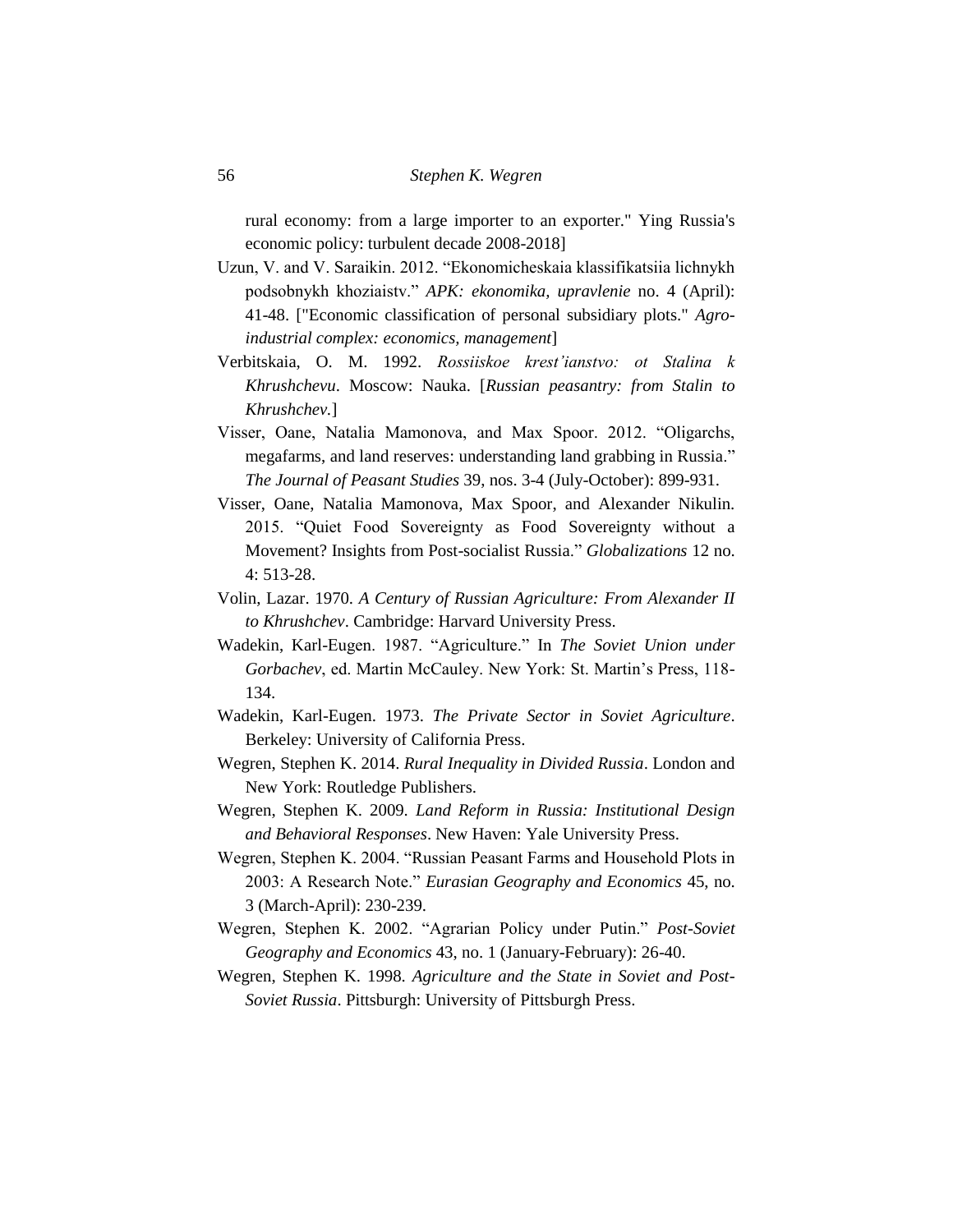- Wegren, Stephen K., Alexander Nikulin, and Irina Trotsuk. 2021. *Russia's Food Revolution: The Transformation of the Food System*. London and New York: Routledge Publishers.
- Wegren, Stephen K. and Alexander M. Nikulin. 2019. "Food and Foreign Policy." In *Putin's Russia: Past Imperfect, Future Uncertain*, edited by Stephen K. Wegren. Lanham, MD: Rowman and Littlefield, 269-89.
- Wegren, Stephen K., David J. O'Brien, and Valeri Patsiorkovsky. 2003. "Why Russia's Rural Poor are Poor." *Post-Soviet Affairs* 19, no. 3 (July-September): 264-87.
- Zaitsev, A. 1969. "Novoe v proekte Primernogo Ustava." *Ekonomika sel'skogo khoziaistva* no. 8 (August): 13-19. ["New in the Draft Model Charter." *Rural economy*]
- Zakon SSSR ot 26.05.1988 "O kooperatsii v SSSR." 1988. http://www.consultant.ru/document/cons\_doc\_LAW\_1361/ce2283d6e 92a02bb200a4b69182423132530b4e1/. Accessed September 4, 2020. I thank Zvi Lerman for this citation. ["On cooperation in the USSR."]
- Zhevora, S. 2017. "Khoziaistva naseleniia v obespechenii prodovol'stvennoi bezopasnosti Rossii." *APK: ekonomika, upravlenie* no. 9 (September): 20-27. ["Households of the population in ensuring food security in Russia." *Agro-industrial complex: economics, management*]
- Zhukov, A. 2013. "Kooperatsiia lichnykh podsobnykh khoziaistv neobkhodima." *APK: ekonomika, upravlenie* no. 3: 51-57. ["The cooperation of personal subsidiary plots is necessary." *Agro-industrial complex: economics, management*]
- Zvolinskii, V., O. Zvolinskaia, N. Matveeva, and A. Aleksandrov. 2018. "Rol' lichnykh podsobnykh khoziaistv v tovaroobespechenii rynkov prodovol'stviia." *APK: ekonomika, upravlenie* no. 4: 20-27. ["The role 'of personal subsidiary plots in the supply of food markets." *Agroindustrial complex: economics, management*]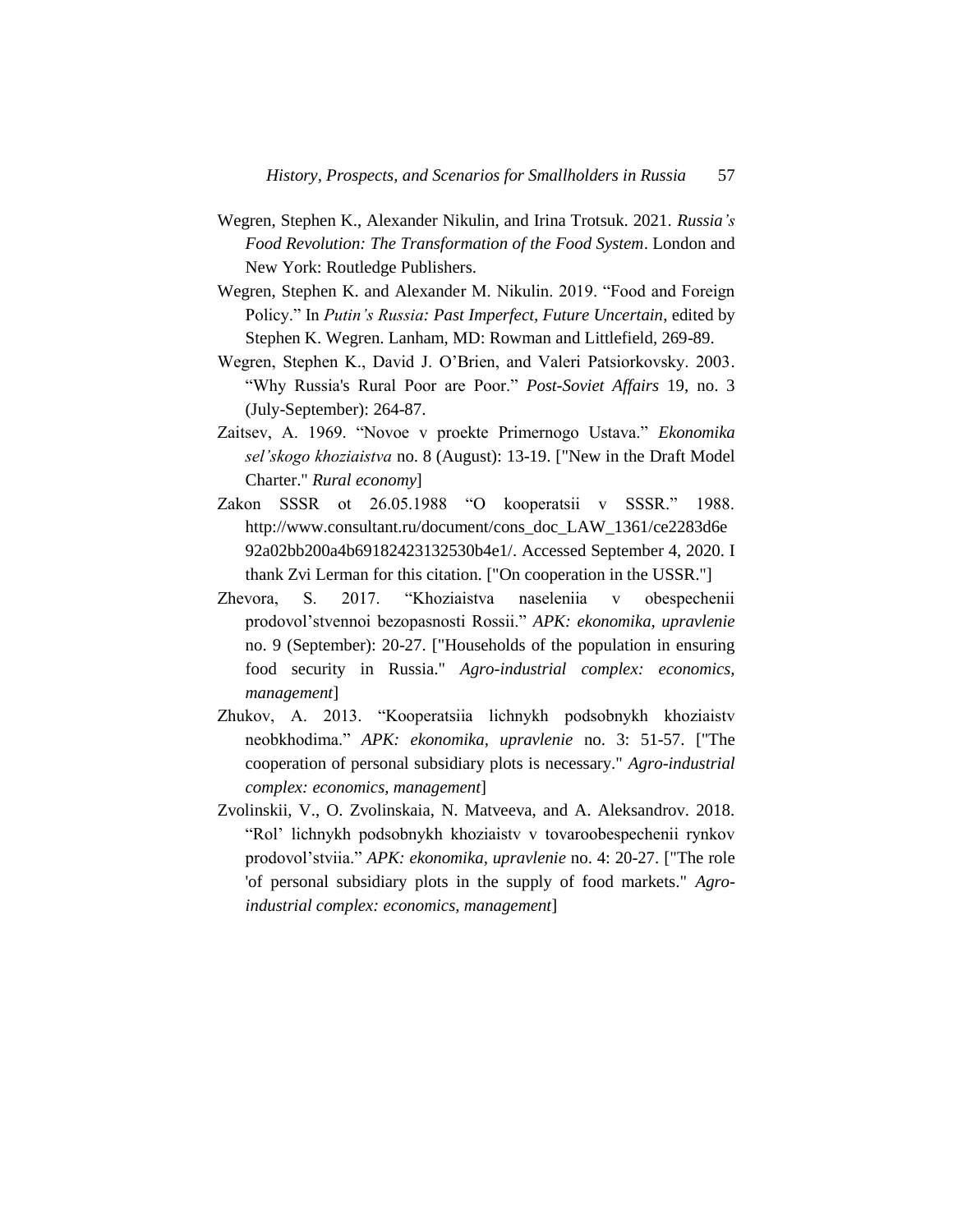# **BIOGRAPHICAL SKETCH**

# *Stephen K. Wegren*

**Affiliation:** Southern Methodist University

**Education:** PhD Columbia University

## **Research and Professional Experience:**

- Assistant Professor of Political Science, Southern Methodist University, Fall 1991-Spring 1997.
- Associate Professor of Political Science, Southern Methodist University, Fall 1997-Spring 2005.
- Professor of Political Science, Southern Methodist University, Fall 2005-present.

## **Professional Appointments:**

- Distinguished University Professor, Southern Methodist University, January 2020-present
- Director, International and Area Studies, Southern Methodist University, Fall 2006-present.

#### **Honors:**

- Magna Cum Laude, University of Oregon
- Phi Beta Kappa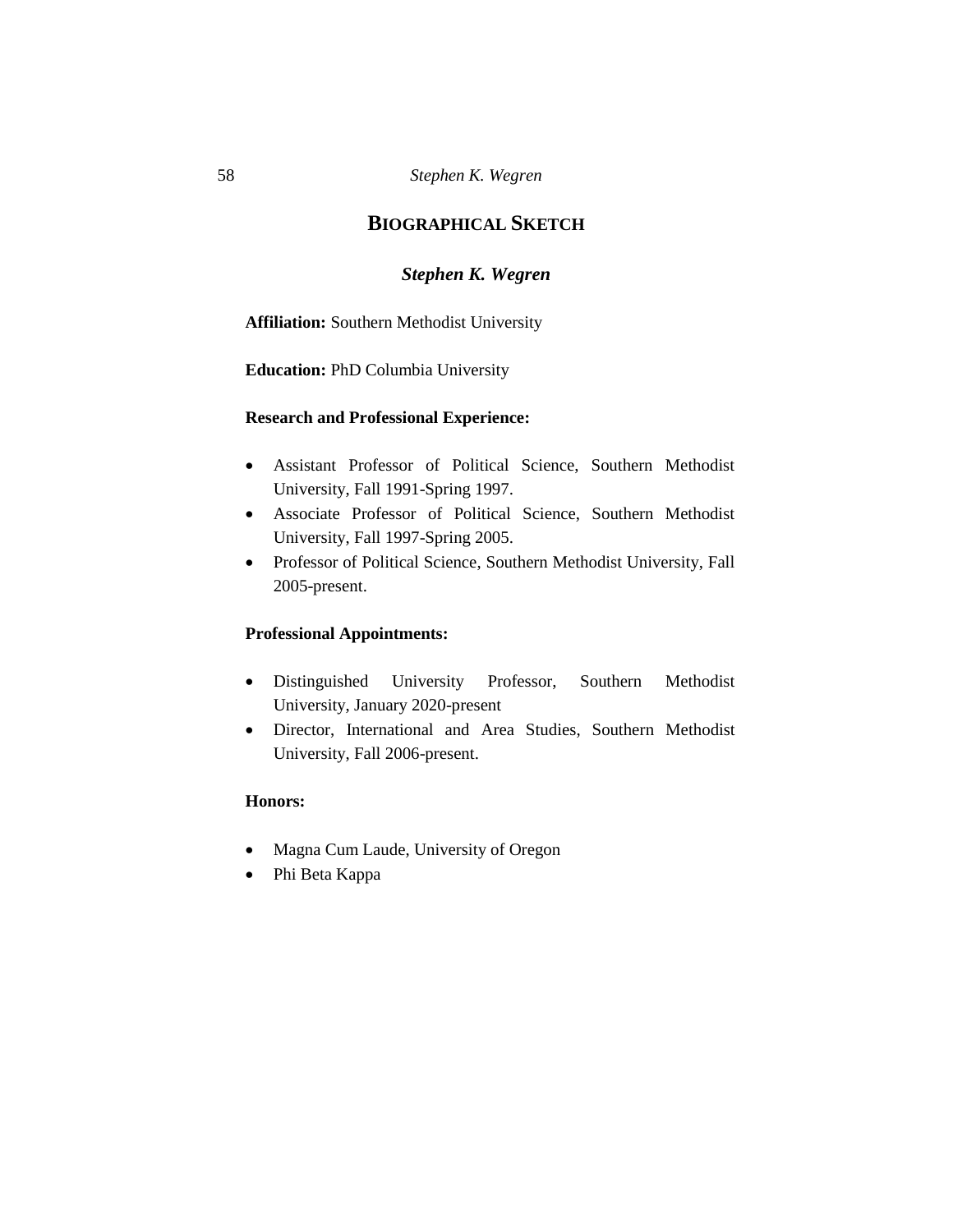#### **Publications from the Last 3 Years:**

*Books:*

- 1) Stephen K. Wegren and Frode Nilssen, eds., *Russia's Role in the Contemporary International Agri-Food Trade System*. London: Palgrave Macmillan, forthcoming in 2021.
- 2) Stephen K. Wegren with Alexander Nikulin and Irina Trotsuk, *Russia's Food Revolution: The Transformation of the Food System*. London and New York: Routledge Publishers, 2021. 231 pp.
- 3) Stephen K. Wegren, ed., *Putin's Russia: Past Imperfect, Future Uncertain*. 7th ed. Lanham, MD: Rowman and Littlefield, 2019. 353 pp.
- 4) Stephen K. Wegren, Alexander Nikulin, and Irina Trotsuk, *Food Policy and Food Security: Putting Food on the Russian Table*. Lanham, MD: Lexington Press, 2018. 330 pp.

*Articles:* 

- 1) Stephen K. Wegren, "Understanding the Decline of Smallholders in Contemporary Russia," *Outlook on Agriculture*, October 2020. DOI: 10.1177/0030727020969201
- 2) Stephen K. Wegren and Irina Trotsuk, "The Impact of Climate Change on Russian Agriculture: Reasons, Factors, and Variants for Development," *Economic Sociology* (in Russian), forthcoming in 2020.
- 3) Stephen K. Wegren, "Can Russia's Food Exports Reach \$45 Billion in 2024?" *Post-Communist Economies,* vol. 32, no. 2 (2020): 147-75.
- 4) Stephen K. Wegren and Irina Trotsuk, "The Paradoxes of Smallholders in Contemporary Russian Agriculture," *Krest'ianovedenie* (Peasant Studies), vol. 4, no. 4 (2019): 22-49.
- 5) Stephen K. Wegren, "Effects of Russia's Food Embargo After 5 Years," *Russian Analytical Digest*, no. 241 (November 2019): 6-10.